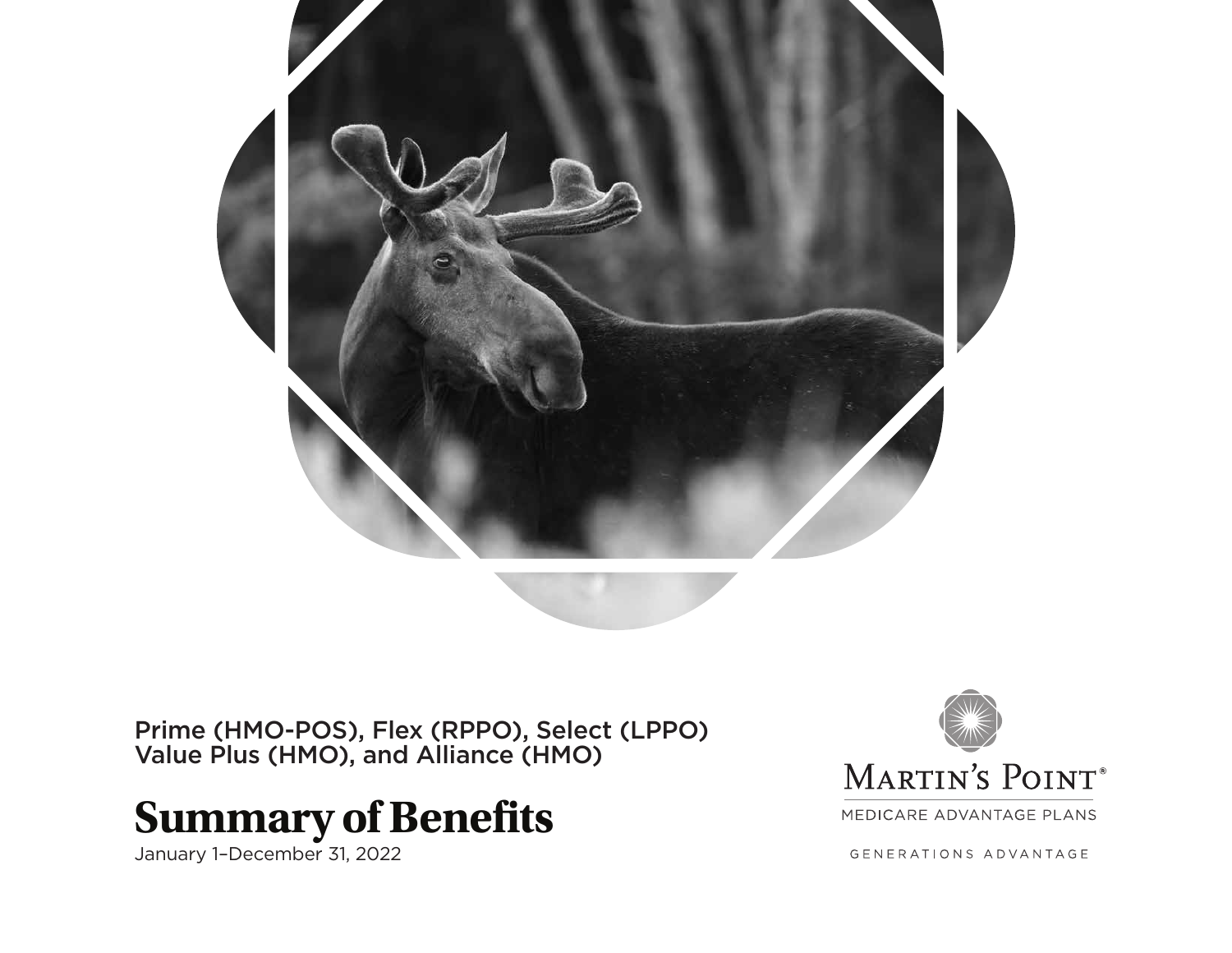# **Summary of Benefits**

# **Martin's Point Generations Advantage Prime (HMO-POS), Flex (RPPO), Alliance (HMO), Select (LPPO), Value Plus (HMO)**

**January 1 – December 31, 2022**

For more information about benefits or enrollment, call us or visit our website at **www.MartinsPoint.org/MedicareMembers.**

### **1-888-408-8285 (TTY: 711)**

We are available 8 am-8 pm, seven days a week from October 1 to March 31; and Monday through Friday the rest of the year.

Y0044\_2022\_SB\_Combo\_M Accepted 08/23/2021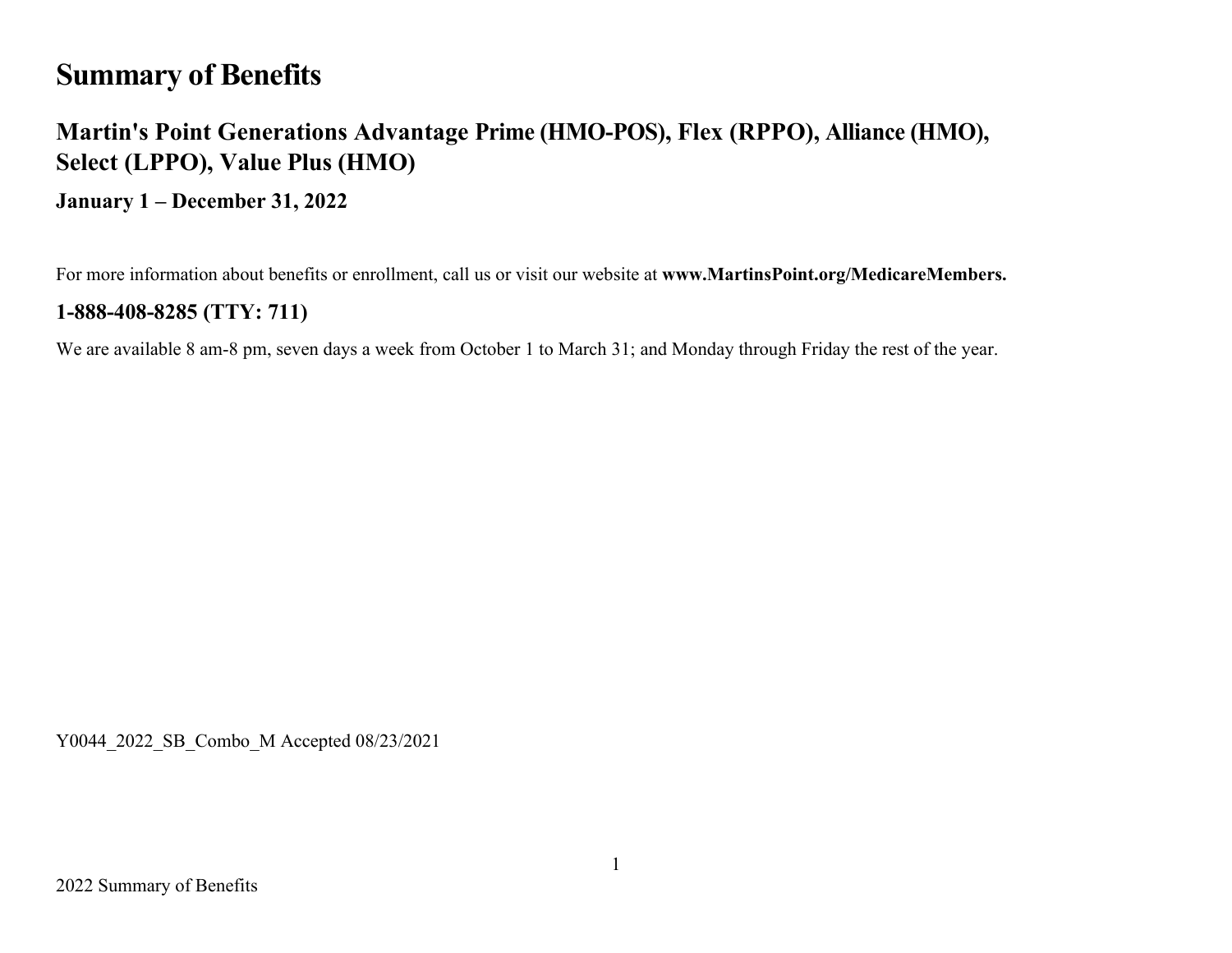# Contents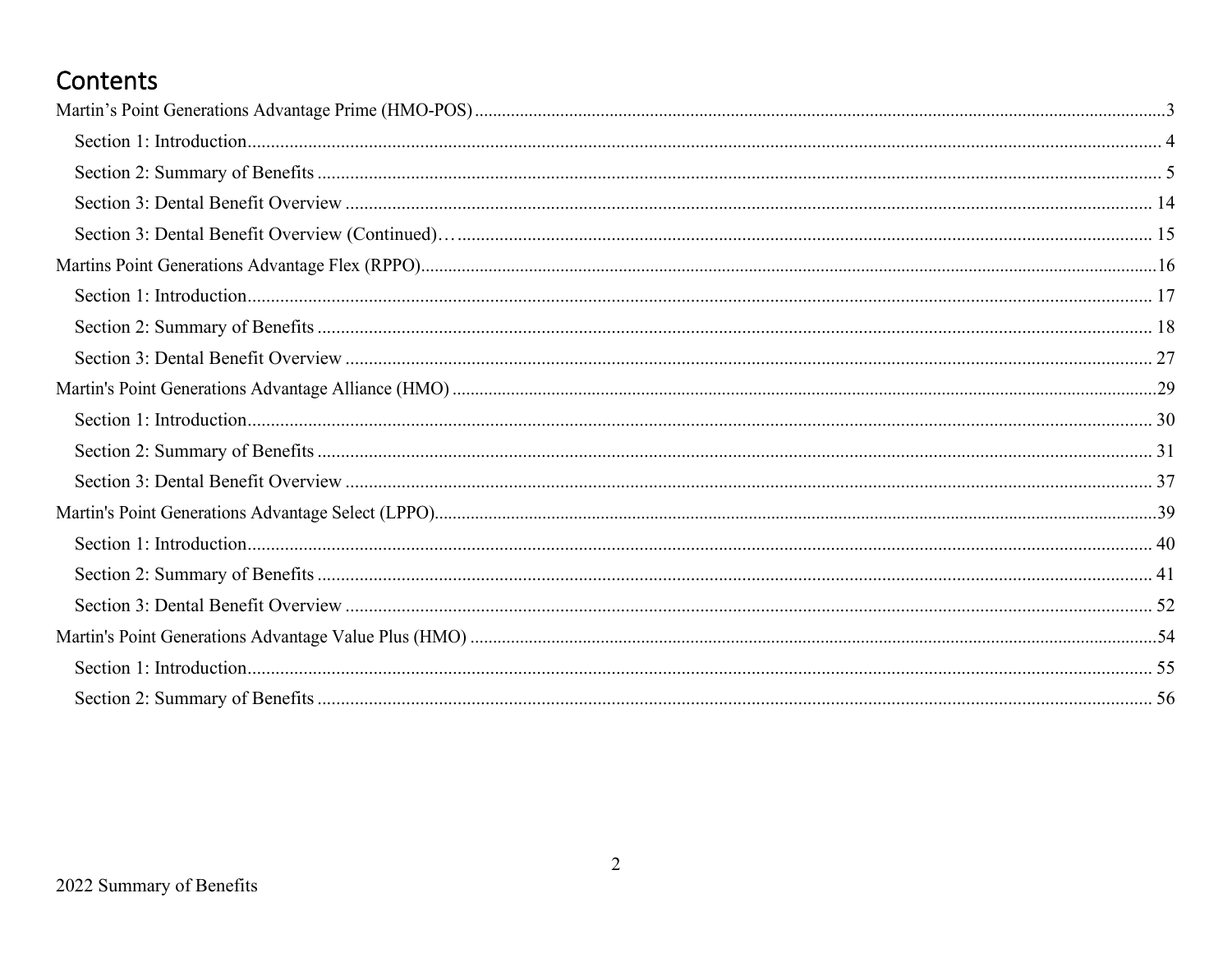# **Martin's Point Generations Advantage Prime (HMO-POS)**

**This is a cover page**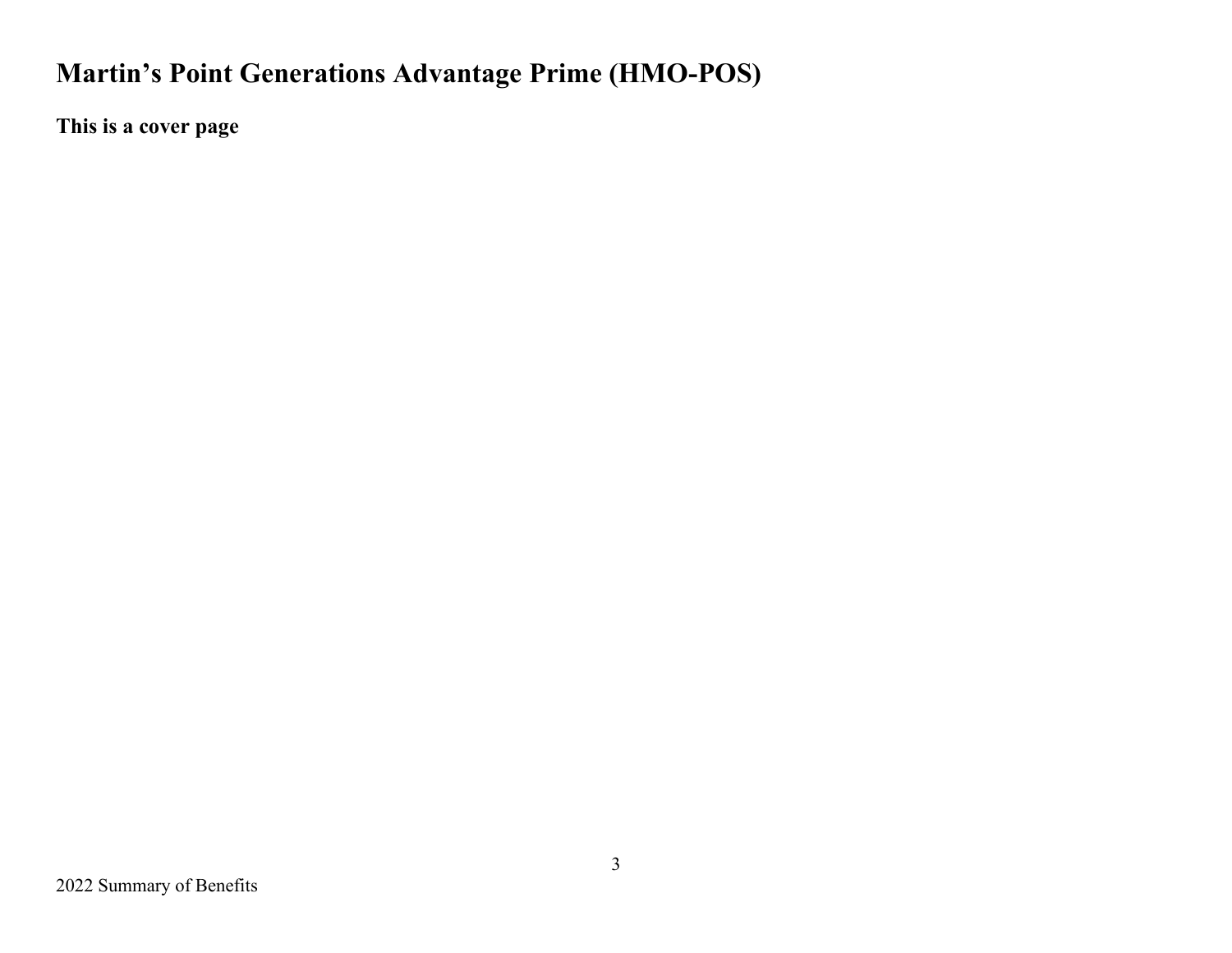# **Section 1: Introduction**

**This is a summary of drug and health services covered by Martin's Point Generations Advantage.**

#### **January 1, 2022 - December 31, 2022**

Martin's Point Generations Advantage is a health plan with a Medicare contract offering HMO, HMO-POS, HMO SNP, and Local and Regional PPO products. Enrollment in a Martin's Point Generations Advantage plan depends on contract renewal.

This information may be available in other formats such as large print, braille, or an electronic copy on our website. For more information call Generations Advantage at 1-866-544-7504.

The benefit information provided is a summary of what we cover and what you pay. It does not list every service that we cover or list every limitation or exclusion. To get a complete list of services we cover, please see the Evidence of Coverage on our website, or you may contact us. To join Martin's Point Generations Advantage Prime, you must be entitled to Medicare Part A, be enrolled in Medicare Part B, and live in our service area.

#### **For Generations Advantage Prime (HMO-POS) plan:**

Our service area includes all counties in Maine and New Hampshire.

The plan has a network of doctors, hospitals, pharmacies, and other providers. If you use the providers in our network, you may pay less for your covered services. But if you want to, you can also use providers that are not in our network.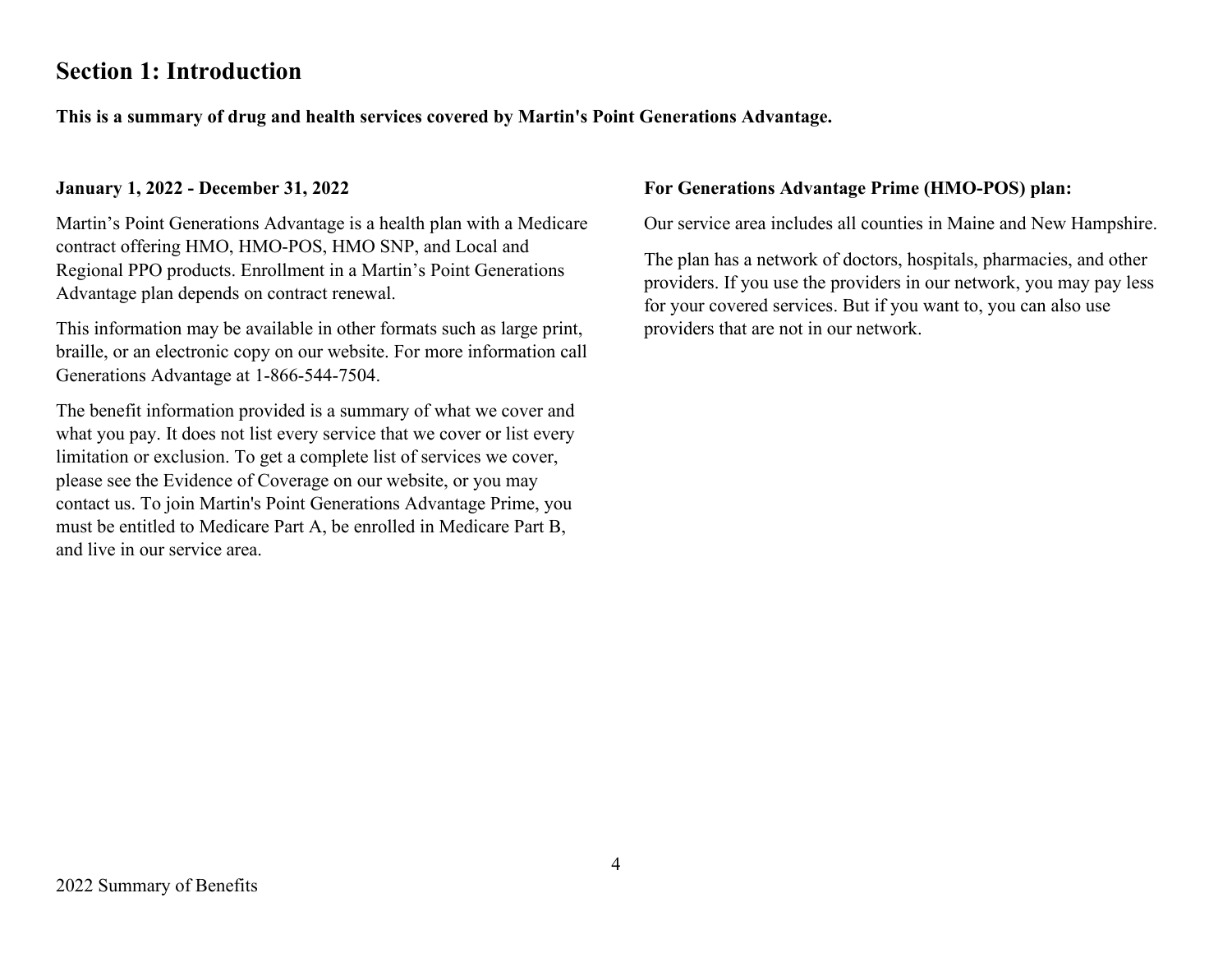# **Section 2: Summary of Benefits**

This is a summary of the premiums and benefits covered by the Martin's Point Generations Advantage Prime (HMO-POS).

The table below shows the monthly plan premium amount for each of the regions we serve. In addition, you must keep paying your Medicare Part B premium.

| <b>Monthly Plan Premium</b>                          | <b>Plan Service Area</b>                                                                                                                                    | <b>Monthly</b><br>Premium |
|------------------------------------------------------|-------------------------------------------------------------------------------------------------------------------------------------------------------------|---------------------------|
| <b>Martin's Point Generations Advantage</b><br>Prime | Androscoggin, Cumberland, and York counties in Maine<br>Cheshire, Hillsborough, Merrimack, Rockingham, Strafford, and Sullivan<br>counties in New Hampshire | \$0                       |
|                                                      | Aroostook, Franklin, Hancock, Knox, Kennebec, Penobscot, Washington,<br>and Sagadahoc counties in Maine;                                                    | \$29                      |
|                                                      | Lincoln, Oxford, Piscataquis, Somerset, and Waldo counties in Maine;<br>Belknap, Carroll, Coos, and Grafton counties in New Hampshire                       | \$89                      |

| <b>Benefit</b>                                                                                                                                                                                                                                          | <b>Prime (HMO-POS) Plan</b>                                                                                                                                                                                                                                                                                                                                                                                                                                     |
|---------------------------------------------------------------------------------------------------------------------------------------------------------------------------------------------------------------------------------------------------------|-----------------------------------------------------------------------------------------------------------------------------------------------------------------------------------------------------------------------------------------------------------------------------------------------------------------------------------------------------------------------------------------------------------------------------------------------------------------|
| <b>Deductible</b><br>(our plan does not have a medical deductible)                                                                                                                                                                                      | You pay \$0 annually                                                                                                                                                                                                                                                                                                                                                                                                                                            |
| <b>Maximum Out-of-Pocket</b><br>(does not include prescription drugs)<br>Our plan protects you by having yearly limits on your out-of-pocket costs for<br>medical and hospital care.<br>Note: Your Maximum Out-of-Pocket is based on your service area. | For members living in Androscoggin, Aroostook,<br>Cumberland, Franklin, Hancock, Kennebec, Knox, Lincoln,<br>Oxford, Penobscot, Piscataquis, Sagadahoc, Somerset, Waldo,<br>Washington, and York counties in Maine; Belknap, Carroll,<br>Coos, and Grafton counties in New Hampshire:<br>\$6,500 Annually<br>For members living in Cheshire, Hillsborough, Merrimack,<br>Rockingham, Strafford, and Sullivan counties in New<br>Hampshire:<br>$$7,050$ Annually |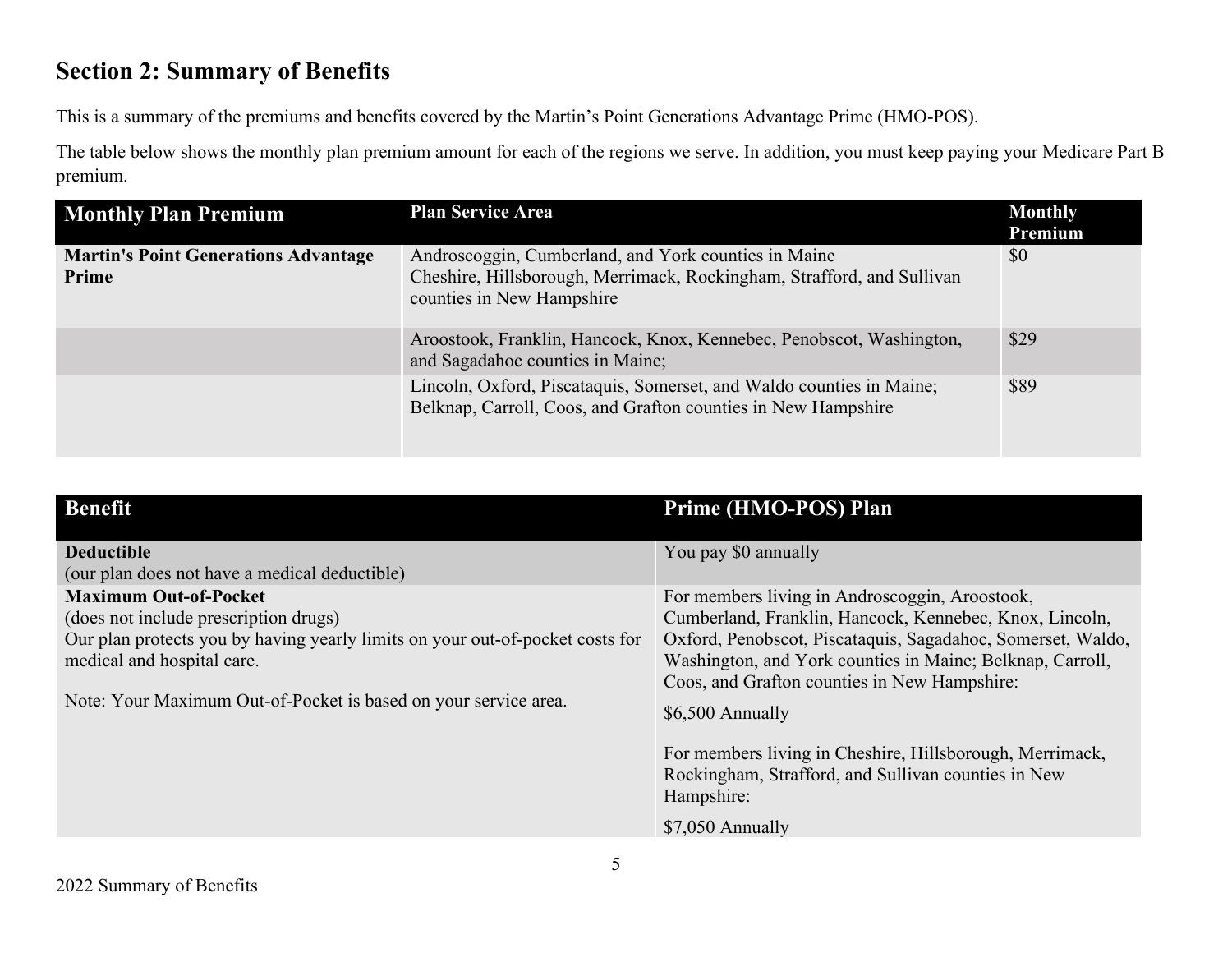| <b>Benefit</b>                                                                                                                                                                       | Prime (HMO-POS) Plan                                                                                                                                                                                                                                                                                                                                                                                                                                                                                                                                                                                                                          |
|--------------------------------------------------------------------------------------------------------------------------------------------------------------------------------------|-----------------------------------------------------------------------------------------------------------------------------------------------------------------------------------------------------------------------------------------------------------------------------------------------------------------------------------------------------------------------------------------------------------------------------------------------------------------------------------------------------------------------------------------------------------------------------------------------------------------------------------------------|
| <b>Inpatient Hospital</b><br>Our plan covers an unlimited number of days for an inpatient hospital stay.<br>Note: Your copay is based on your service area.                          | In Network for members living in Belknap, Carroll, Coos, and<br>Grafton counties in New Hampshire<br>or Androscoggin, Aroostook, Cumberland, Franklin, Hancock,<br>Kennebec, Knox, Lincoln, Oxford, Penobscot, Piscataquis,<br>Sagadahoc, Somerset, Waldo, Washington, and York counties<br>in Maine:<br>You pay per admission:<br>\$375 per day for days 1-5;<br>\$0 per day for days 6 and beyond<br>In Network for members living in Cheshire, Hillsborough,<br>Merrimack, Rockingham, Strafford, and Sullivan counties in<br>New Hampshire:<br>You pay per admission:<br>\$345 per day for days 1-5;<br>\$0 per day for days 6 and beyond |
| <b>Outpatient Hospital</b><br>Services may require that your provider get prior authorization (approval in<br>advance). Please have your provider contact the plan for more details. | In Network:<br>You pay \$350 for Medicare-covered surgery services at a<br>hospital outpatient facility.                                                                                                                                                                                                                                                                                                                                                                                                                                                                                                                                      |
| <b>Ambulatory &amp; Surgical Center (ASC)</b>                                                                                                                                        | <b>In Network:</b><br>You pay \$175 for Medicare-covered surgery services at an<br>ambulatory surgical center.                                                                                                                                                                                                                                                                                                                                                                                                                                                                                                                                |
| <b>Doctor visits</b>                                                                                                                                                                 | In Network:<br><b>Primary Care</b><br>You pay \$0 for each Primary Care Physician (PCP) office<br>visit for Medicare-covered services.<br><b>Specialists</b><br>You pay \$40 for each specialist office visit for Medicare-<br>covered services.                                                                                                                                                                                                                                                                                                                                                                                              |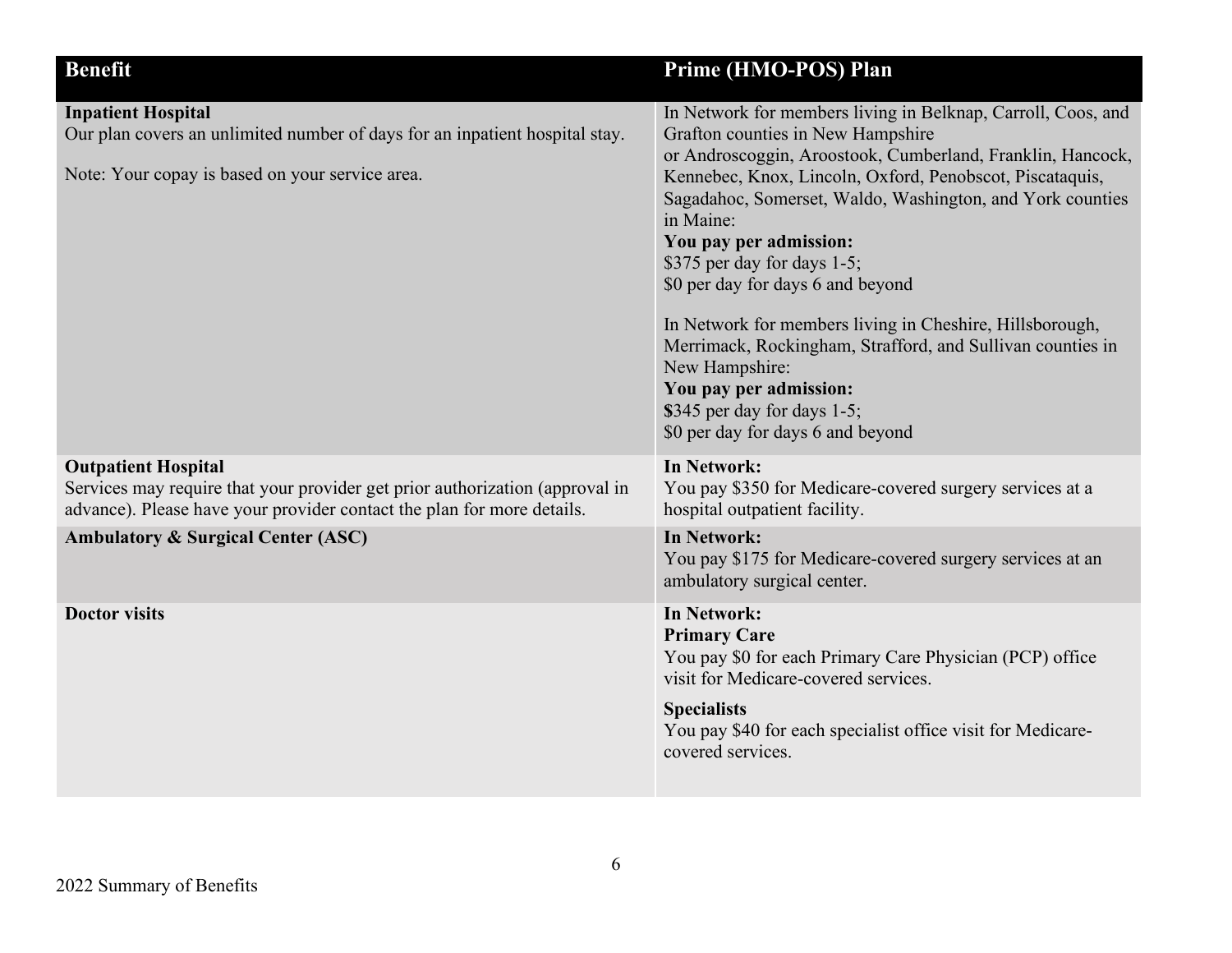| <b>Benefit</b>                                                                                                                                                                                                         | Prime (HMO-POS) Plan                                                                                                                                                                                                                                                                                                                    |
|------------------------------------------------------------------------------------------------------------------------------------------------------------------------------------------------------------------------|-----------------------------------------------------------------------------------------------------------------------------------------------------------------------------------------------------------------------------------------------------------------------------------------------------------------------------------------|
| <b>Preventive Care</b><br>Any additional preventive services approved by Medicare during the contract<br>year will be covered. There are some items not covered at \$0 cost.                                           | <b>In Network:</b><br>You pay \$0 for additional preventive services approved by<br>Medicare                                                                                                                                                                                                                                            |
| <b>Emergency Care</b><br>Note: You do not have to pay this amount if you are admitted to a hospital<br>within 24 hours for the same condition.<br>Emergency care is covered worldwide.                                 | In- and Out-of-Network:<br>You pay \$90 for each Medicare-covered emergency room<br>visit.                                                                                                                                                                                                                                              |
| There is a \$25,000 limit for worldwide emergency, urgent care, and<br>ambulance transport, this limit does not apply to services in the U.S.                                                                          |                                                                                                                                                                                                                                                                                                                                         |
| <b>Urgently Needed Services</b><br>Urgent care is covered nationwide.<br>There is a \$25,000 limit for worldwide emergency, urgent care, and<br>ambulance transport, this limit does not apply to services in the U.S. | <b>In- and Out-of-Network:</b><br>You pay \$40 for each Medicare-covered urgent care visit<br>when performed at an urgent care center.<br><b>Out-of-Country:</b><br>You pay \$90 for each Medicare-covered urgent care visit<br>when performed at an urgent care center outside of the United<br>States and its associated territories. |
| <b>Diagnostic Services / Labs / Imaging</b><br>Services may require that your provider get prior authorization (approval in<br>advance). Please see the Evidence of Coverage for more information.                     | <b>In Network:</b><br><b>Diagnostic Radiology Service (e.g., MRI)</b><br>You pay 20% of the contracted rate for complex diagnostic<br>radiology (PET, CT, MRI, MRA, nuclear medicine)<br><b>Lab Services</b><br>You pay 20% of the contracted rate for genetic labs.<br>You pay \$0/\$5 copay for all other lab services.               |
|                                                                                                                                                                                                                        | <b>Diagnostic Tests and Procedures</b><br>You pay 15% of the contracted rate for simple diagnostic<br>radiology.                                                                                                                                                                                                                        |
|                                                                                                                                                                                                                        | <b>Outpatient X-rays</b><br>You pay 15% of the contracted rate for X-rays.                                                                                                                                                                                                                                                              |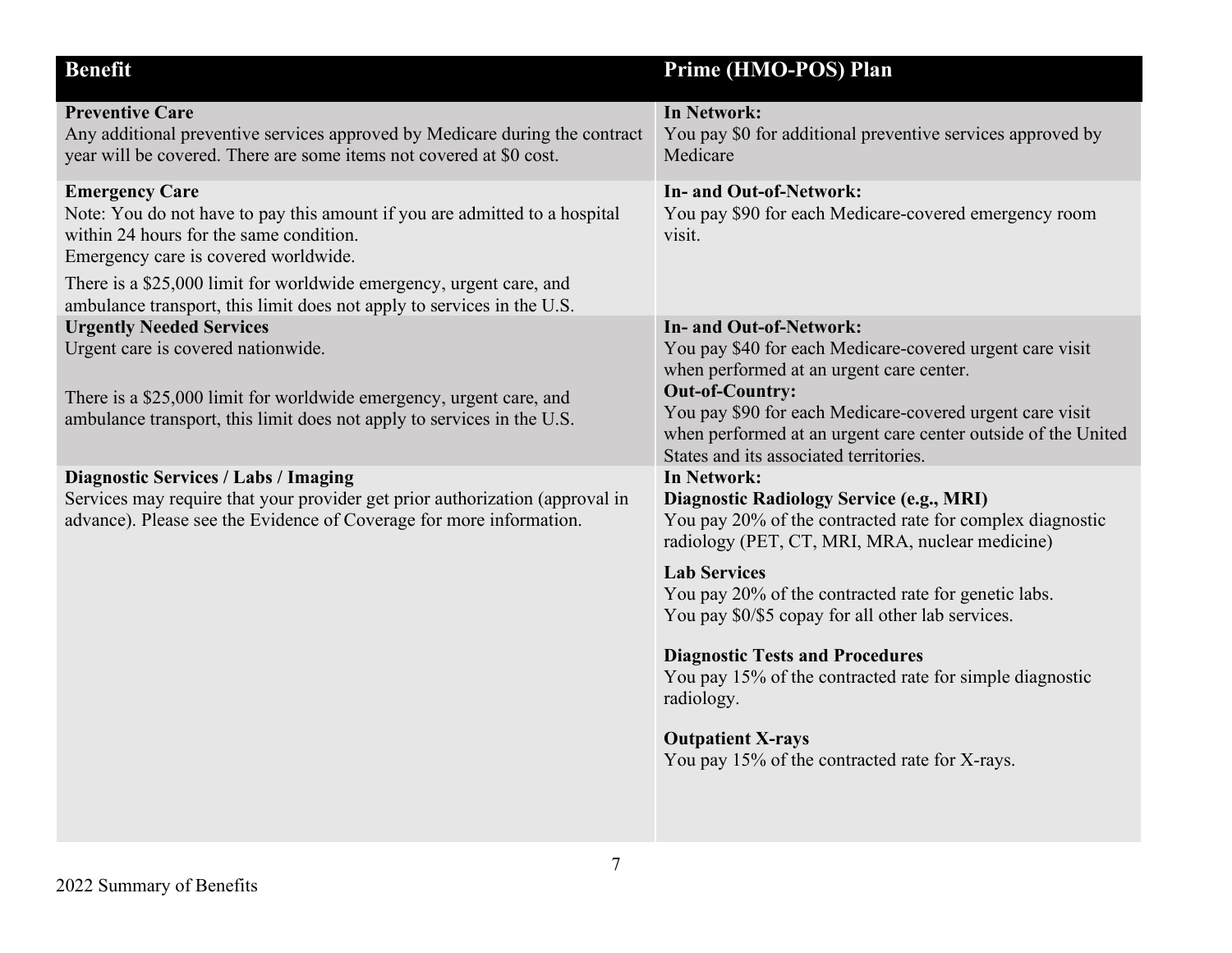| <b>Benefit</b>                                                                                                                                                                                                          | Prime (HMO-POS) Plan                                                                                                                                                                                                                                                                                                                                                                                                                                                                                   |
|-------------------------------------------------------------------------------------------------------------------------------------------------------------------------------------------------------------------------|--------------------------------------------------------------------------------------------------------------------------------------------------------------------------------------------------------------------------------------------------------------------------------------------------------------------------------------------------------------------------------------------------------------------------------------------------------------------------------------------------------|
| <b>Hearing Services</b>                                                                                                                                                                                                 | <b>In Network:</b><br><b>Hearing Exam</b><br>You pay \$40 per visit for Medicare-covered hearing services.<br><b>Hearing Aid Fittings and Evaluations</b><br>You pay \$0 for 1 year of hearing aid fittings and ongoing<br>hearing aid evaluations when used in conjunction with your<br>hearing aid benefit.<br>Services must be received from an Amplifon provider.<br><b>Hearing Aids</b><br>You pay \$495, \$695, \$1095, \$1495, or \$2095 copay per ear,<br>per year depending on Tier selected. |
| <b>Dental Services (Medicare-covered)</b><br>Services may require that your provider get prior authorization (approval in<br>advance). Please see the Evidence of Coverage for more information.                        | Services must be received from an Amplifon provider.<br><b>In Network:</b><br>You pay \$50 per visit for Medicare-covered dental services<br>(non-routine dental care required to treat illness or injury).                                                                                                                                                                                                                                                                                            |
| <b>Preventive and Comprehensive Dental</b><br>Members must use a Martin's Point Generations Delta Dental PPO or<br>Premier dentist in Maine, New Hampshire, or Vermont to obtain these<br>supplemental dental benefits. | Preventive and Comprehensive Dental services are covered.<br>Please see Dental Overview on page 14 for more information.                                                                                                                                                                                                                                                                                                                                                                               |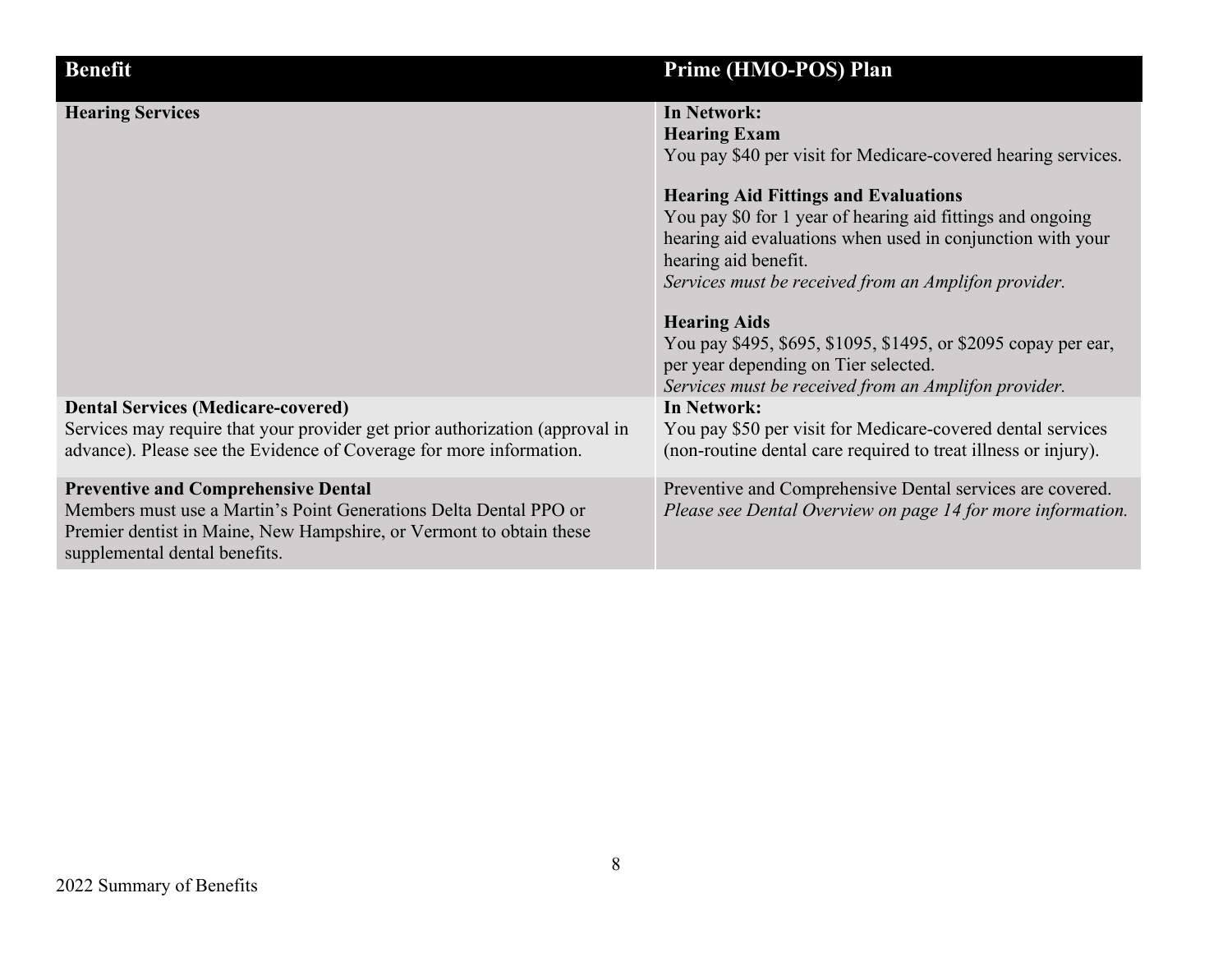| <b>Benefit</b>                                                                                                                                                                         | Prime (HMO-POS) Plan                                                                                                                                                                                                                                                                |
|----------------------------------------------------------------------------------------------------------------------------------------------------------------------------------------|-------------------------------------------------------------------------------------------------------------------------------------------------------------------------------------------------------------------------------------------------------------------------------------|
| <b>Vision Services</b>                                                                                                                                                                 | <b>In Network:</b><br><b>Annual Routine Eye Exam</b><br>You pay \$0 for an annual routine eye exam.                                                                                                                                                                                 |
|                                                                                                                                                                                        | <b>Medicare-Covered Physician Services</b><br>You pay \$40 for non-routine Medicare-covered physician<br>services.                                                                                                                                                                  |
|                                                                                                                                                                                        | <b>Glaucoma Testing</b><br>You pay \$0 for glaucoma testing.                                                                                                                                                                                                                        |
|                                                                                                                                                                                        | <b>Diabetic Retinopathy</b><br>You pay \$0 for a diabetic eye exam (retinopathy).                                                                                                                                                                                                   |
|                                                                                                                                                                                        | <b>Eyeglass Frames, Lenses, and Contacts:</b><br>Eyewear may be reimbursed using the Wellness Wallet<br>benefit.<br>See Wellness Wallet section below for more information.                                                                                                         |
| <b>Mental Health Services</b><br>Services may require that your provider get prior authorization (approval in<br>advance). Please see the Evidence of Coverage for more information.   | <b>In Network:</b><br><b>Inpatient Visit</b><br>You pay per admission:<br>\$220 per day for days 1-7;<br>\$0 per day for days 8 and beyond<br><b>Outpatient Individual Therapy Visit</b><br>You pay \$25 per visit for individual therapy.<br><b>Outpatient Group Therapy Visit</b> |
| <b>Skilled Nursing Facility</b><br>Services may require that your provider get prior authorization (approval in<br>advance). Please see the Evidence of Coverage for more information. | You pay \$25 per visit for group therapy.<br><b>In Network:</b><br>For each benefit period you pay for Medicare-covered<br>services:<br>\$0 per day for days 1-20;<br>\$178 per day for days $21-100$                                                                               |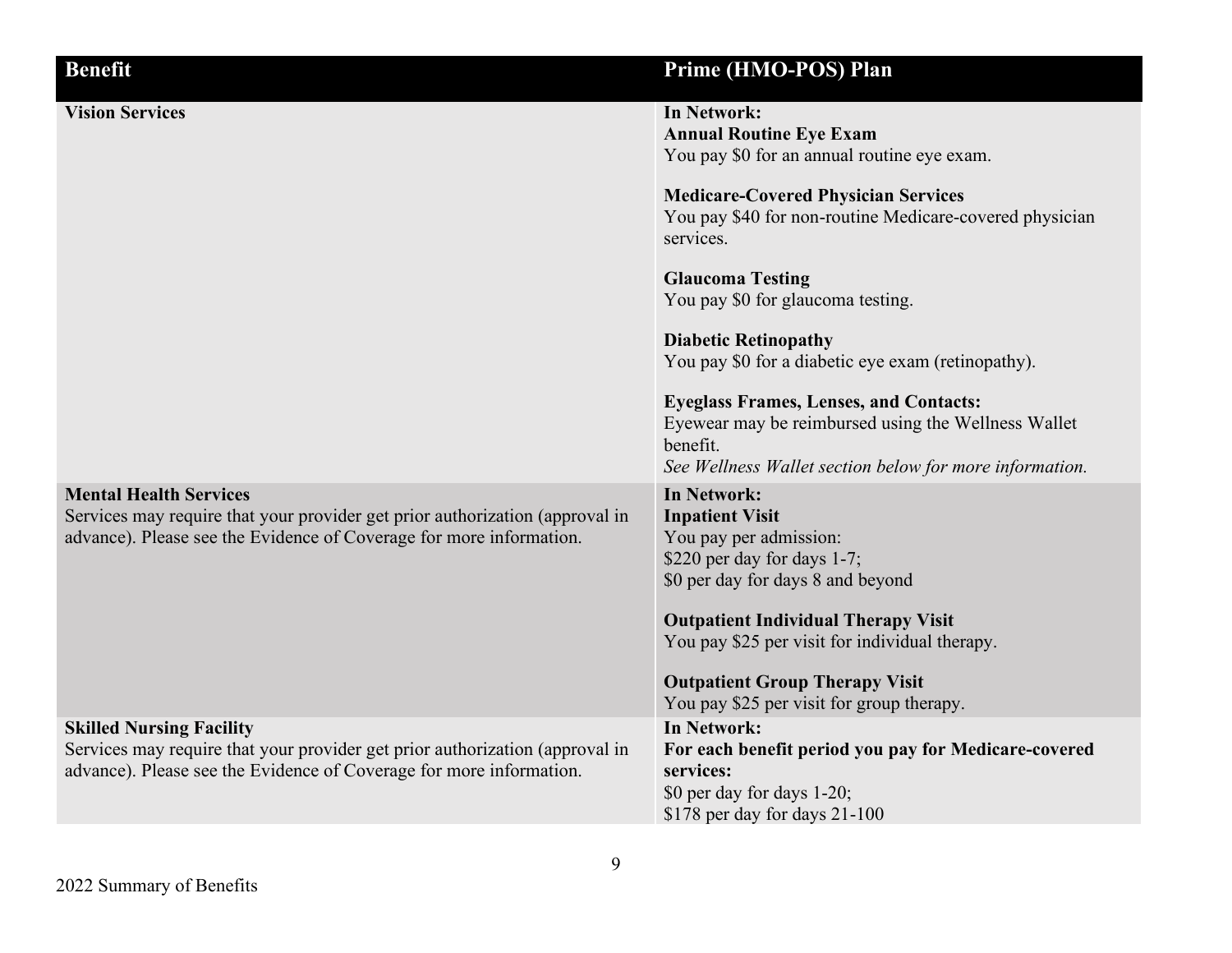| <b>Benefit</b>                                                                                                                                                                                                                                                                                                                                                                                           | Prime (HMO-POS) Plan                                                                                         |
|----------------------------------------------------------------------------------------------------------------------------------------------------------------------------------------------------------------------------------------------------------------------------------------------------------------------------------------------------------------------------------------------------------|--------------------------------------------------------------------------------------------------------------|
| <b>Physical Therapy</b>                                                                                                                                                                                                                                                                                                                                                                                  | In Network:<br>You pay \$40 for each Medicare-covered visit.                                                 |
| Ambulance<br>Non-emergency ambulance transportation services may require that your<br>provider get prior authorization (approval in advance). Please see the<br>Evidence of Coverage for more information.<br>Ambulance services are covered worldwide.<br>There is a \$25,000 limit for worldwide emergency, urgent care, and<br>ambulance transport, this limit does not apply to services in the U.S. | In- and Out-of-Network:<br>You pay \$295 for each Medicare-covered emergency<br>ambulance service (one-way). |
| <b>Transportation</b>                                                                                                                                                                                                                                                                                                                                                                                    | Not a covered benefit.                                                                                       |
| <b>Medicare Part B drugs</b><br>Services may require that your provider get prior authorization (approval in<br>advance). Please see the Evidence of Coverage for more information.                                                                                                                                                                                                                      | <b>In Network:</b><br>You pay 20% of the contracted rate for Medicare-covered<br>services.                   |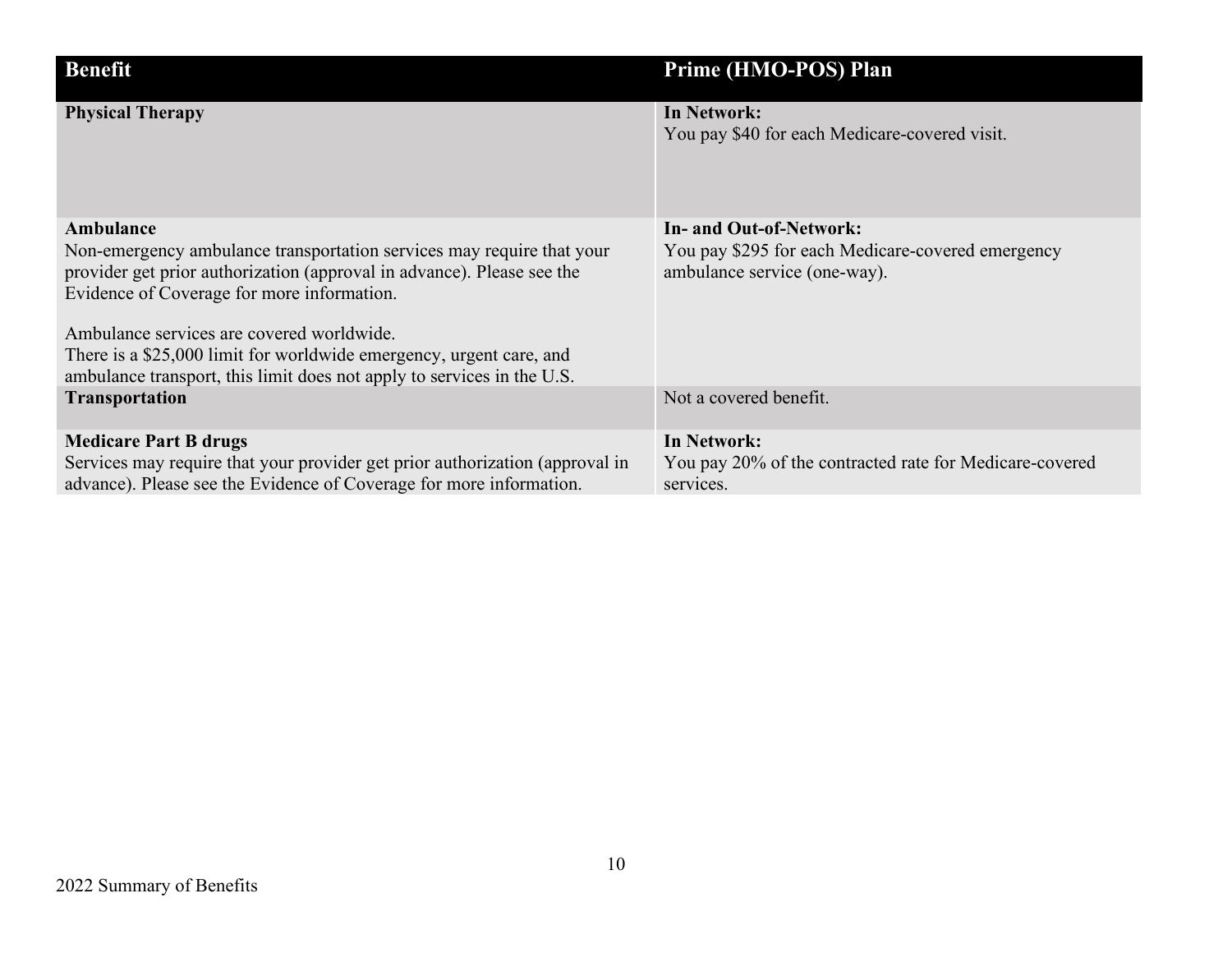| <b>Outpatient Prescription Drugs Prime (HMO-POS) Plan</b> |                        |                         |                    |                                                                                                  |
|-----------------------------------------------------------|------------------------|-------------------------|--------------------|--------------------------------------------------------------------------------------------------|
|                                                           | <b>Standard Retail</b> | <b>Preferred Retail</b> | <b>Mail-Order</b>  |                                                                                                  |
|                                                           | $(30$ -day supply $)$  | $(30$ -day supply $)$   | $(90$ -day supply) |                                                                                                  |
| <b>Phase 1: Initial Coverage</b>                          |                        |                         |                    |                                                                                                  |
| <b>Cost sharing Tier 1</b>                                | \$4                    | \$0                     | \$10               |                                                                                                  |
| (Preferred Generic)                                       |                        |                         |                    | Cost sharing may change depending on the                                                         |
| <b>Cost sharing Tier 2</b>                                | \$18                   | \$10                    | \$45               | pharmacy you choose and when you enter                                                           |
| (Generic)                                                 |                        |                         |                    | another phase of the Part D benefit. For more<br>information on the additional pharmacy-specific |
| <b>Cost sharing Tier 3</b>                                | \$47                   | \$40                    | \$117.50           | cost sharing and the phases of the benefit, please                                               |
| (Preferred Brand)                                         |                        |                         |                    | refer to the Evidence of Coverage                                                                |
| <b>Cost sharing Tier 4</b>                                |                        |                         |                    |                                                                                                  |
| (Non-Preferred Drug)                                      | \$100                  | \$95                    | \$250              |                                                                                                  |
| <b>Cost sharing Tier 5</b>                                | 33%                    | 33%                     | 33%                |                                                                                                  |
| (Specialty Tier)                                          |                        |                         |                    |                                                                                                  |

| <b>Senior Savings Program</b>    | <b>Standard Cost Sharing</b>     | <b>Preferred Cost Sharing</b>   | <b>Mail Order Cost Sharing</b>     |
|----------------------------------|----------------------------------|---------------------------------|------------------------------------|
| Members are eligible for reduced | You pay \$35 per 30-day supply.  | You pay \$25 per 30-day supply. | You pay \$25 per 30-day supply.    |
| cost sharing on select insulins. | You pay \$70 per 60-day supply.  | You pay \$50 per 60-day supply. | You pay \$50 per 60-day supply.    |
|                                  | You pay \$105 per 90-day supply. | You pay \$75 per 90-day supply. | You pay \$62.50 per 90-day supply. |
|                                  |                                  |                                 |                                    |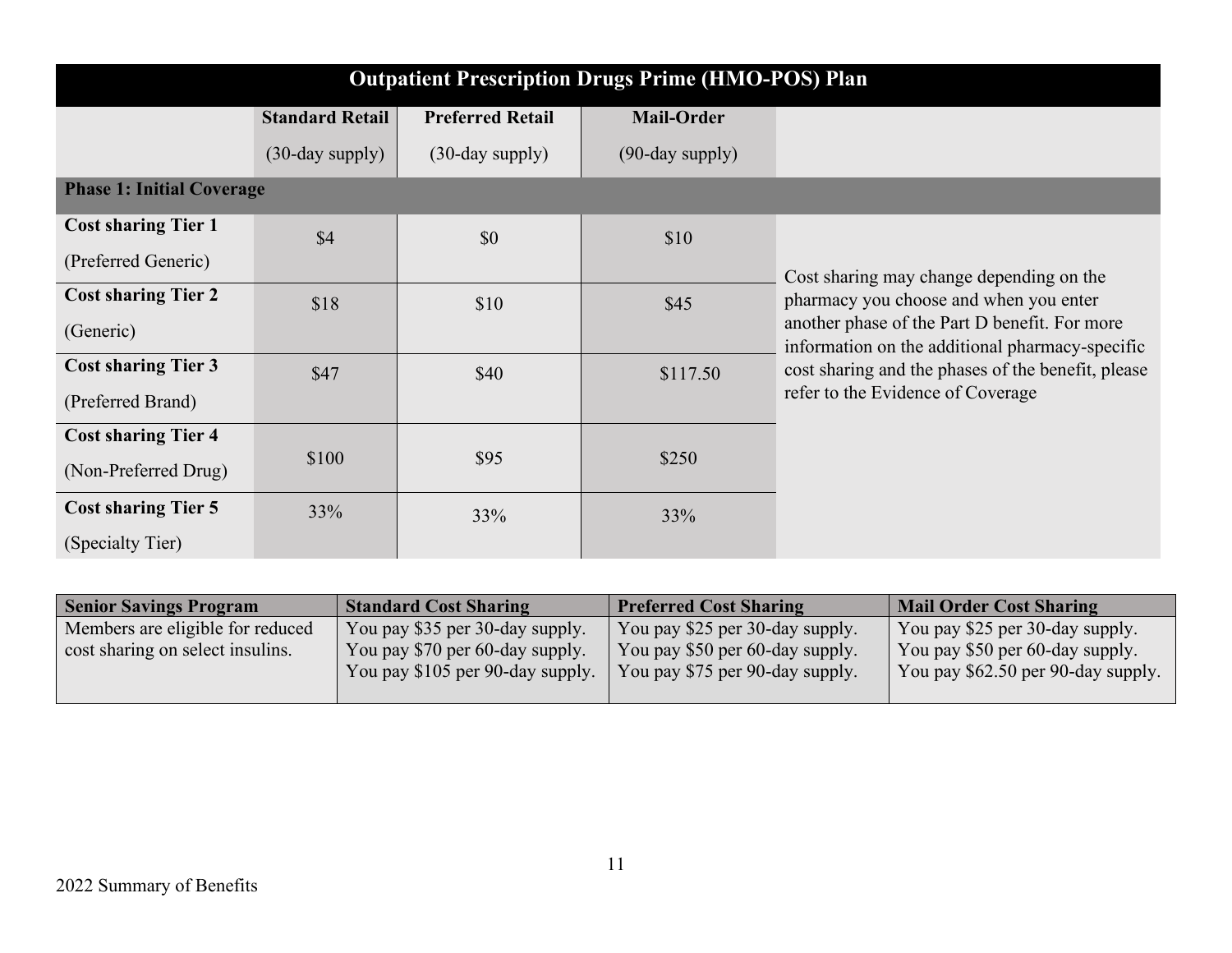| <b>Additional Benefits</b>                                                                                                                                                                                                                                                                                                                              | Prime (HMO-POS) Plan                                                                                                                                                                                    |
|---------------------------------------------------------------------------------------------------------------------------------------------------------------------------------------------------------------------------------------------------------------------------------------------------------------------------------------------------------|---------------------------------------------------------------------------------------------------------------------------------------------------------------------------------------------------------|
| <b>Wellness Wallet</b> (Fitness, Naturopathic<br>Services, Acupuncture, Nutrition/Dietary Education,<br>Weight Management Programs, Eyewear, Face Masks)<br>Please see the Evidence of Coverage for more information.                                                                                                                                   | The plan will reimburse up to \$400 each year in total for Fitness Benefit,<br>Naturopathic Services, Acupuncture, Nutrition/Dietary Education, Weight<br>Management Programs, Eyewear, and Face Masks. |
| Over-The-Counter items (OTC)<br>More than 350 covered items including: non-prescription<br>medicine (pain relief, cough, allergies), toothpaste, first aid<br>items, and vitamins. Members can order online, over the<br>phone, or visit a designated store location.<br>Please see the Evidence of Coverage for more information.                      | The plan will cover up to \$50 per quarter for members to purchase select<br>CVS brand over-the-counter (OTC) products.                                                                                 |
| <b>Nutrition and Dietary:</b><br><b>Telenutrition:</b> Members have access to an online<br>nutrition/dietary platform and unlimited visits with a<br>registered dietitian via video connection, email, or<br>telephone through third-party vendor FoodSmart™.<br>Note: Food cost and delivery of meals/groceries are not<br>covered under this benefit. | \$0 cost for telenutrition services through FoodSmart™                                                                                                                                                  |

All plans cover Part B drugs such as chemotherapy and some drugs administered by your provider.

In addition, **Generations Advantage Prime** Covers Part D drugs.

You can see the complete plan formulary (list of Part D prescription drugs) and any restrictions, our plan's pharmacy directory and our plan's provider directory on our website at **www.MartinsPoint.org/MedicareMembers**.

If you want to know more about the coverage and costs of Original Medicare, look in your Medicare & You 2022 Handbook. You can download a copy of from the Medicare website (**www.medicare.gov**) or ask for a printed copy by calling 1-800-MEDICARE (1-800-633-4227), 24 hours a day, 7 days a week. TTY users should call 1-877-486-2048.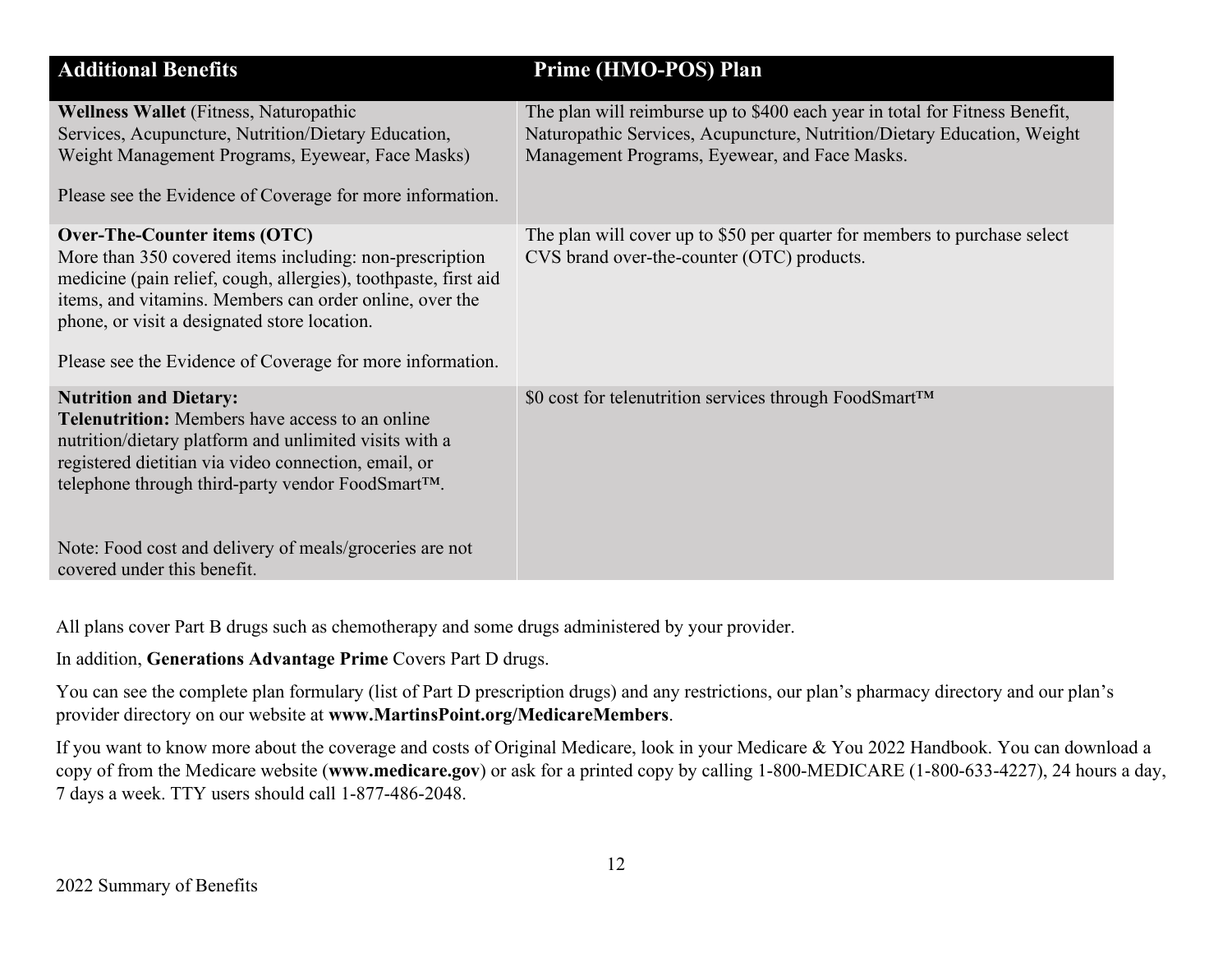| <b>Benefit</b>                                                                                                                                                                                                                                                                                                | Prime (HMO-POS) Plan                                                                                                                                                                                                                                                                                                                                                                                                                                                                                                                                                                                                                                                                                                         |
|---------------------------------------------------------------------------------------------------------------------------------------------------------------------------------------------------------------------------------------------------------------------------------------------------------------|------------------------------------------------------------------------------------------------------------------------------------------------------------------------------------------------------------------------------------------------------------------------------------------------------------------------------------------------------------------------------------------------------------------------------------------------------------------------------------------------------------------------------------------------------------------------------------------------------------------------------------------------------------------------------------------------------------------------------|
| <b>Point-of-Service</b>                                                                                                                                                                                                                                                                                       | Services available in the POS benefit:                                                                                                                                                                                                                                                                                                                                                                                                                                                                                                                                                                                                                                                                                       |
| The Prime plan has a Point-of-Service<br>(POS) benefit where you can use an out-<br>of-network provider for certain services.<br>Under the POS, you will generally pay a<br>higher cost share when using an out-of-<br>network provider. Please refer to the<br>Evidence of Coverage for more<br>information. | <b>Doctor Visits (Primary Care and Specialist)</b><br>$\blacktriangleright$ Chiropractic visits \$55<br>> Physician Specialist visits \$55<br>▶ Podiatry visits \$55<br>> Primary Care visits \$35<br>(allowed only outside the plan's service area)<br><b>Outpatient Services</b>                                                                                                                                                                                                                                                                                                                                                                                                                                           |
|                                                                                                                                                                                                                                                                                                               | Diabetes self-management 20% of the Medicare- allowed cost for supplies and shoes; \$0 for<br>training<br>Durable medical equipment 30% of the Medicare-allowed cost<br>>Medicare Part B prescription drugs, including chemotherapy 20% of the Medicare-allowed cost<br>▶ Outpatient diagnostic tests/procedures, X-rays, and lab services 0-20% of the Medicare-allowed<br>cost; all other labs: \$5<br>▶ Outpatient mental health and substance abuse group and individual therapy: \$30<br>▶ Outpatient rehabilitation services (Physical, Occupational, and Speech therapy) \$55<br>▶ Outpatient surgery in a hospital or ambulatory surgical center \$400/\$200<br>▶Radiation therapy 30% of the Medicare- allowed cost |
|                                                                                                                                                                                                                                                                                                               | <b>Dental Services</b><br>Medicare-covered only dental services \$55<br><b>Hearing Services</b><br>Medicare-covered hearing services \$55<br><b>Vision Services</b><br>Medicare-covered vision services \$55<br>$\blacktriangleright$ Annual routine eye exam 30% of the Medicare- allowed cost                                                                                                                                                                                                                                                                                                                                                                                                                              |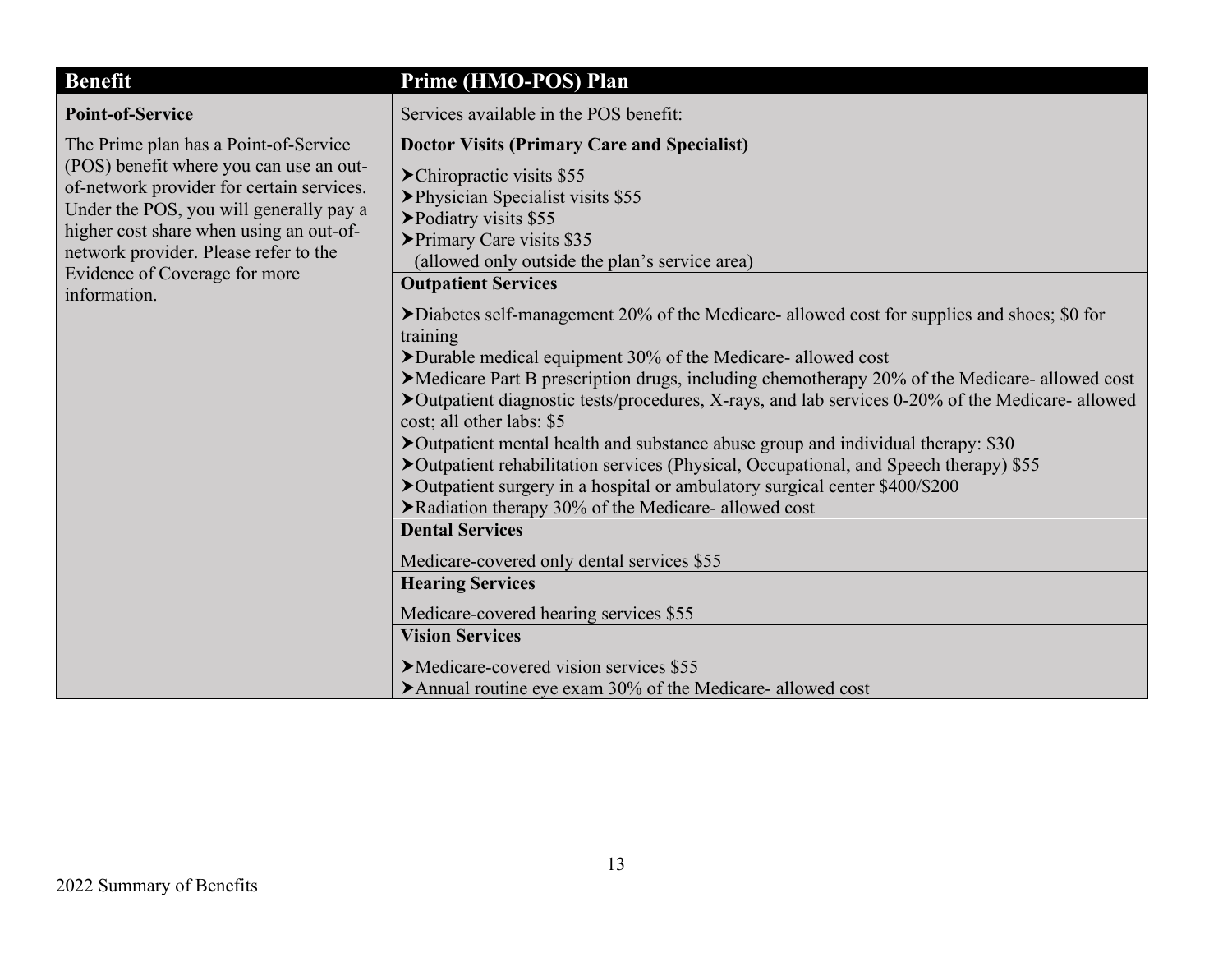# **Section 3: Dental Benefit Overview**

The **Generations Advantage Prime (HMO-POS)** plan includes the following benefits when seeing a Delta Dental network dentist. This benefit overview is provided for summary purposes only.

### **Delta Dental Network**

Plan benefits are available only when you receive your dental care from a Delta Dental network dentist in Maine, New Hampshire, or Vermont:

- **No Balance Billing**: Participating dentists accept Delta Dental's fees for services as payment in full.
- **No Claims Paperwork**: Participating dentists will prepare and submit claims for you.
- **Direct Payment**: Delta Dental pays participating dentists directly, so you don't have to pay the covered amount up front and wait for reimbursement.

To find out if your dentist participates in the Delta Dental network, please visit our website at **www.MartinsPoint.org/MedicareMembers**, visit **www.nedelta.com/Dentist-Search**, or call **Delta Dental's Customer Service Department at 1-800-832-5700 (TTY: 711) Monday through Friday, 8 am–4:45 pm.**

| <b>Dental Benefit</b>                       | Prime                             |
|---------------------------------------------|-----------------------------------|
| <b>Benefit Maximum</b>                      | \$1,000                           |
| <b>Office Visit Copay</b>                   | \$50                              |
| <b>Category A: Diagnostic/Preventative</b>  |                                   |
| Oral exam and routine cleaning* once in a   |                                   |
| calendar year                               |                                   |
| Problem-focused exams as needed             | No cost sharing                   |
| Bitewing x-rays once every calendar year    | (must pay office)                 |
| and panoramic x-rays once in a 5 calendar   | visit copay)                      |
| year period                                 |                                   |
| X-rays of individual teeth as needed        |                                   |
| <b>Category B: Basic Restorative</b>        |                                   |
| Amalgam (silver) fillings                   | You pay 50% of                    |
| Resin restoration on anterior teeth and the | the $cost + $50$                  |
| buccal surface of bicuspids only            | office visit copay                |
| Surgical and routine extractions            | \$50 annual                       |
| Root canals                                 | deductible applies                |
| Treatment of gum disease (periodontics,     |                                   |
| including periodontal maintenance           |                                   |
| cleanings*)                                 |                                   |
| <b>Category C: Major Restorative</b>        |                                   |
| Dentures                                    | You pay 50% of                    |
| Crowns                                      | the $cost + $50$                  |
| Implants                                    | office visit copay                |
|                                             | \$50 annual<br>deductible applies |
|                                             |                                   |

**\*Note:** Cleanings are limited to once per calendar year; you may choose from either a routine cleaning (Coverage A) or a periodontal cleaning (Coverage B).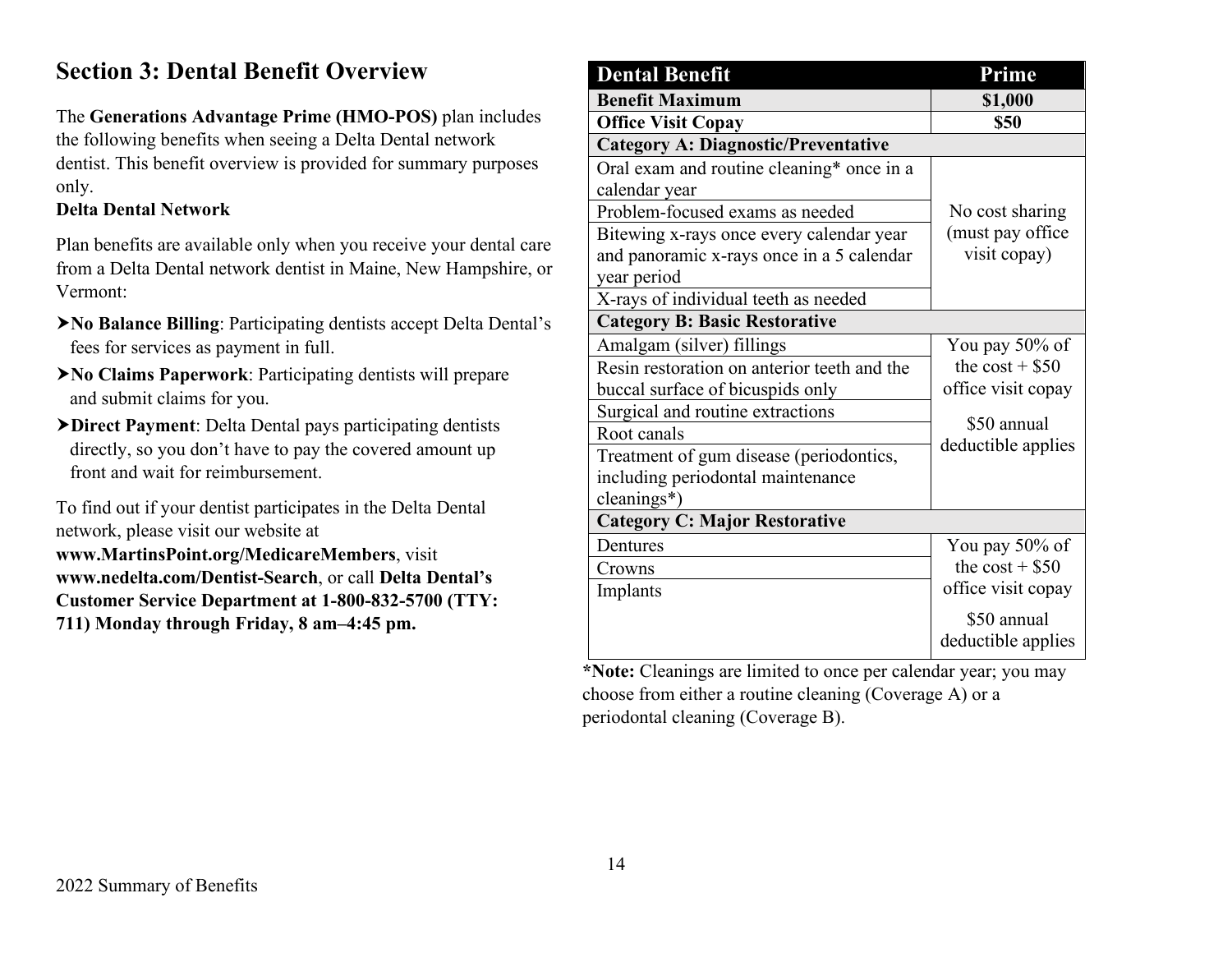# **Section 3: Dental Benefit Overview (Continued)…**

### **Claim Process for Participating Dentists**

Present your Generations Advantage member ID card to your participating dentist at the time of your visit. Your participating dentist will submit your claim to Delta Dental.

Members can register online to view claims and benefit information at **[www.nedelta.com](http://www.nedelta.com/)**.

#### **Non-participating Dentists**

No benefits are available under your policy if you choose to visit a dentist who is not participating in the Delta Dental network. Nonparticipating dentists are welcome to join the Delta Dental network at any time.

#### **Identification Cards**

Your Generations Advantage member ID card includes your dental group number and the Delta Dental customer service number. Your member ID number for dental benefits is the same as your Generations Advantage Prime plan member ID number.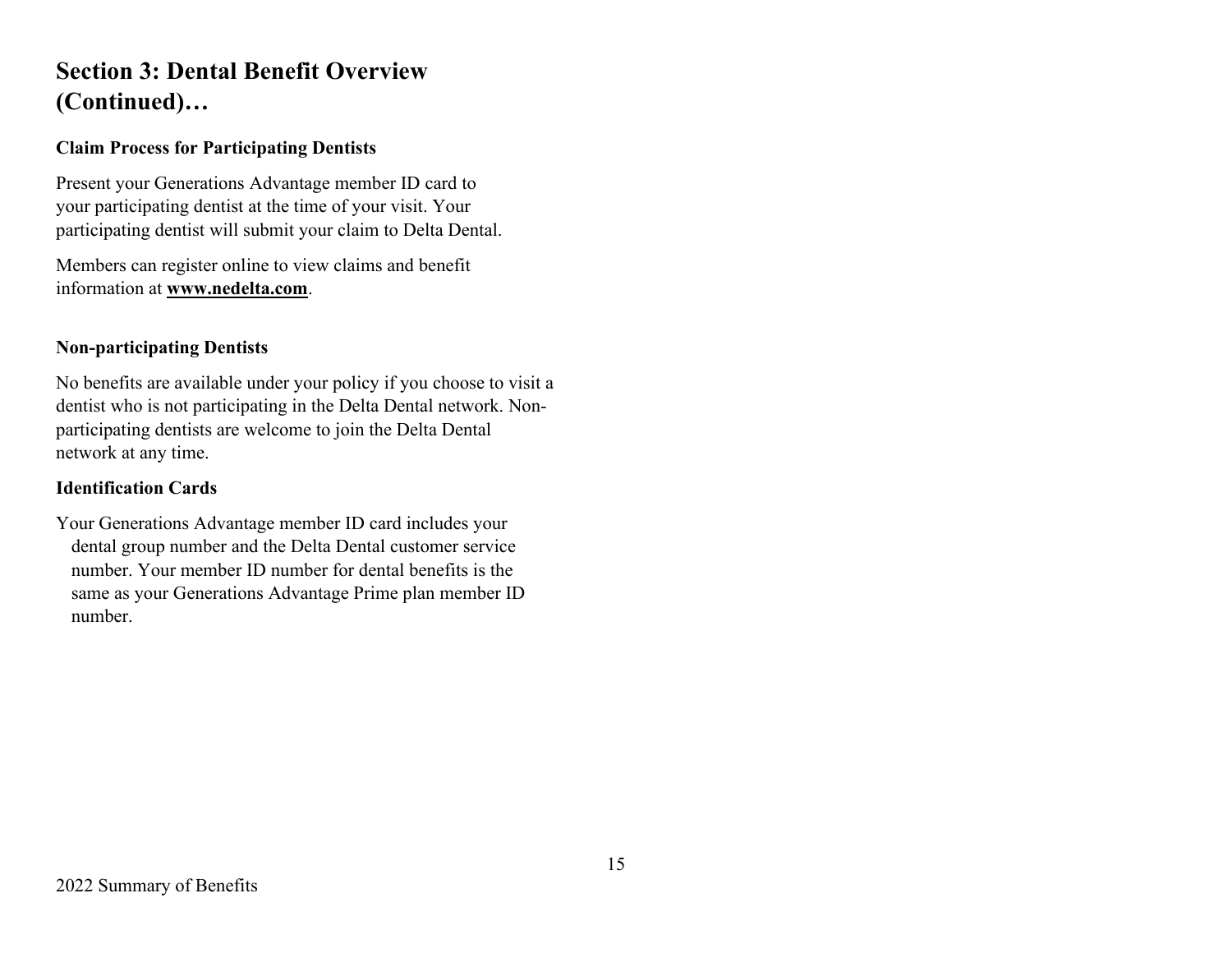# **Martins Point Generations Advantage Flex (RPPO)**

**This is a cover page**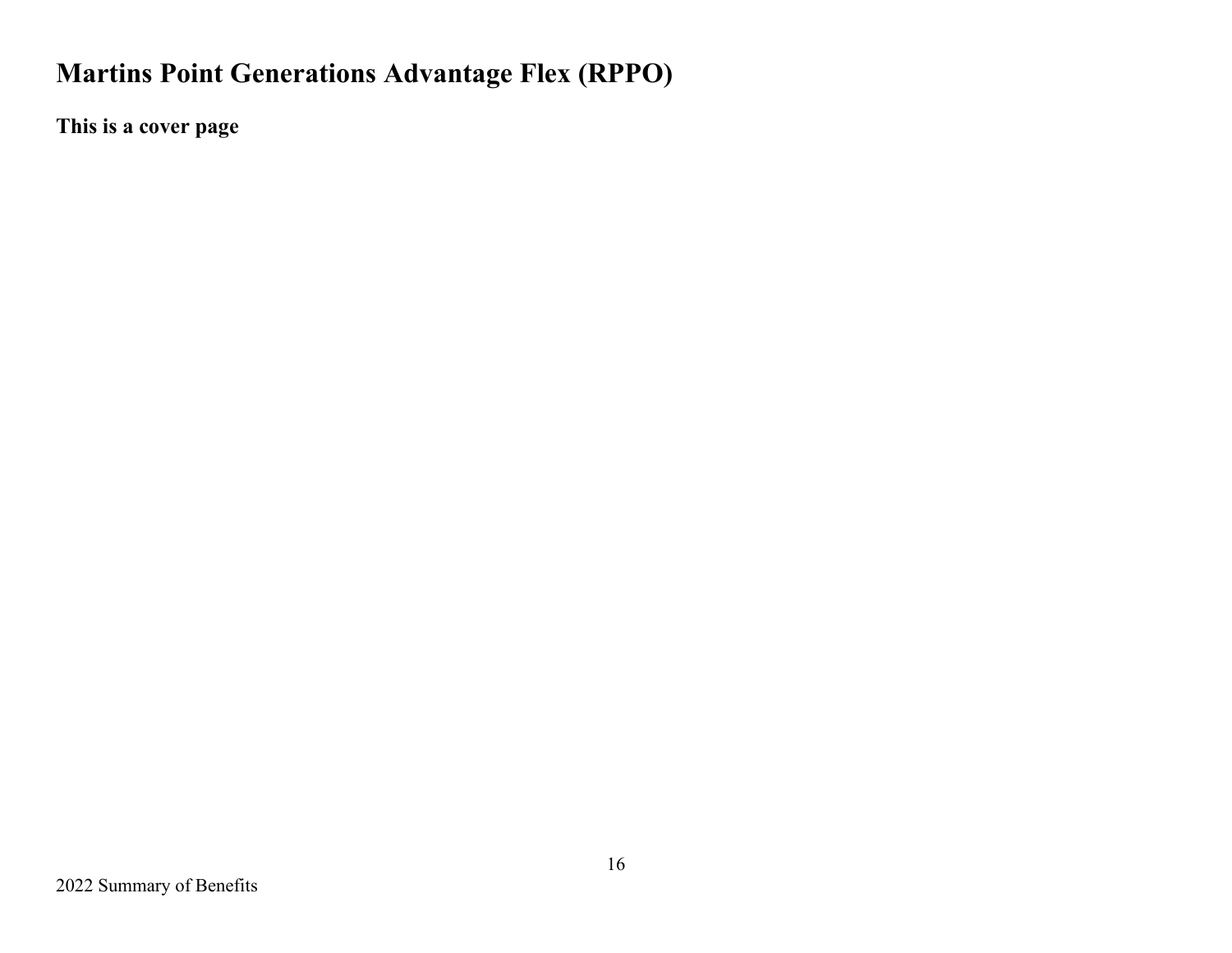# **Section 1: Introduction**

### **This is a summary of drug and health services covered by Martin's Point Generations Advantage**

**January 1, 2022 – December 31, 2022**

Martin's Point Generations Advantage is a health plan with a Medicare contract offering HMO, HMO-POS, HMO SNP, and Local and Regional PPO products. Enrollment in a Martin's Point Generations Advantage plan depends on contract renewal.

This information may be available in other formats such as large print, braille, or an electronic copy on our website. For more information call Generations Advantage at 1-866-544-7504.

The benefit information provided is a summary of what we cover and what you pay. It does not list every service that we cover or list every limitation or exclusion. To get a complete list of services we cover, please see the Evidence of Coverage on our website, or you may contact us. To join Martin's Point Generations Advantage Flex, you must be entitled to Medicare Part A, be enrolled in Medicare Part B, and live in our service area.

#### For **Martin's Point Generations Advantage Flex (RPPO) plan:**

Our service area includes all counties in Maine and New Hampshire.

The Flex plan has a network of doctors, hospitals, pharmacies, and other providers. If you use providers in our network or in the Maine or New Hampshire region, you may pay less for your covered services. But if you want to, you can also use providers that are not in our network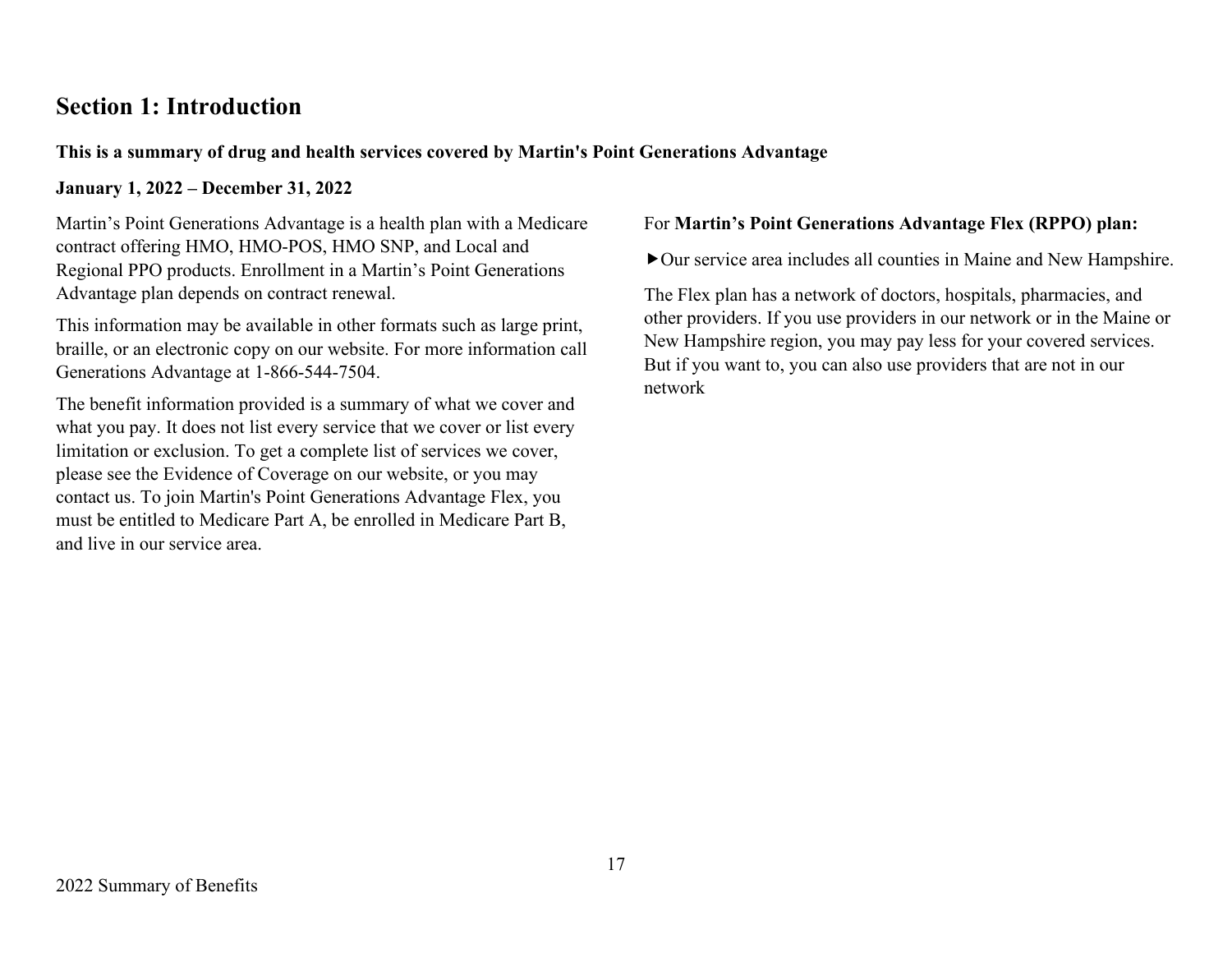# **Section 2: Summary of Benefits**

**This is a summary of drug and health services covered by Martin's Point Generations Advantage Flex (RPPO) plan.**

| <b>Plan Name</b>                                           | <b>Plan Service Area</b>                | <b>Monthly</b><br><b>Premium</b> |
|------------------------------------------------------------|-----------------------------------------|----------------------------------|
| <b>Martin's Point Generations Advantage</b><br><b>Flex</b> | All counties in Maine and New Hampshire | \$53                             |

The table below shows the monthly plan premium amount for each region we serve. In addition, you must keep paying your Medicare Part B premium.

| <b>Benefit</b>                                                                                                                                                                               | Flex (RPPO) Plan                                                                                                                                                                                                                                          |
|----------------------------------------------------------------------------------------------------------------------------------------------------------------------------------------------|-----------------------------------------------------------------------------------------------------------------------------------------------------------------------------------------------------------------------------------------------------------|
| <b>Deductible</b>                                                                                                                                                                            | You pay \$0 annually                                                                                                                                                                                                                                      |
| Maximum out-of-pocket Responsibility (does not include<br>prescription drugs)<br>Our plan protects you by having yearly limits on your out-of-pocket<br>costs for medical and hospital care. | In Network:<br>\$7,000<br>From network and out-of-network providers combined: \$9,500                                                                                                                                                                     |
| <b>Inpatient Hospital</b><br>Our plan covers an unlimited number of days for an inpatient hospital<br>stay.                                                                                  | <b>In Network:</b><br>You pay per admission:<br>\$395 per day for days 1-5;<br>\$0 per day for days 6 and beyond<br><b>Out of Network:</b><br>You pay per admission:<br>30% of the Medicare-allowed cost for a Medicare-covered hospital<br>stay.         |
| <b>Outpatient Hospital</b><br>* Services may require that your provider get prior authorization<br>(approval in advance). Please have your provider contact the plan for<br>more details.    | In Network:<br>You pay \$350 for Medicare-covered surgery services at a hospital<br>outpatient facility.<br><b>Out of Network:</b><br>You pay 30% of the Medicare-allowed cost of Medicare-covered<br>surgery services at a hospital outpatient facility. |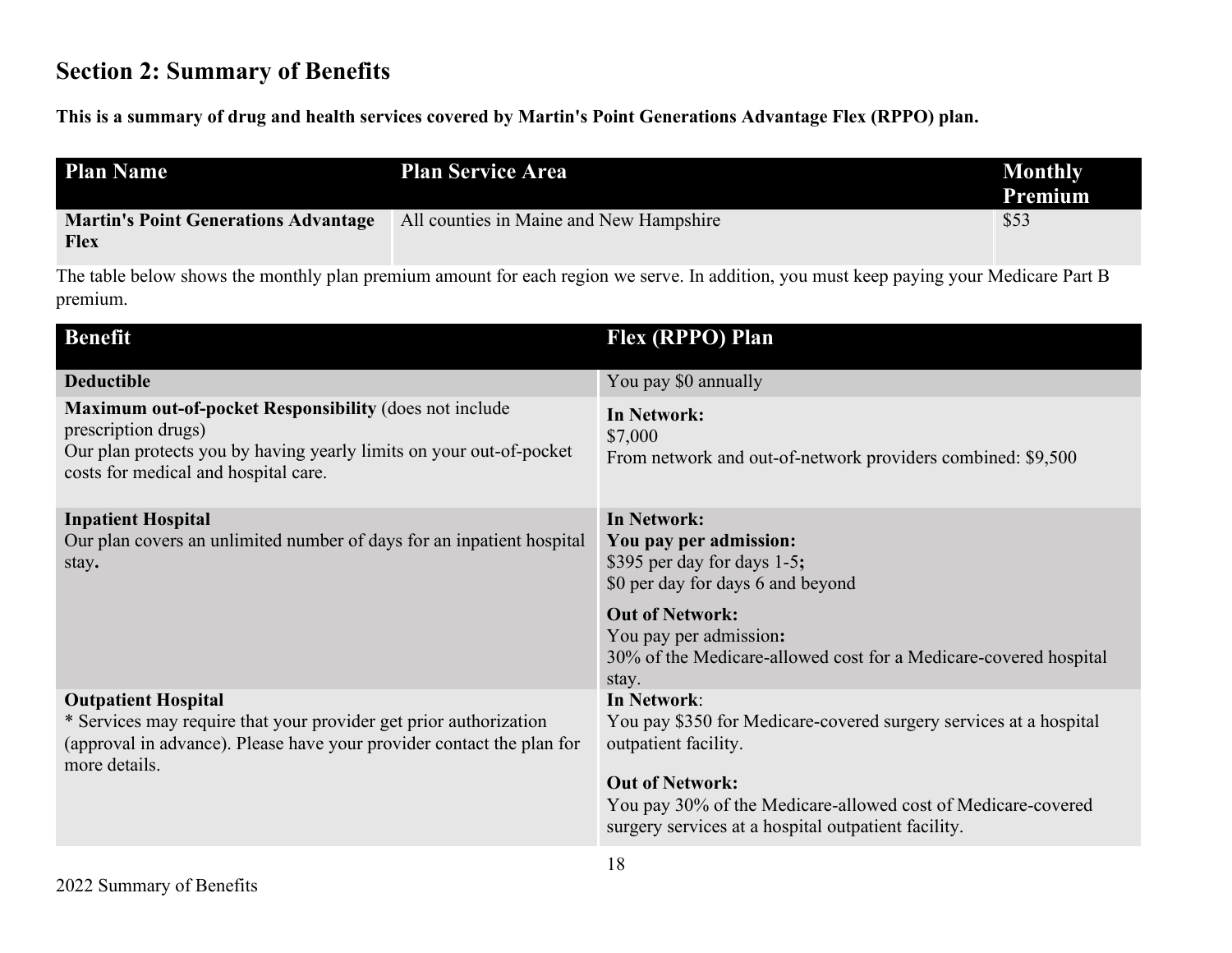| <b>Benefit</b>                                                                                                                                                                         | Flex (RPPO) Plan                                                                                                                                        |  |
|----------------------------------------------------------------------------------------------------------------------------------------------------------------------------------------|---------------------------------------------------------------------------------------------------------------------------------------------------------|--|
| <b>Ambulatory &amp; Surgical Centers (ASC)</b>                                                                                                                                         | In Network:<br>You pay \$250 for Medicare-covered surgery services at an<br>ambulatory surgical center.                                                 |  |
|                                                                                                                                                                                        | <b>Out of Network:</b><br>You pay 30% of the Medicare-allowed cost of Medicare-covered<br>surgery services at an ambulatory surgical center.            |  |
| <b>Doctor Visits</b>                                                                                                                                                                   | <b>Primary Care</b><br><b>In Network:</b><br>You pay \$0 for each Primary Care Physician (PCP) office visit for<br>Medicare-covered services.           |  |
|                                                                                                                                                                                        | <b>Out of Network:</b><br>You pay 30% of the Medicare-allowed cost for each Primary Care<br>Physician (PCP) office visit for Medicare-covered services. |  |
|                                                                                                                                                                                        | <b>Specialists</b><br>In Network:<br>You pay \$50 for each specialist office visit for Medicare-covered<br>services.                                    |  |
|                                                                                                                                                                                        | <b>Out of Network:</b><br>You pay 30% of the Medicare-allowed cost for each specialist office<br>visit for Medicare-covered services.                   |  |
| <b>Preventive Care</b><br>Any additional preventive services approved by Medicare during the<br>contract year will be covered. There are some items not covered at \$0<br>cost.        | In Network:<br>You pay \$0 for additional preventive services approved by Medicare                                                                      |  |
|                                                                                                                                                                                        | <b>Out of Network:</b><br>You pay 30% of the Medicare-allowed cost for Medicare-covered<br>services.                                                    |  |
| <b>Emergency Care</b><br>Note: You do not have to pay this amount if you are admitted to a<br>hospital within 24 hours for the same condition.<br>Emergency care is covered worldwide. | In- and Out-of-Network:<br>You pay \$90 for each Medicare-covered emergency room visit.                                                                 |  |
| There is a \$25,000 limit for worldwide emergency, urgent care, and<br>ambulance transport, this limit does not apply to services in the U.S.                                          |                                                                                                                                                         |  |
|                                                                                                                                                                                        | 19                                                                                                                                                      |  |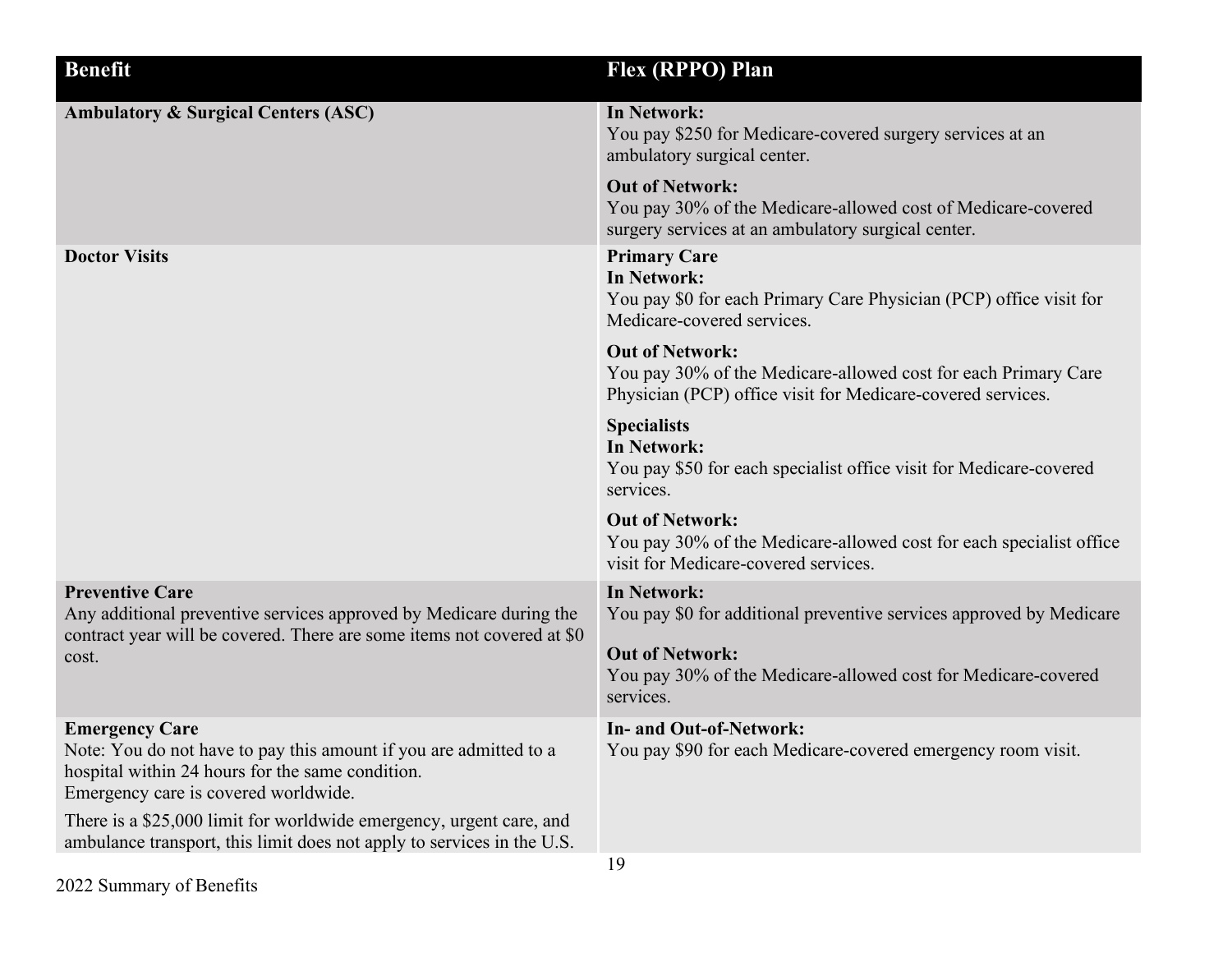| <b>Benefit</b>                                                                                                                                                                                                         | Flex (RPPO) Plan                                                                                                                                                                                                                                                                                                                                                                                                                                                                                                                                                                                                                                                                                                                                                                                                                                                                                                                                                                                                |
|------------------------------------------------------------------------------------------------------------------------------------------------------------------------------------------------------------------------|-----------------------------------------------------------------------------------------------------------------------------------------------------------------------------------------------------------------------------------------------------------------------------------------------------------------------------------------------------------------------------------------------------------------------------------------------------------------------------------------------------------------------------------------------------------------------------------------------------------------------------------------------------------------------------------------------------------------------------------------------------------------------------------------------------------------------------------------------------------------------------------------------------------------------------------------------------------------------------------------------------------------|
| <b>Urgently Needed Services</b><br>Urgent care is covered nationwide.<br>There is a \$25,000 limit for worldwide emergency, urgent care, and<br>ambulance transport, this limit does not apply to services in the U.S. | <b>In- and Out-of-Network:</b><br>You pay \$45 for each Medicare-covered urgent care visit when<br>performed at an urgent care center<br><b>Out-of-Country:</b><br>You pay \$90 for each Medicare-covered urgent care visit when<br>performed at an urgent care center outside of the United States and its<br>associated territories.                                                                                                                                                                                                                                                                                                                                                                                                                                                                                                                                                                                                                                                                          |
| <b>Diagnostic Services / Labs / Imaging</b><br>Services may require that your provider get prior authorization<br>(approval in advance). Please see the Evidence of Coverage for more<br>information.                  | <b>Diagnostic Radiology Service (e.g., MRI)</b><br><b>In Network:</b><br>You pay 20% of the contracted rate for complex diagnostic radiology<br>(such as PET, CT, MRI, MRA, nuclear medicine)<br><b>Out of Network:</b><br>You pay 30% of the Medicare-allowed cost of complex diagnostic<br>radiology (PET, CT, MRI, MRA, nuclear medicine).<br><b>Lab Services</b><br><b>In Network:</b><br>You pay 20% of the contracted rate for genetic labs<br>You pay \$0/\$5 copay for all other lab services.<br><b>Out of Network:</b><br>You pay 20% of the Medicare-allowed cost for lab services.<br><b>Diagnostic Tests and Procedures</b><br><b>In Network:</b><br>You pay 20% of the contracted rate for simple diagnostic radiology.<br><b>Out of Network:</b><br>You pay 30% of the Medicare-allowed cost of simple diagnostic<br>radiology.<br><b>Outpatient X-rays</b><br>In Network:<br>You pay \$12 for X-rays.<br><b>Out of Network:</b><br>You pay you pay 30% of the Medicare-allowed cost for x-rays. |
|                                                                                                                                                                                                                        | 20                                                                                                                                                                                                                                                                                                                                                                                                                                                                                                                                                                                                                                                                                                                                                                                                                                                                                                                                                                                                              |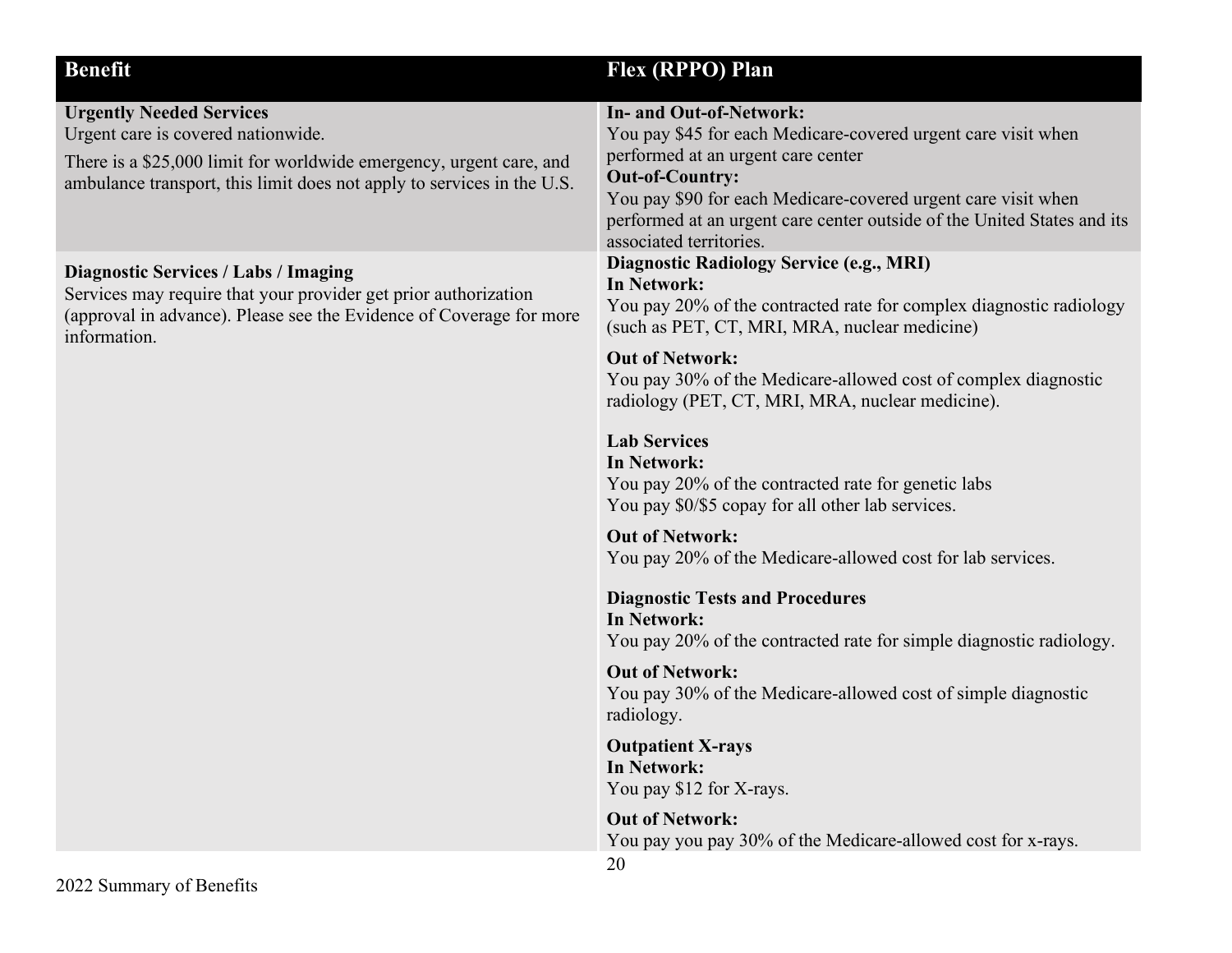| <b>Benefit</b>                                                                                                                                                                                                                | Flex (RPPO) Plan                                                                                                                                                                                                                                                                                                                                                                                                                                                                                                                                                                                      |
|-------------------------------------------------------------------------------------------------------------------------------------------------------------------------------------------------------------------------------|-------------------------------------------------------------------------------------------------------------------------------------------------------------------------------------------------------------------------------------------------------------------------------------------------------------------------------------------------------------------------------------------------------------------------------------------------------------------------------------------------------------------------------------------------------------------------------------------------------|
| <b>Hearing Services</b>                                                                                                                                                                                                       | <b>Hearing Exam</b><br><b>In Network:</b><br>You pay \$45 per visit for Medicare-covered hearing services.<br><b>Out of Network:</b><br>You pay 30% of the Medicare-allowed cost.<br><b>Hearing Aid Fittings and Evaluations</b><br><b>In- and Out-of-Network:</b><br>You pay \$0 for 1 year of hearing aid fittings and ongoing hearing aid<br>evaluations when used in conjunction with your hearing aid benefit.<br>Services must be received from an Amplifon provider.<br><b>Hearing Aid</b><br><b>In- and Out-of-Network:</b><br>You pay \$495, \$695, \$1095, \$1495, or \$2095 copay per ear, |
|                                                                                                                                                                                                                               | depending on Tier selected.<br>Services must be received from an Amplifon provider.                                                                                                                                                                                                                                                                                                                                                                                                                                                                                                                   |
| <b>Dental Services (Medicare-covered)</b><br>Services may require that your provider get prior authorization<br>(approval in advance). Please see the Evidence of Coverage for more<br>information.                           | <b>In Network:</b><br>You pay \$50 per visit for Medicare-covered dental services (non-<br>routine dental care required to treat illness or injury).<br><b>Out of Network:</b><br>You pay 30% of the Medicare-allowed cost                                                                                                                                                                                                                                                                                                                                                                            |
| <b>Preventive and Comprehensive Dental</b><br>Members must use Delta Dental PPO/Premier or Martin's Point<br>Generations network dentist in Maine, New Hampshire, or Vermont<br>to obtain these supplemental dental benefits. | Preventive and Comprehensive Dental services are covered.<br>Please see Dental Overview on page 27 for more information.                                                                                                                                                                                                                                                                                                                                                                                                                                                                              |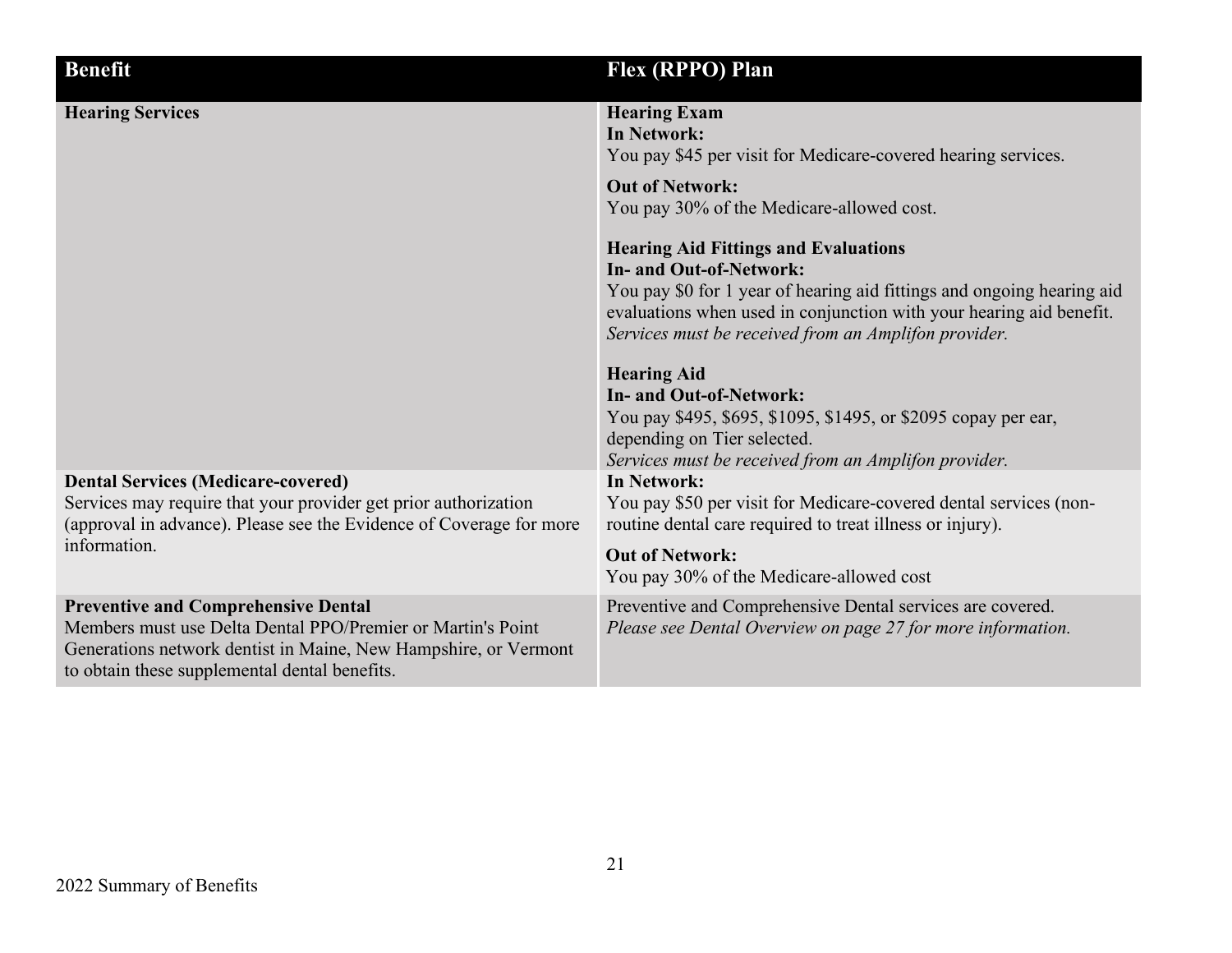| <b>Benefit</b>         | Flex (RPPO) Plan                                                                                                                                                                                                                                                                                                                   |
|------------------------|------------------------------------------------------------------------------------------------------------------------------------------------------------------------------------------------------------------------------------------------------------------------------------------------------------------------------------|
| <b>Vision Services</b> | <b>Annual Routine Eye Exam</b><br>In Network:<br>You pay \$0 for an annual routine eye exam.                                                                                                                                                                                                                                       |
|                        | <b>Out of Network:</b><br>You pay 30% of the Medicare-allowed cost for an annual routine eye<br>exam.                                                                                                                                                                                                                              |
|                        | <b>Medicare-Covered Physician Services</b><br>In Network:<br>You pay \$45 for non-routine Medicare-covered physician services.                                                                                                                                                                                                     |
|                        | <b>Out of Network:</b><br>You pay 30% of the Medicare-allowed cost of non-routine Medicare-<br>covered physician services.                                                                                                                                                                                                         |
|                        | <b>Glaucoma Testing</b><br>In Network:<br>You pay \$0 for glaucoma testing.                                                                                                                                                                                                                                                        |
|                        | <b>Out of Network:</b><br>You pay 30% for glaucoma testing.                                                                                                                                                                                                                                                                        |
|                        | <b>Diabetic Retinopathy</b><br>In Network:<br>You pay \$0 for a diabetic eye exam (retinopathy).                                                                                                                                                                                                                                   |
|                        | <b>Out of Network:</b><br>You pay 30% for a diabetic eye exam (retinopathy).                                                                                                                                                                                                                                                       |
|                        | $\mathbf{E}$ $\mathbf{E}$ $\mathbf{E}$ $\mathbf{E}$ $\mathbf{E}$ $\mathbf{E}$ $\mathbf{E}$ $\mathbf{E}$ $\mathbf{E}$ $\mathbf{E}$ $\mathbf{E}$ $\mathbf{E}$ $\mathbf{E}$ $\mathbf{E}$ $\mathbf{E}$ $\mathbf{E}$ $\mathbf{E}$ $\mathbf{E}$ $\mathbf{E}$ $\mathbf{E}$ $\mathbf{E}$ $\mathbf{E}$ $\mathbf{E}$ $\mathbf{E}$ $\mathbf{$ |

**Eyeglass Frames, Lenses, and Contacts:** Eyewear may be reimbursed using the Wellness Wallet benefit. *See Wellness Wallet page 26 below for more information.*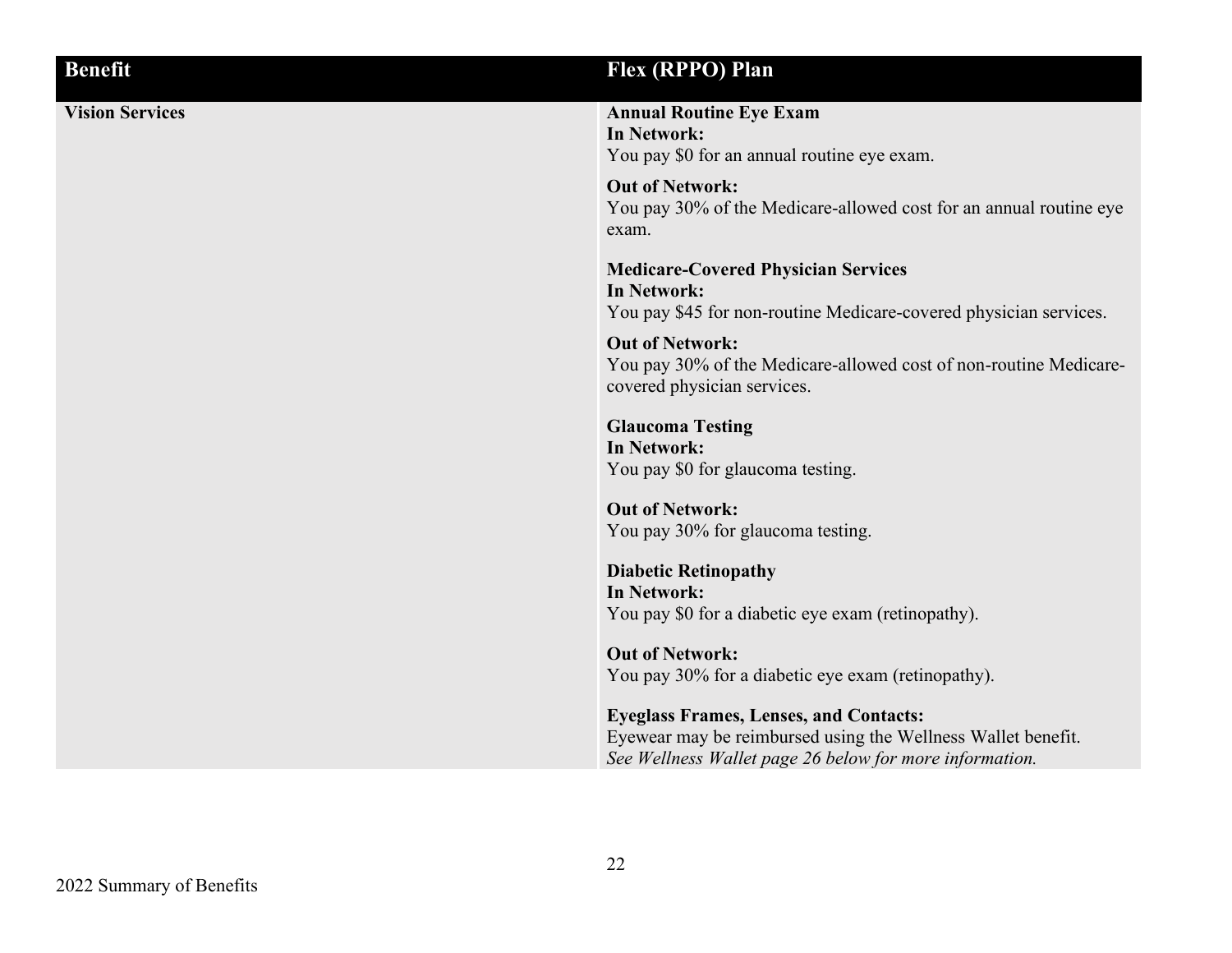| <b>Benefit</b>                                                                                                                                                                            | Flex (RPPO) Plan                                                                                                                                                                                                                                                                                                                                                                                                                                                                                                       |  |
|-------------------------------------------------------------------------------------------------------------------------------------------------------------------------------------------|------------------------------------------------------------------------------------------------------------------------------------------------------------------------------------------------------------------------------------------------------------------------------------------------------------------------------------------------------------------------------------------------------------------------------------------------------------------------------------------------------------------------|--|
| <b>Mental Health Services</b><br>Services may require that your provider get prior authorization<br>(approval in advance). Please see the Evidence of Coverage for more<br>information.   | <b>Inpatient Visit</b><br><b>In Network:</b><br>You pay per admission:<br>\$230 per day for days 1-7;<br>\$0 per day for days 8 and beyond<br><b>Out of Network:</b><br>Days 1-90: You pay per admission: 30% of the Medicare-allowed<br>cost per day for a Medicare-covered hospital stay.<br><b>Outpatient Individual Therapy Visit</b><br>In Network:<br>You pay \$25 per visit for individual therapy.<br><b>Out of Network:</b><br>You pay 30% of the Medicare-allowed cost of a visit for individual<br>therapy. |  |
|                                                                                                                                                                                           | <b>Outpatient Group Therapy Visit</b><br>In Network:<br>You pay \$25 per visit for group therapy.<br><b>Out of Network:</b>                                                                                                                                                                                                                                                                                                                                                                                            |  |
|                                                                                                                                                                                           | You pay 30% of the Medicare-allowed cost of a visit for group<br>therapy.                                                                                                                                                                                                                                                                                                                                                                                                                                              |  |
| <b>Skilled Nursing Facility</b><br>Services may require that your provider get prior authorization<br>(approval in advance). Please see the Evidence of Coverage for more<br>information. | <b>In Network:</b><br>For each benefit period you pay for Medicare-covered services:<br>\$0 per day for days 1-20;<br>\$178 per day for days 21-100                                                                                                                                                                                                                                                                                                                                                                    |  |
|                                                                                                                                                                                           | <b>Out of Network:</b><br>You pay 30% of the Medicare-allowed cost.                                                                                                                                                                                                                                                                                                                                                                                                                                                    |  |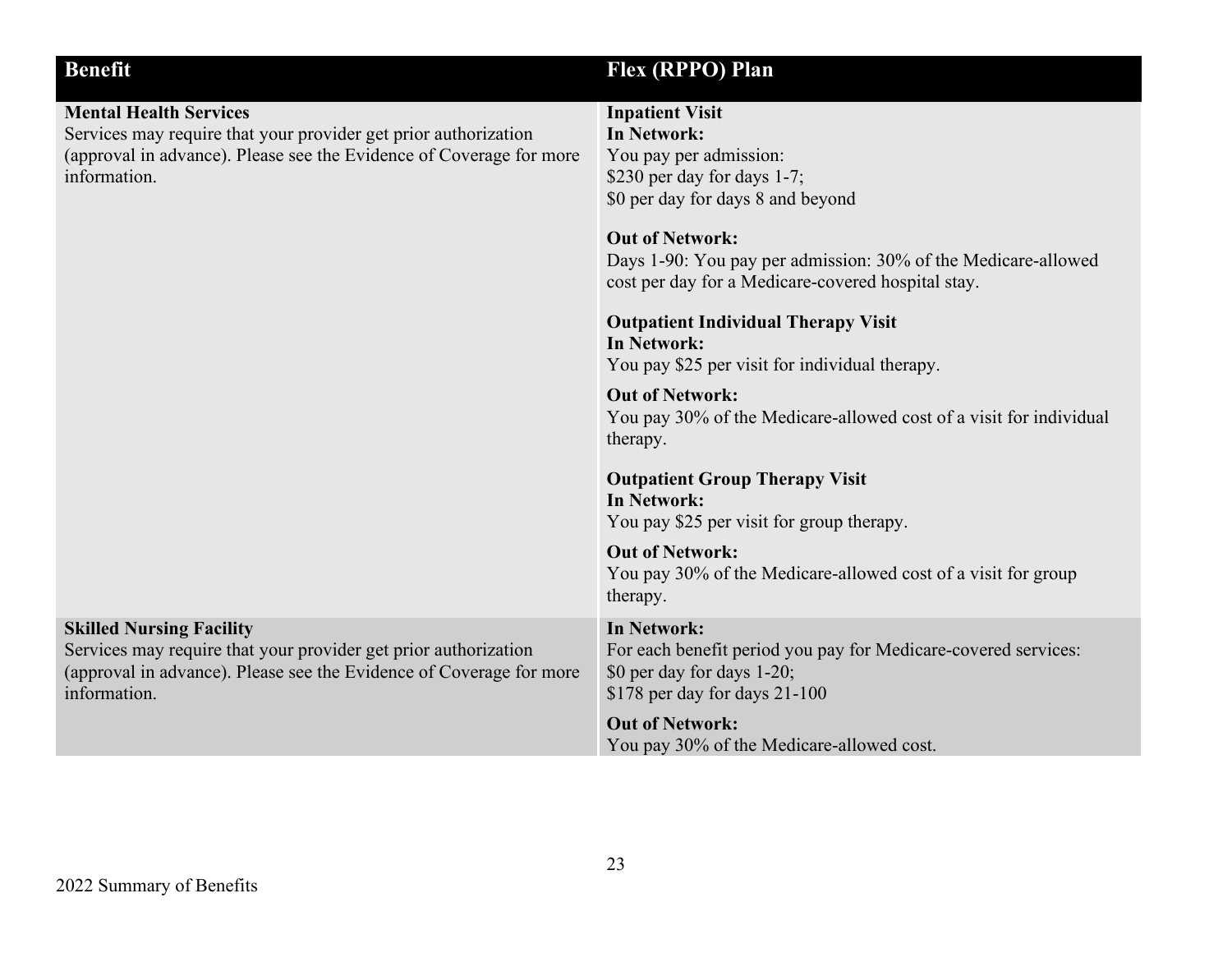| <b>Benefit</b>                                                                                                                                                                                                                                                                                                                                                                                  | Flex (RPPO) Plan                                                                                                    |
|-------------------------------------------------------------------------------------------------------------------------------------------------------------------------------------------------------------------------------------------------------------------------------------------------------------------------------------------------------------------------------------------------|---------------------------------------------------------------------------------------------------------------------|
| <b>Physical Therapy</b>                                                                                                                                                                                                                                                                                                                                                                         | In Network:<br>You pay \$40 for each Medicare-covered visit.                                                        |
|                                                                                                                                                                                                                                                                                                                                                                                                 | <b>Out of Network:</b><br>You pay 30% of the Medicare-allowed cost.                                                 |
| Ambulance<br>Non-emergency ambulance transportation may require that your<br>provider get prior authorization (approval in advance). Please see the<br>Evidence of Coverage for more information.<br>Ambulance services are covered worldwide.<br>There is a \$25,000 limit for worldwide emergency, urgent care, and<br>ambulance transport, this limit does not apply to services in the U.S. | <b>In- and Out-of-Network:</b><br>You pay \$295 for each Medicare-covered emergency ambulance<br>service (one-way). |
| <b>Transportation</b>                                                                                                                                                                                                                                                                                                                                                                           | Not a covered benefit.                                                                                              |
| <b>Medicare Part B drugs</b><br>Services may require that your provider get prior authorization<br>(approval in advance). Please see the Evidence of Coverage for more<br>information.                                                                                                                                                                                                          | You pay 20% of the contracted rate for Medicare-covered services.                                                   |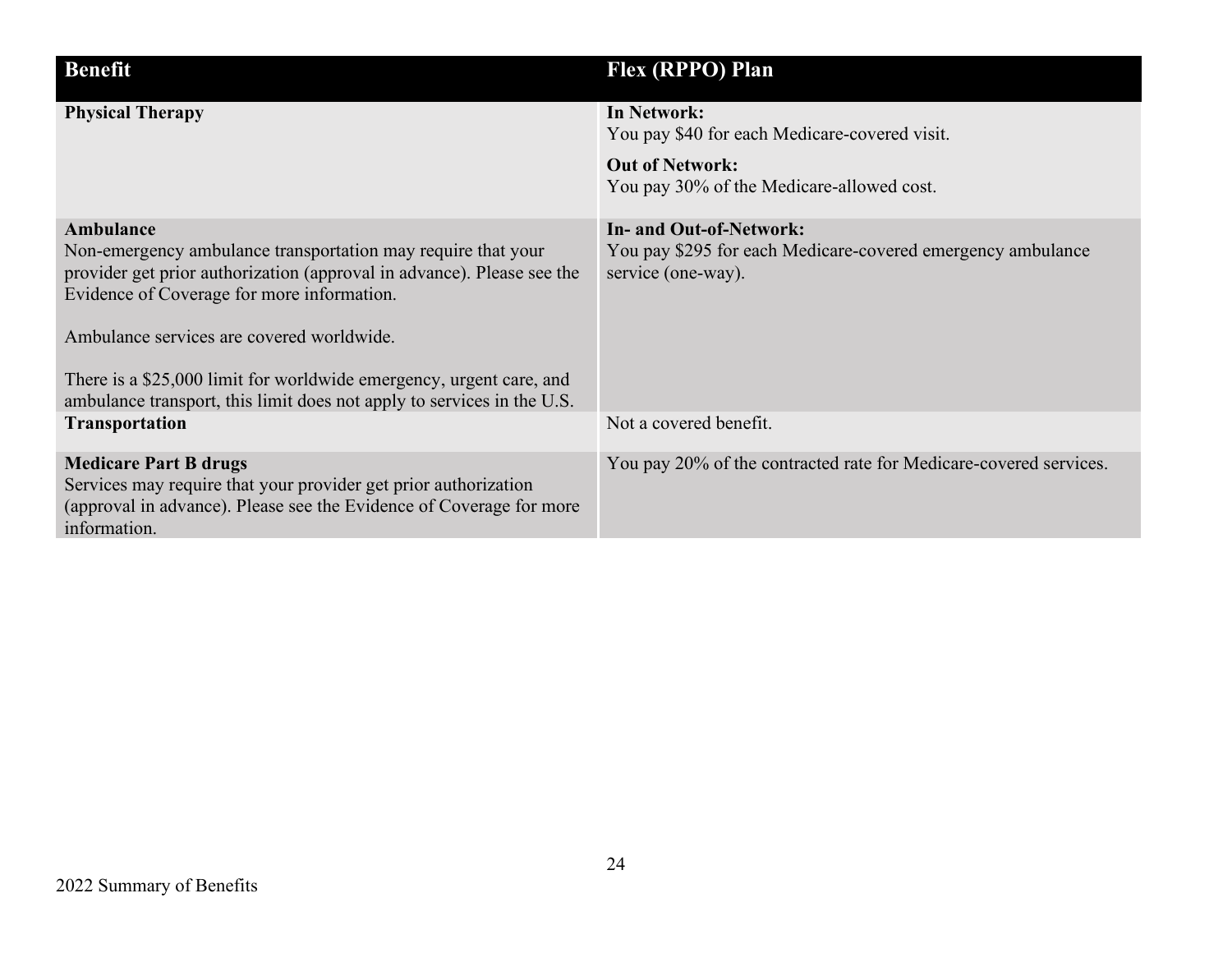| <b>Preferred Retail</b><br>$(30$ -day supply $)$ | <b>Mail-Order</b><br>$(90$ -day supply) |              |                                                                                                                                                                                                                                                                                                                                                                                                                                                                        |
|--------------------------------------------------|-----------------------------------------|--------------|------------------------------------------------------------------------------------------------------------------------------------------------------------------------------------------------------------------------------------------------------------------------------------------------------------------------------------------------------------------------------------------------------------------------------------------------------------------------|
|                                                  |                                         |              |                                                                                                                                                                                                                                                                                                                                                                                                                                                                        |
|                                                  |                                         |              |                                                                                                                                                                                                                                                                                                                                                                                                                                                                        |
|                                                  |                                         |              |                                                                                                                                                                                                                                                                                                                                                                                                                                                                        |
|                                                  |                                         |              |                                                                                                                                                                                                                                                                                                                                                                                                                                                                        |
|                                                  |                                         |              |                                                                                                                                                                                                                                                                                                                                                                                                                                                                        |
| \$2                                              | \$0                                     |              |                                                                                                                                                                                                                                                                                                                                                                                                                                                                        |
|                                                  |                                         |              |                                                                                                                                                                                                                                                                                                                                                                                                                                                                        |
| \$10                                             | \$20                                    |              |                                                                                                                                                                                                                                                                                                                                                                                                                                                                        |
|                                                  |                                         |              |                                                                                                                                                                                                                                                                                                                                                                                                                                                                        |
| \$40                                             | \$100                                   |              |                                                                                                                                                                                                                                                                                                                                                                                                                                                                        |
|                                                  |                                         |              |                                                                                                                                                                                                                                                                                                                                                                                                                                                                        |
| \$95                                             | \$237.50                                |              |                                                                                                                                                                                                                                                                                                                                                                                                                                                                        |
|                                                  |                                         | of Coverage. |                                                                                                                                                                                                                                                                                                                                                                                                                                                                        |
| 28%                                              |                                         |              |                                                                                                                                                                                                                                                                                                                                                                                                                                                                        |
|                                                  |                                         |              |                                                                                                                                                                                                                                                                                                                                                                                                                                                                        |
|                                                  |                                         |              | <b>Mail Order Cost Sharing</b>                                                                                                                                                                                                                                                                                                                                                                                                                                         |
|                                                  | <b>Standard Cost Sharing</b>            | 28%          | \$275 Part D deductible for Tiers 3 through 5 drugs<br>Cost sharing may change<br>depending on the pharmacy<br>you choose and when you<br>enter another phase of the<br>Part D benefit. For more<br>information on the additional<br>pharmacy-specific cost sharing<br>and the phases of the benefit,<br>please refer to the Evidence<br><b>Preferred Cost Sharing</b><br>$V_{\Omega U}$ pay $25$ per $30$ -day supply<br>$V_{\Omega U}$ pay $25$ per $30$ -day supply |

| <b>Senior Savings Program</b> | <b>Standard Cost Sharing</b>     | <b>Preferred Cost Sharing</b>   | Mail Order Cost Sharing            |
|-------------------------------|----------------------------------|---------------------------------|------------------------------------|
| Members are eligible for      | You pay \$35 per 30-day supply.  | You pay \$25 per 30-day supply. | You pay \$25 per 30-day supply.    |
| reduced cost sharing on       | You pay \$70 per 60-day supply.  | You pay \$50 per 60-day supply. | You pay \$50 per 60-day supply.    |
| select insulins.              | You pay \$105 per 90-day supply. | You pay \$75 per 90-day supply. | You pay \$62.50 per 90-day supply. |
|                               |                                  |                                 |                                    |
|                               |                                  |                                 |                                    |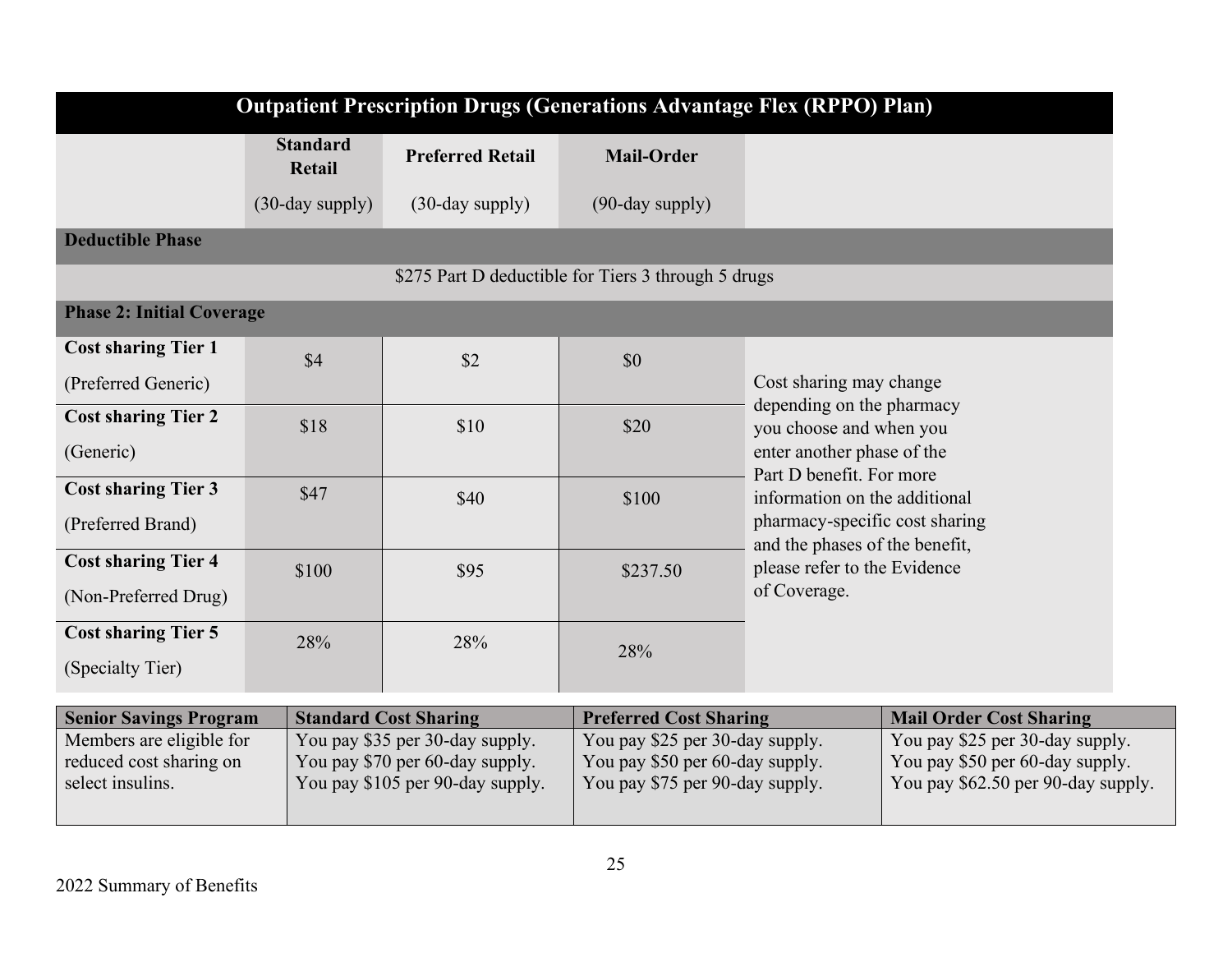| <b>Additional Benefits</b>                                                                                                                                                                                                                                                                                                         |                                                                                                                                                                                                         |  |
|------------------------------------------------------------------------------------------------------------------------------------------------------------------------------------------------------------------------------------------------------------------------------------------------------------------------------------|---------------------------------------------------------------------------------------------------------------------------------------------------------------------------------------------------------|--|
|                                                                                                                                                                                                                                                                                                                                    | <b>Flex (RPPO) Plan</b>                                                                                                                                                                                 |  |
| <b>Wellness Wallet</b> (Fitness, Naturopathic<br>Services, Acupuncture, Nutrition/Dietary Education,<br>Weight Management Programs, Eyewear, and Face Masks)<br>Please see the Evidence of Coverage for more information.                                                                                                          | The plan will reimburse up to \$200 each year in total for Fitness Benefit, Naturopathic<br>Services, Acupuncture, Nutrition/Dietary Education, Weight Management Programs,<br>Eyewear, and Face Masks. |  |
| Over-The-Counter items (OTC)<br>More than 350 covered items including: non-prescription<br>medicine (pain relief, cough, allergies), toothpaste, first aid<br>items, and vitamins. Members can order online, over the<br>phone, or visit a designated store location.<br>Please see the Evidence of Coverage for more information. | The plan will cover up to \$50 per quarter for members to purchase select CVS brand<br>over-the-counter (OTC) products.                                                                                 |  |
| <b>Nutrition and Dietary:</b><br><b>Telenutrition:</b> Members have access to an online<br>nutrition/dietary platform and unlimited visits with a<br>registered dietitian via video connection, email, or<br>telephone through third-party vendor FoodSmart™.<br>Note: Food cost and delivery of meals/groceries are not           | \$0 cost for telenutrition services through FoodSmart™                                                                                                                                                  |  |
| covered under this benefit.                                                                                                                                                                                                                                                                                                        |                                                                                                                                                                                                         |  |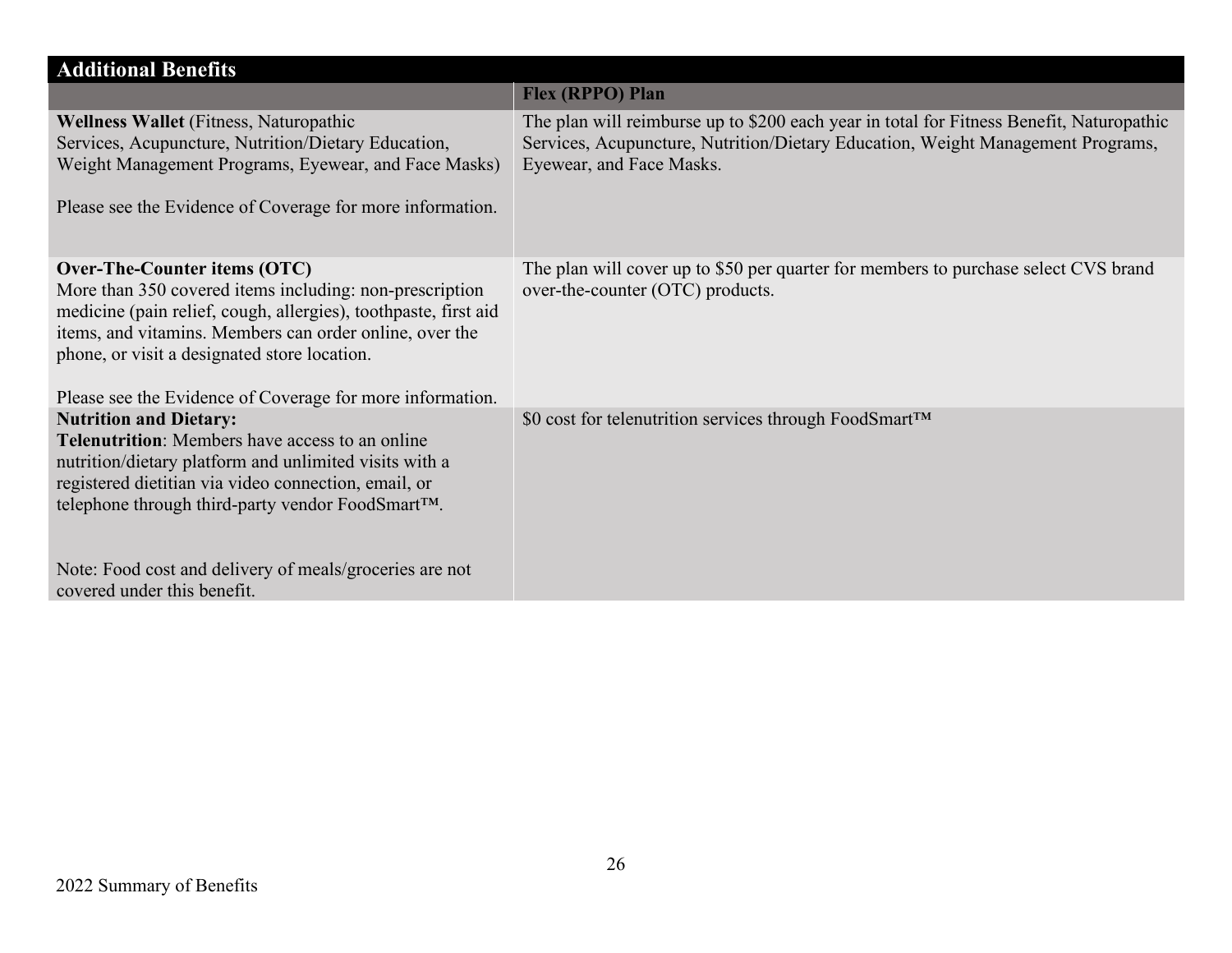# **Section 3: Dental Benefit Overview**

The **Generations Advantage Flex (RPPO)** plan includes the following benefits when seeing a Delta Dental network dentist. This benefit overview is provided for summary purposes only

| <b>Dental Benefit</b>                                  | <b>Flex</b>        | <b>Flex Plan Out-of-Network Dental Coverage</b> |                                                                           |
|--------------------------------------------------------|--------------------|-------------------------------------------------|---------------------------------------------------------------------------|
| <b>Benefit Maximum*</b>                                | \$1,000            |                                                 |                                                                           |
| <b>Office Visit Copay</b>                              | \$50               |                                                 | The Flex plan offers out-of-network dental coverage. Please see the table |
| <b>Category A: Diagnostic/Preventative</b>             |                    | below for a summary overview.                   |                                                                           |
| Oral exam and routine cleaning** once in a             |                    |                                                 |                                                                           |
| calendar year                                          |                    |                                                 | <b>Flex Out-of-Network Dental Coverage</b>                                |
| Problem-focused exams as needed                        | No cost sharing    | <b>Category A:</b>                              | 50% coinsurance $+$ \$50 office visit copay                               |
| Bitewing x-rays once every calendar year and           | (must pay office)  | Diagnostic/Preventative                         |                                                                           |
| panoramic x-rays once in a 5 calendar year             | visit copay)       | <b>Category B: Basic</b>                        | 75% coinsurance $+$ \$50 office visit copay                               |
| period                                                 |                    | <b>Restorative</b>                              |                                                                           |
| X-rays of individual teeth as needed                   |                    |                                                 | \$50 annual deductible applies                                            |
| <b>Category B: Basic Restorative</b>                   |                    |                                                 |                                                                           |
| Amalgam (silver) fillings                              | You pay 50% of     | Category C: Major                               | 75% coinsurance $+$ \$50 office visit copay                               |
| Resin restoration on anterior teeth and the            | the $cost + $50$   | <b>Restorative</b>                              | \$50 annual deductible applies                                            |
| buccal surface of bicuspids only                       | office visit copay |                                                 |                                                                           |
| Surgical and routine extractions                       |                    |                                                 |                                                                           |
| Root canals                                            | \$50 annual        |                                                 |                                                                           |
| Treatment of gum disease (periodontics,                | deductible applies |                                                 |                                                                           |
| including periodontal maintenance cleanings**)         |                    |                                                 |                                                                           |
| <b>Category C: Major Restorative</b>                   |                    |                                                 |                                                                           |
| Dentures                                               | You pay 50% of     |                                                 |                                                                           |
| Crowns                                                 | the $cost + $50$   |                                                 |                                                                           |
| Implants                                               | office visit copay |                                                 |                                                                           |
|                                                        | \$50 annual        |                                                 |                                                                           |
|                                                        | deductible applies |                                                 |                                                                           |
| * Benefit maximum and deductible apply to both in- and |                    |                                                 |                                                                           |
| out-of-network services.                               |                    |                                                 |                                                                           |

**\*\*Note:** Cleanings are limited to once per calendar year; you may choose from either a routine cleaning (Coverage A) or a periodontal cleaning (Coverage B).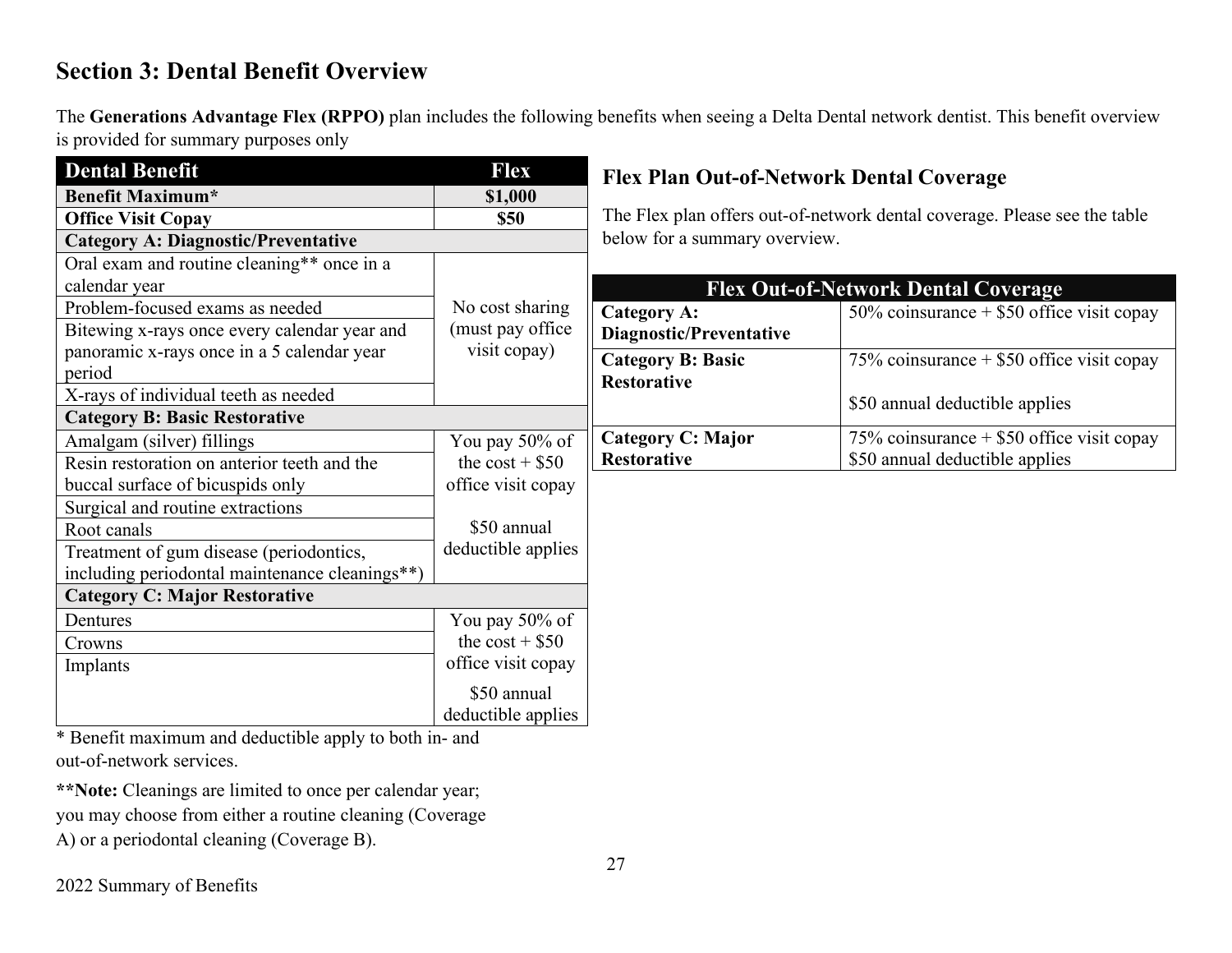# **Section 3: Dental Benefit Overview (continued…)**

#### **Claim Process for Participating Dentists**

Present your Generations Advantage member ID card to your participating dentist at the time of your visit. Your participating dentist will submit your claim to Delta Dental.

Members can register online to view claims and benefit information at **www.nedelta.com**.

#### **Identification Cards**

Your Generations Advantage member ID card includes your dental group number and the Delta Dental customer service number. Your member ID number for dental benefits is the same as your Generations Advantage Flex plan member ID number.

#### **Delta Dental Network**

Plan benefits are available only when you receive your dental care from a Delta Dental network dentist in Maine, New Hampshire, or Vermont:

- **No Balance Billing**: Participating dentists accept Delta Dental's fees for services as payment in full.
- **No Claims Paperwork**: Participating dentists will prepare and submit claims for you.
- **Direct Payment**: Delta Dental pays participating dentists directly, so you don't have to pay the covered amount up front and wait for reimbursement.

To find out if your dentist participates in the Delta Dental network, please visit our website at **www.MartinsPoint.org/MedicareMembers**, visit **www.nedelta.com/Dentist-Search**, or call **Delta Dental's Customer Service Department at 1-800-832-5700 (TTY: 711) Monday through Friday, 8 am–4:45 pm.**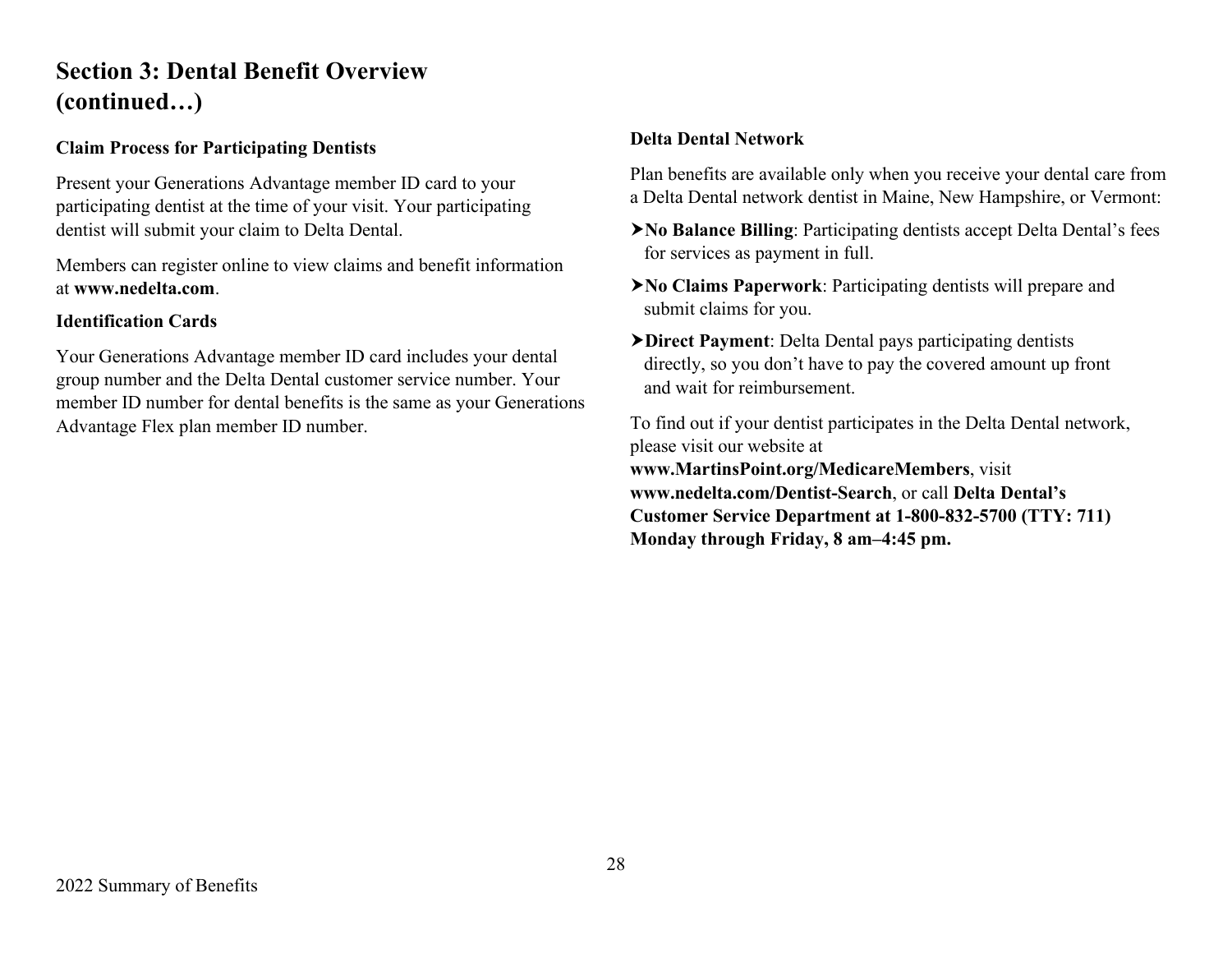# **Martin's Point Generations Advantage Alliance (HMO)**

**This is a cover page**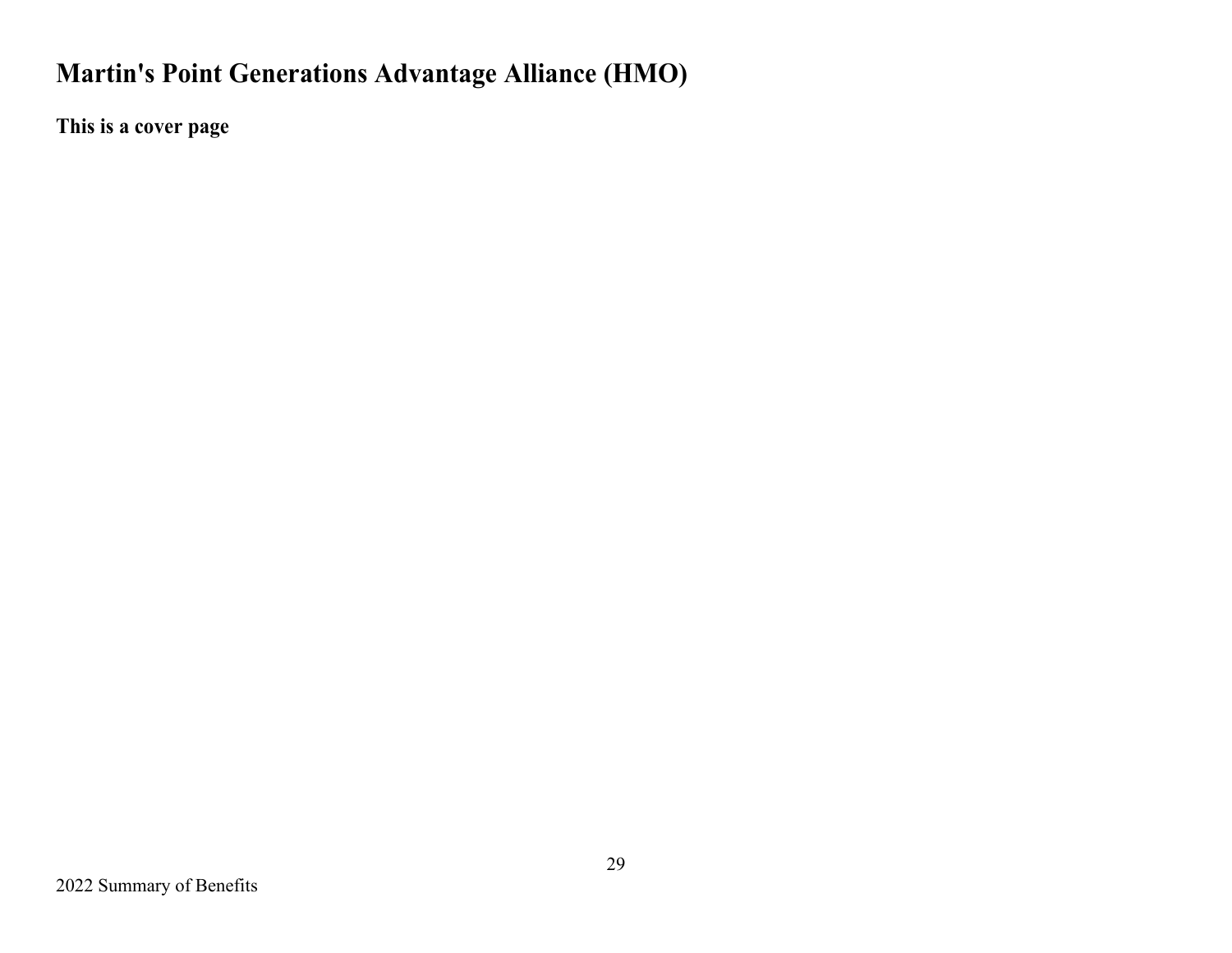# **Section 1: Introduction**

### **This is a summary of drug and health services covered by Martin's Point Generations Advantage Alliance Plan.**

**January 1, 2022 - December 31, 2022**

Martin's Point Generations Advantage is a health plan with a Medicare contract offering HMO, HMO-POS, HMO SNP, and Local and Regional PPO products. Enrollment in a Martin's Point Generations Advantage plan depends on contract renewal.

This information may be available in other formats such as large print, Braille, or an electronic copy on our website. For more information call Generations Advantage at 1-866-544-7504.

The benefit information provided is a summary of what we cover and what you pay. It does not list every service that we cover or list every limitation or exclusion. To get a complete list of services we cover, please see the Evidence of Coverage on our website, or you may contact us. To join Martin's Point Generations Advantage Alliance, you must be entitled to Medicare Part A, be enrolled in Medicare Part B, and live in our service area.

Our service area includes all counties in Maine and New Hampshire.

The plan has a network of doctors, hospitals, pharmacies, and other providers. If you use the providers that are not in our network, the plan may not pay for these services.

#### **This plan does not cover Part D prescription drugs**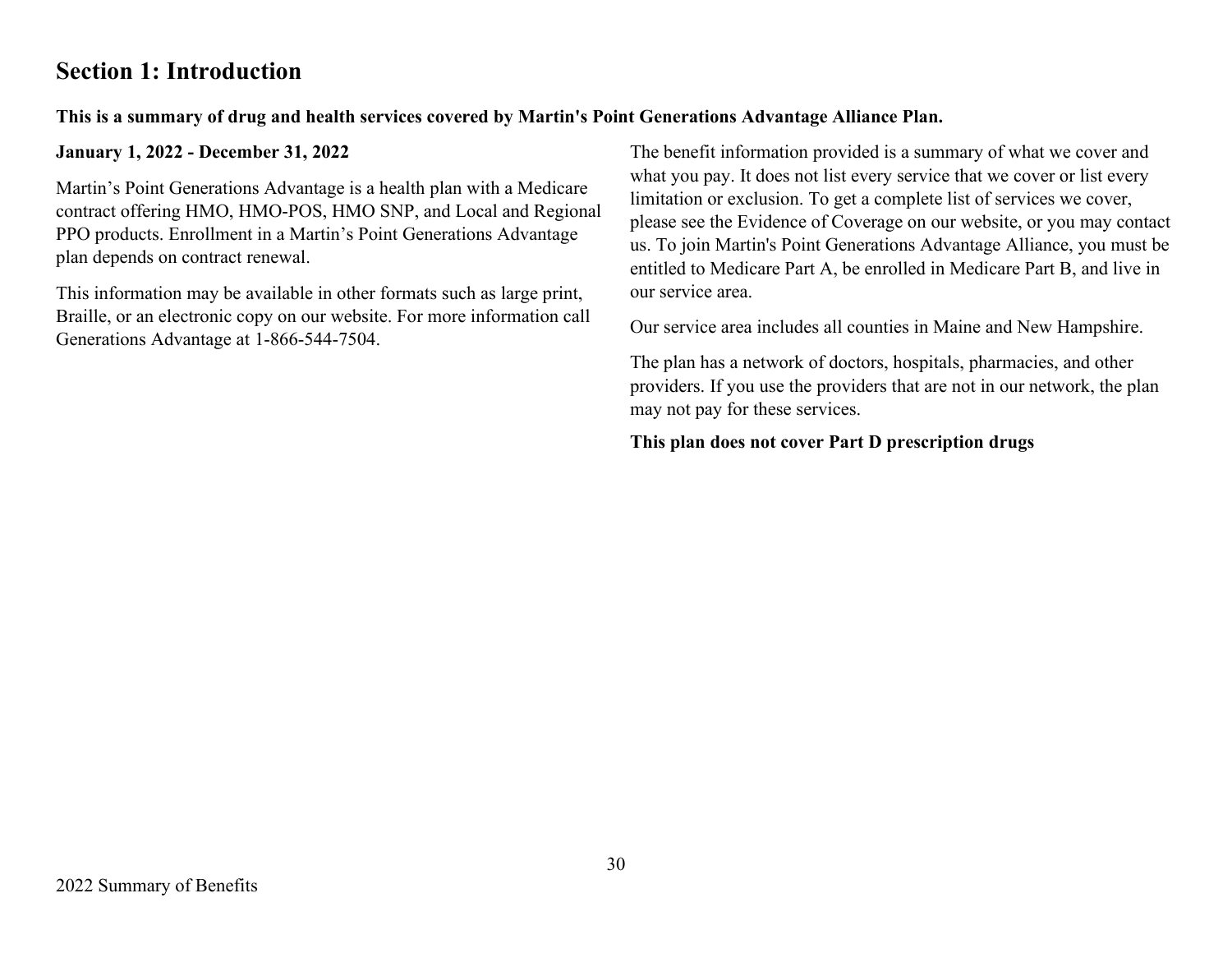# **Section 2: Summary of Benefits**

**This is a summary of drug and health services covered by Martin's Point Generations Advantage Alliance (HMO) plan.**

| <b>Plan Name</b>                                      | <b>Alliance (HMO) Plan</b> | <b>Part B Premium Buy-Down</b> |
|-------------------------------------------------------|----------------------------|--------------------------------|
| You must continue to pay your Medicare Part B premium | <b>SO</b>                  | \$60                           |

| <b>Benefit</b>                                                                                                                                                                    | <b>Alliance (HMO) Plan</b>                                                                                              |
|-----------------------------------------------------------------------------------------------------------------------------------------------------------------------------------|-------------------------------------------------------------------------------------------------------------------------|
| <b>Deductible</b>                                                                                                                                                                 | You pay \$0 annually.                                                                                                   |
| Our plan does not have a deductible.                                                                                                                                              |                                                                                                                         |
| <b>Maximum out-of-pocket</b> (does not include prescription drugs)<br>Our plan protects you by having yearly limits on your out-of-pocket costs for<br>medical and hospital care. | $$5,000$ annually.                                                                                                      |
| <b>Inpatient Hospital</b>                                                                                                                                                         | You pay per admission:                                                                                                  |
| Our plan covers an unlimited number of days for an inpatient hospital stay.                                                                                                       | \$300 per day for days $1-5$ ;<br>\$0 per day for days 6 and beyond.                                                    |
| <b>Outpatient Hospital</b>                                                                                                                                                        | You pay \$350 for Medicare-covered surgery services at a                                                                |
| * Services may require that your provider get prior authorization (approval in<br>advance). Please have your provider contact the plan for more details.                          | hospital outpatient facility.                                                                                           |
| <b>Ambulatory &amp; Surgical Centers</b>                                                                                                                                          | You pay \$10 for Medicare-covered surgery services at an<br>ambulatory surgical center.                                 |
| <b>Doctor Visits</b>                                                                                                                                                              | <b>Primary Care</b><br>You pay \$0 for each Primary Care Physician (PCP) office visit<br>for Medicare-covered services. |
|                                                                                                                                                                                   |                                                                                                                         |
|                                                                                                                                                                                   | <b>Specialists</b><br>You pay \$5 for each specialist office visit for Medicare-<br>covered services.                   |
| <b>Preventive Care</b><br>Any additional preventive services approved by Medicare during the contract<br>year will be covered. There are some items not covered at \$0 cost.      | You pay \$0 for additional preventive services approved by<br>Medicare.                                                 |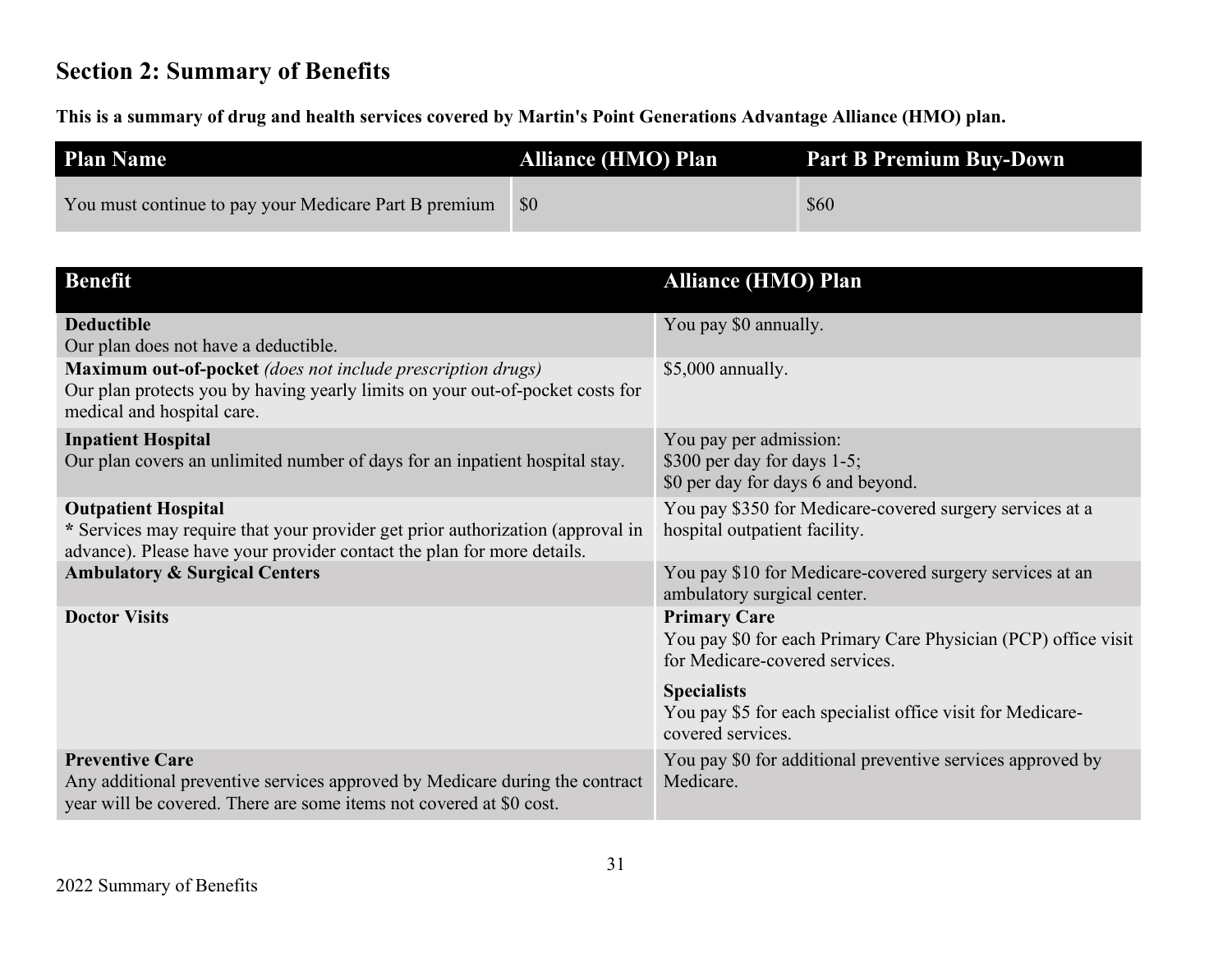| <b>Benefit</b>                                                                                                                                                                                                                                                                                                                         | <b>Alliance (HMO) Plan</b>                                                                                                                                                                                                                                                                                                                                                                                                 |
|----------------------------------------------------------------------------------------------------------------------------------------------------------------------------------------------------------------------------------------------------------------------------------------------------------------------------------------|----------------------------------------------------------------------------------------------------------------------------------------------------------------------------------------------------------------------------------------------------------------------------------------------------------------------------------------------------------------------------------------------------------------------------|
|                                                                                                                                                                                                                                                                                                                                        |                                                                                                                                                                                                                                                                                                                                                                                                                            |
| <b>Emergency Care</b><br>Note: You do not have to pay this amount if you are admitted to a hospital<br>within 24 hours for the same condition.<br>Emergency care is covered worldwide<br>There is a \$25,000 limit for worldwide emergency, urgent care, and<br>ambulance transport, this limit does not apply to services in the U.S. | In- and Out-of-network:<br>You pay \$90 for each Medicare-covered emergency room<br>visit.                                                                                                                                                                                                                                                                                                                                 |
| <b>Urgently Needed Services</b><br>Urgent care is covered nationwide.<br>There is a \$25,000 limit for worldwide emergency, urgent care, and<br>ambulance transport, this limit does not apply to services in the U.S.                                                                                                                 | <b>In- and Out-of-network:</b><br>You pay \$0 for each Medicare-covered urgent care visit when<br>performed at an urgent care center.<br><b>Out-of-Country:</b><br>You pay \$90 for each Medicare-covered urgent care visit<br>when performed at an urgent care center outside of the United<br>States and its associated territories.                                                                                     |
| <b>Diagnostic Services / Labs / Imaging</b><br>Services may require that your provider get prior authorization (approval in<br>advance). Please see the Evidence of Coverage booklet for more information.                                                                                                                             | Diagnostic Radiology Service (e.g., MRI)<br>You pay 20% of the contracted rate for complex diagnostic<br>radiology (PET, CT, MRI, MRA, nuclear medicine)<br><b>Lab</b> services<br>You pay \$0/\$5 copay for lab services.<br><b>Diagnostic tests and procedures</b><br>You pay 5% of the contracted rate for simple diagnostic<br>radiology.<br><b>Outpatient x-rays</b><br>You pay 5% of the contracted rate for x-rays. |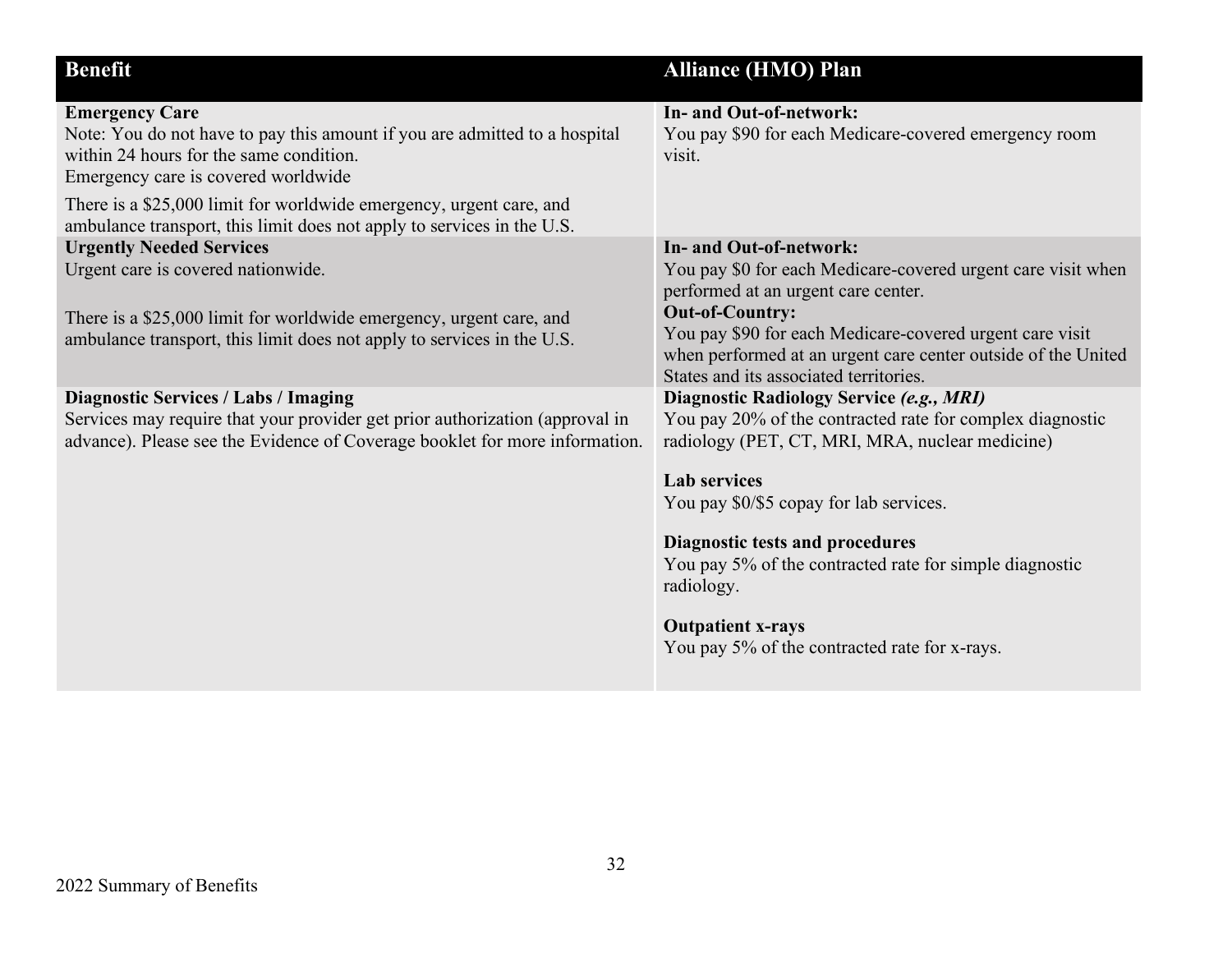| <b>Benefit</b>                                                                                                                                                                                                                            | <b>Alliance (HMO) Plan</b>                                                                                                                                                                                                                                                                                                                                                                                                                 |
|-------------------------------------------------------------------------------------------------------------------------------------------------------------------------------------------------------------------------------------------|--------------------------------------------------------------------------------------------------------------------------------------------------------------------------------------------------------------------------------------------------------------------------------------------------------------------------------------------------------------------------------------------------------------------------------------------|
| <b>Hearing Services</b>                                                                                                                                                                                                                   | <b>Hearing Exam</b><br>You pay \$5 per visit for Medicare-covered hearing services.<br><b>Hearing Aid Fittings and Evaluations</b><br>You pay \$0 for 1 year of hearing aid fittings and ongoing<br>hearing aid evaluations when used in conjunction with your<br>hearing aid benefit.<br>Services must be received from an Amplifon provider.<br><b>Hearing Aids</b><br>You pay \$295, \$495, \$895, \$1295, or \$1895 copay per ear, per |
|                                                                                                                                                                                                                                           | year, depending on Tier selected.<br>Services must be received from an Amplifon provider.                                                                                                                                                                                                                                                                                                                                                  |
| <b>Dental Services (Medicare-Covered)</b><br>Services may require that your provider get prior authorization (approval in<br>advance). Please see the Evidence of Coverage for more information.                                          | You pay \$5 per visit for Medicare-covered dental services<br>(non-routine dental care required to treat illness or injury).                                                                                                                                                                                                                                                                                                               |
| <b>Preventive and Comprehensive Dental</b><br>Members must use Delta Dental's PPO/Premier or Martin's Point<br>Generations Advantage network dentist in Maine, New Hampshire, or<br>Vermont to obtain these supplemental dental benefits. | Preventive and Comprehensive Dental services are covered.<br>Please see Dental Overview on page 37 for more information.                                                                                                                                                                                                                                                                                                                   |
| <b>Vision Services</b>                                                                                                                                                                                                                    | <b>Annual Routine Eye Exam:</b><br>You pay \$0 for an annual routine eye exam.<br><b>Medicare-Covered Physician Services:</b><br>You pay \$5 for non-routine Medicare-covered physician<br>services.<br><b>Glaucoma Testing:</b><br>You pay \$0 for glaucoma testing.<br><b>Diabetic Retinopathy:</b><br>You pay \$0 for a diabetic eye exam (retinopathy).                                                                                |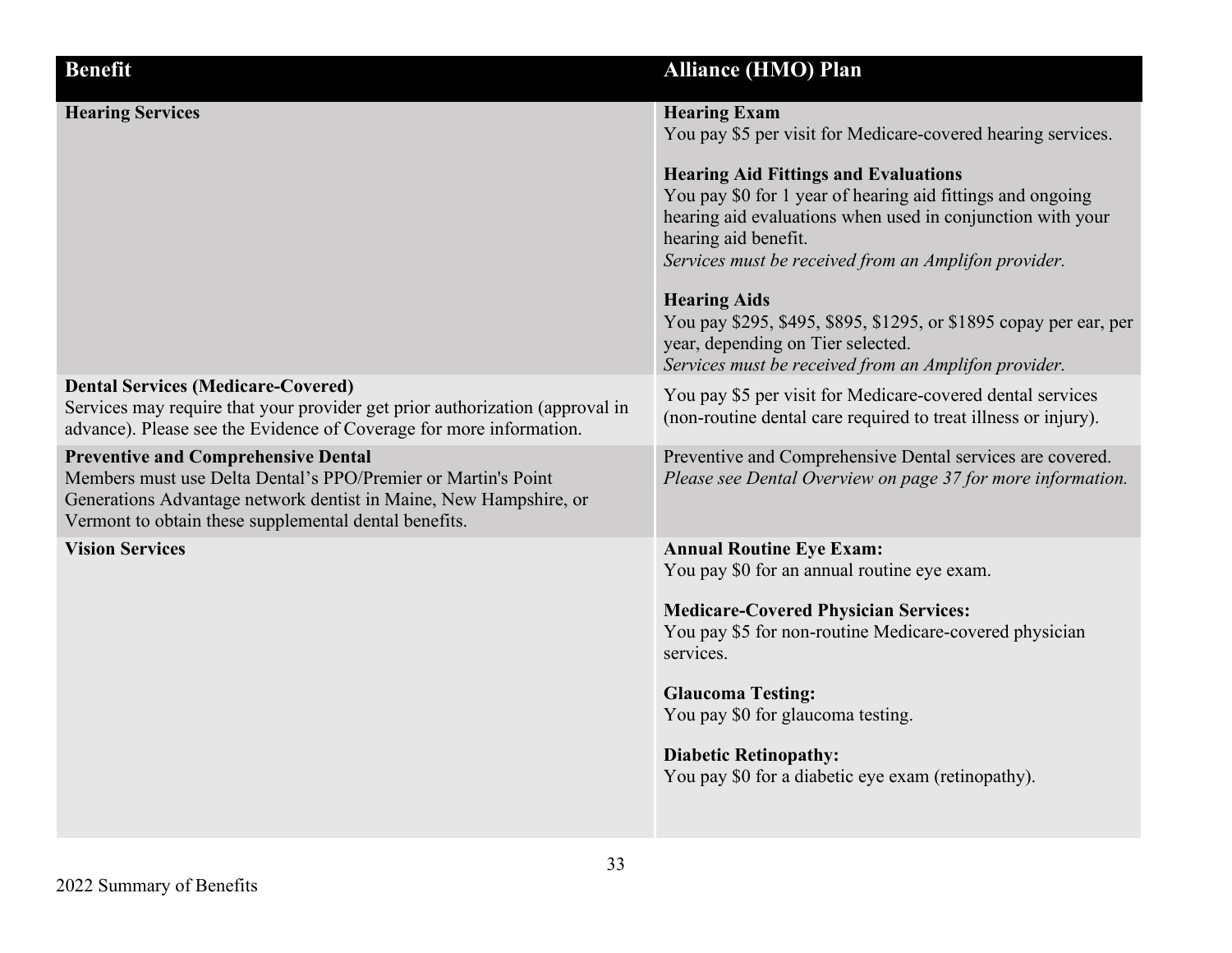| <b>Benefit</b>                                                                                                                                                                                                                                                                                                                                                                              | <b>Alliance (HMO) Plan</b>                                                                                                                                                                                                                                                                                |
|---------------------------------------------------------------------------------------------------------------------------------------------------------------------------------------------------------------------------------------------------------------------------------------------------------------------------------------------------------------------------------------------|-----------------------------------------------------------------------------------------------------------------------------------------------------------------------------------------------------------------------------------------------------------------------------------------------------------|
| Vision Services(continued)                                                                                                                                                                                                                                                                                                                                                                  | <b>Eyeglass Frames, Lenses, and Contacts:</b><br>The plan will reimburse up to \$400 for prescription frames,<br>lenses, and contacts.                                                                                                                                                                    |
| <b>Mental Health Services</b><br>Services may require that your provider get prior authorization (approval in<br>advance). Please see the Evidence of Coverage for more information.                                                                                                                                                                                                        | <b>Inpatient Visit:</b><br>You pay per admission:<br>\$220 per day for days 1-7;<br>\$0 per day for days 8 and beyond<br><b>Outpatient Individual Therapy Visit</b><br>You pay \$0 per visit for individual therapy.<br><b>Outpatient Group Therapy Visit</b><br>You pay \$0 per visit for group therapy. |
| <b>Skilled Nursing Facility</b><br>Services may require that your provider get prior authorization (approval in<br>advance). Please see the Evidence of Coverage for more information.                                                                                                                                                                                                      | For each benefit period you pay for Medicare-covered<br>services:<br>\$0 per day for days 1-20;<br>\$178 per day for days 21-100                                                                                                                                                                          |
| <b>Physical Therapy</b>                                                                                                                                                                                                                                                                                                                                                                     | You pay \$0 for each Medicare-covered visit.                                                                                                                                                                                                                                                              |
| Ambulance<br>Non-emergency ambulance transportation may require that your provider get<br>prior authorization (approval in advance). Please see the Evidence of<br>Coverage for more information.<br>Ambulance services covered worldwide.<br>There is a \$25,000 limit for worldwide emergency, urgent care, and<br>ambulance transport, this limit does not apply to services in the U.S. | In- and Out-of-network:<br>You pay \$295 for each Medicare-covered emergency<br>ambulance service (one-way).                                                                                                                                                                                              |
| <b>Transportation</b>                                                                                                                                                                                                                                                                                                                                                                       | Not a covered benefit.                                                                                                                                                                                                                                                                                    |
| <b>Medicare Part B Drugs</b><br>Services may require that your provider get prior authorization (approval in<br>advance). Please see the Evidence of Coverage for more information.                                                                                                                                                                                                         | You pay 20% of the contracted rate for Medicare-covered<br>services.                                                                                                                                                                                                                                      |
| <b>Health Education</b><br>Coverage is for plan-sponsored health coaching, support groups, and cooking<br>classes.                                                                                                                                                                                                                                                                          | You pay \$0 for plan-sponsored health coaching support<br>groups, and cooking classes.                                                                                                                                                                                                                    |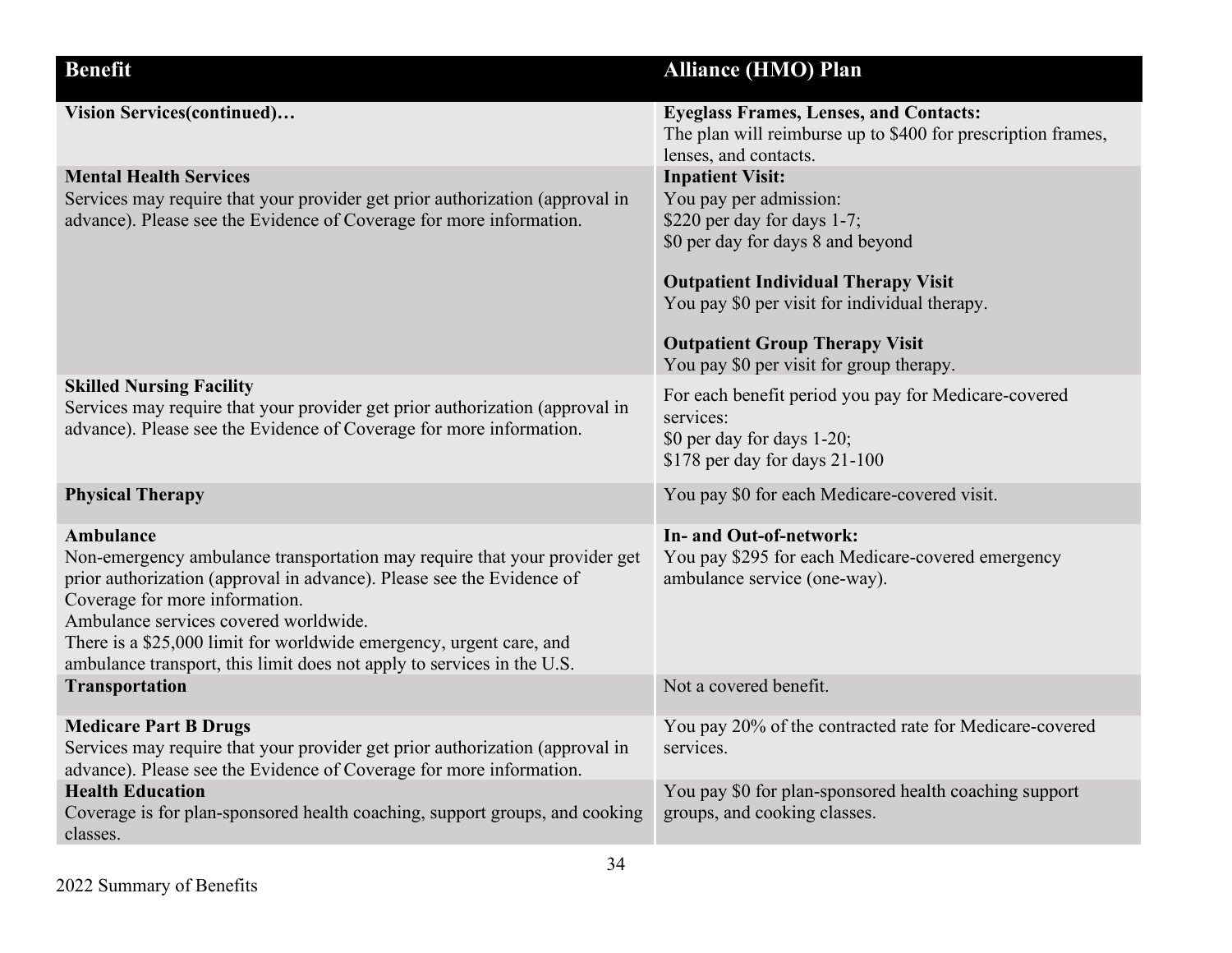| <b>Additional Benefits Alliance (HMO) Plan</b>                                                                                                                                                                                                                                                                                        |                                                                                                                                                                                                 |  |
|---------------------------------------------------------------------------------------------------------------------------------------------------------------------------------------------------------------------------------------------------------------------------------------------------------------------------------------|-------------------------------------------------------------------------------------------------------------------------------------------------------------------------------------------------|--|
| <b>Outpatient Substance Use</b>                                                                                                                                                                                                                                                                                                       | You pay<br>\$0 per visit for individual therapy;<br>\$0 per visit for group therapy.                                                                                                            |  |
| <b>Smoking and Tobacco Cessation</b><br>Counseling                                                                                                                                                                                                                                                                                    | You pay \$0 for 2 additional sessions beyond Medicare-covered benefit.                                                                                                                          |  |
| Over-The-Counter (OTC)<br>More than 350 covered items<br>including: non-prescription medicine<br>(pain relief, cough, allergies),<br>toothpaste, first aid items, and<br>vitamins. Members can order online,<br>over the phone, or visit a designated<br>store location. Please see the Evidence<br>of Coverage for more information. | The plan will cover up to \$180 per quarter for members to purchase select CVS brand over-the<br>counter (OTC) products.                                                                        |  |
| <b>Eyewear (Contacts, Frames, Lenses)</b>                                                                                                                                                                                                                                                                                             | The plan will cover \$400 each year for lenses, frames, and contact lenses (cannot be used in<br>conjunction with Medicare-covered eyewear benefit).                                            |  |
| <b>Wellness Wallet</b><br>(Fitness, Naturopathic Services, and<br>Acupuncture, Nutrition/Dietary<br><b>Education, and Weight Management</b><br>Programs and Face Masks)<br>Please see the Evidence of Coverage<br>for more information.                                                                                               | The plan will reimburse up to \$450 each year in total for Fitness Benefit, Naturopathic Services,<br>and Acupuncture, Nutrition/Dietary Education, Weight Management Programs, and Face Masks. |  |
| <b>Personal Emergency Response</b><br><b>System (Device and Monitoring)</b>                                                                                                                                                                                                                                                           | You pay \$0.                                                                                                                                                                                    |  |
| <b>Bathroom Safety Devices</b><br>(Assessment, Devices and Installation)                                                                                                                                                                                                                                                              | The plan will reimburse up to \$400 per year for non-Medicare-covered safety devices, installation,<br>and assessment to prevent injuries in the bathroom.                                      |  |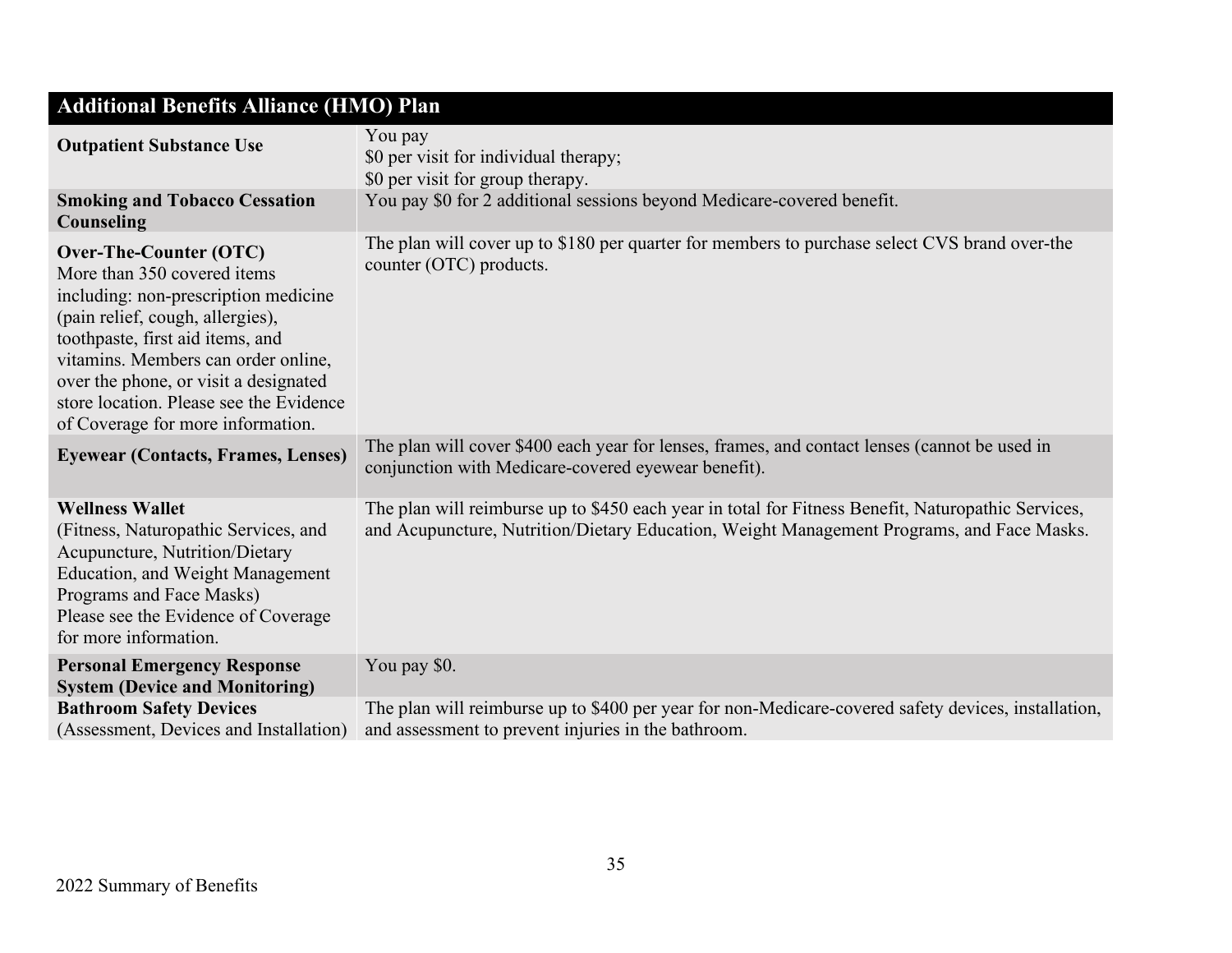| <b>Additional Benefits Alliance (HMO) Plan</b>                                                                                                                                                                                                                      |                                                                                                                                                                                                                                                                                                                                                          |  |
|---------------------------------------------------------------------------------------------------------------------------------------------------------------------------------------------------------------------------------------------------------------------|----------------------------------------------------------------------------------------------------------------------------------------------------------------------------------------------------------------------------------------------------------------------------------------------------------------------------------------------------------|--|
| <b>Meals</b><br>Up to 3 weeks $(42 \text{ meals})$ per inpatient<br>stay or surgery.<br>Up to 1 week (14 meals) per year as<br>part of supervised program to<br>transition into lifestyle modifications.                                                            | You pay \$0                                                                                                                                                                                                                                                                                                                                              |  |
| <b>Fall Prevention Program</b>                                                                                                                                                                                                                                      | The plan will cover the cost of plan sponsored evidence-based falls prevention programs, such as<br>Healthy Steps for Older Adults, facilitated by Southern Maine Agency on Aging.<br>The plan will reimburse up to \$50 per year for members to attend an evidence-based falls<br>prevention program supported by the National Council on Aging (NCOA). |  |
| <b>Routine Chiropractic Services</b>                                                                                                                                                                                                                                | You pay \$20 for each visit for routine chiropractic services.                                                                                                                                                                                                                                                                                           |  |
| <b>Nutrition and Dietary:</b><br><b>Telenutrition:</b> Members have access<br>to an online nutrition/dietary platform<br>and unlimited visits with a registered<br>dietitian via video connection, email,<br>or telephone through third-party<br>vendor FoodSmart™. | \$0 cost for telenutrition services through FoodSmart™                                                                                                                                                                                                                                                                                                   |  |
| Note: Food cost and delivery of<br>meals/groceries are not covered under<br>this benefit.                                                                                                                                                                           |                                                                                                                                                                                                                                                                                                                                                          |  |

All plans cover Part B drugs such as chemotherapy and some drugs administered by your provider.

You can see our plan's provider directory on our website at **www.MartinsPoint.org/MedicareMembers**.

If you want to know more about the coverage and costs of Original Medicare, look in your *Medicare & You 2022* Handbook. You can download a copy of from the Medicare website (**www.medicare.gov**) or ask for a printed copy by calling 1-800-MEDICARE (1-800-633-4227), 24 hours a day, 7 days a week. TTY users should call 1-877-486-2048.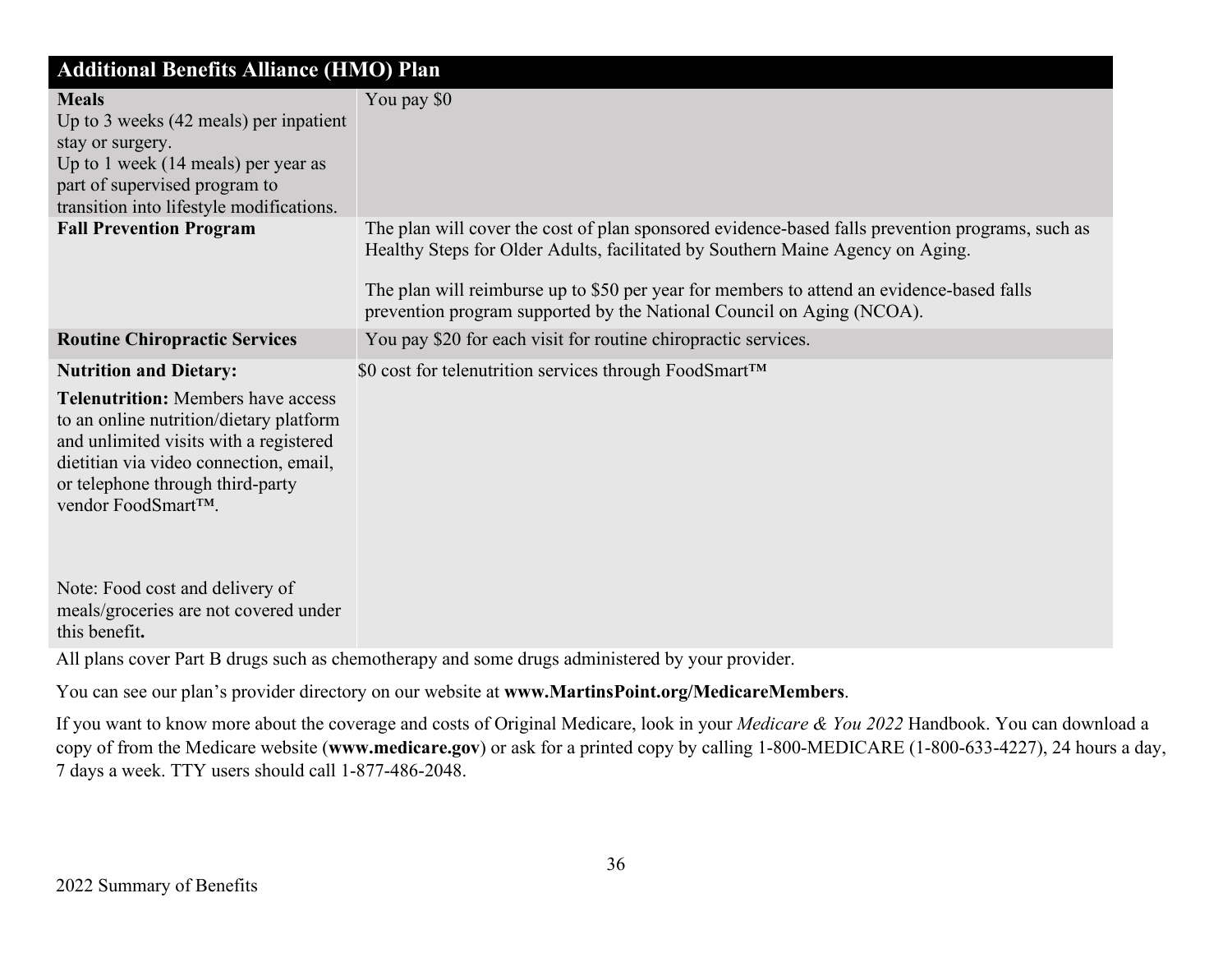# **Section 3: Dental Benefit Overview**

The Generations Advantage Alliance (HMO) plan includes the following benefits when seeing a Delta Dental network dentist. This benefit overview is provided for summary purposes only.

|                                             | <b>Alliance</b>            |  |
|---------------------------------------------|----------------------------|--|
| <b>Benefit Maximum</b>                      | \$2,500                    |  |
| <b>Office Visit Copay</b>                   | \$0                        |  |
| <b>Category A: Diagnostic/Preventative</b>  |                            |  |
| Oral exam once in a calendar year           |                            |  |
| Routine cleaning twice per calendar year*   |                            |  |
| Problem-focused exams as needed             |                            |  |
| Bitewing x-rays once every calendar year    | No cost sharing            |  |
| and panoramic x-rays once in a 5 calendar   |                            |  |
| year period                                 |                            |  |
| X-rays of individual teeth as needed        |                            |  |
| <b>Category B: Basic Restorative</b>        |                            |  |
| Amalgam (silver) fillings                   |                            |  |
| Resin restoration on anterior teeth and the |                            |  |
| buccal surface of bicuspids only            |                            |  |
| Surgical and routine extractions            | You pay 20% of             |  |
| Root canals                                 | the cost                   |  |
| Treatment of gum disease (periodontics,     | (no deductible)            |  |
| including periodontal maintenance           |                            |  |
| cleanings*)                                 |                            |  |
| <b>Category C: Major Restorative</b>        |                            |  |
| Dentures                                    |                            |  |
| Crowns                                      | You pay 50% of<br>the cost |  |
| Implants                                    | (no deductible)            |  |
|                                             |                            |  |

**\*Note:** Cleanings are limited to twice per calendar year; you may choose from either a routine cleaning (Coverage A) or a periodontal cleaning (Coverage B).

### **Identification Cards**

Your Generations Advantage member ID card includes your dental group number and the Delta Dental customer service number. Your member ID number for dental benefits is the same as your Generations Advantage Alliance plan member ID number.

### **Delta Dental Network**:

 Plan benefits are available only when you receive your dental care from a Delta Dental network dentist in Maine, New Hampshire, or Vermont:

**No Balance Billing**: Participating dentists accept Delta Dental's fees for services as payment in full.

**No Claims Paperwork**: Participating dentists will prepare and submit claims for you.

 **Direct Payment**: Delta Dental pays participating dentists directly, so you don't have to pay the covered amount up front and wait for reimbursement.

To find out if your dentist participates in the Delta Dental network, please visit our website at **www.MartinsPoint.org/MedicareMembers**, visit **www.nedelta.com/Dentist-Search**, or call **Delta Dental's Customer Service Department at 1-800-832-5700 (TTY: 711) Monday through Friday, 8 am–4:45 pm.** 

### **Claim Process for Participating Dentists**

Present your Generations Advantage member ID card to your participating dentist at the time of your visit. Your participating dentist will submit your claim to Delta Dental.

Members can register online to view claims and benefit information at **[www.nedelta.com](http://www.nedelta.com/)**.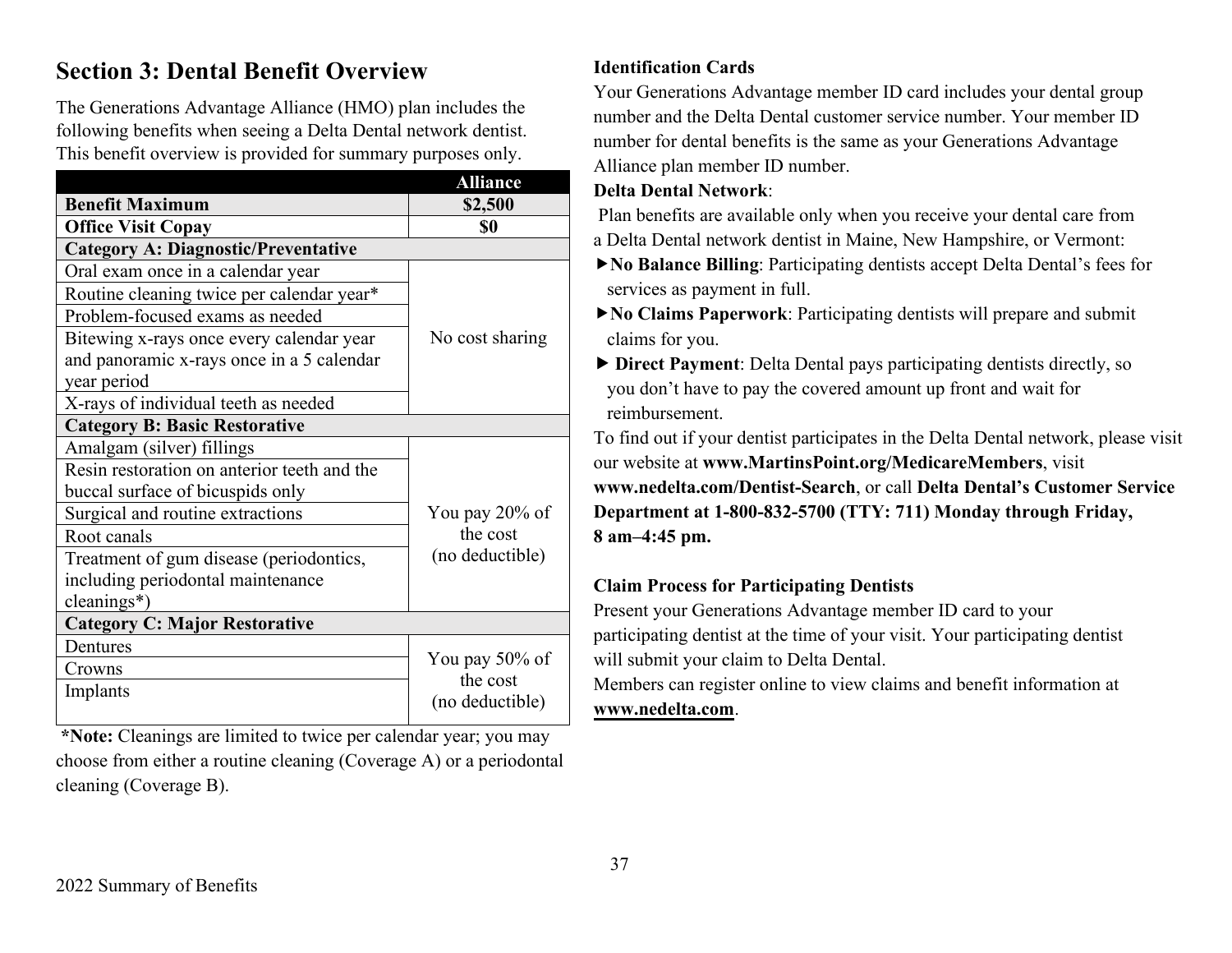# **Section 3: Dental Benefit Overview (continued…)**

### **Non-participating Dentists**

No benefits are available under your policy if you choose to visit a dentist who is not participating in the Delta Dental network. Nonparticipating dentists are welcome to join the Delta Dental network at any time.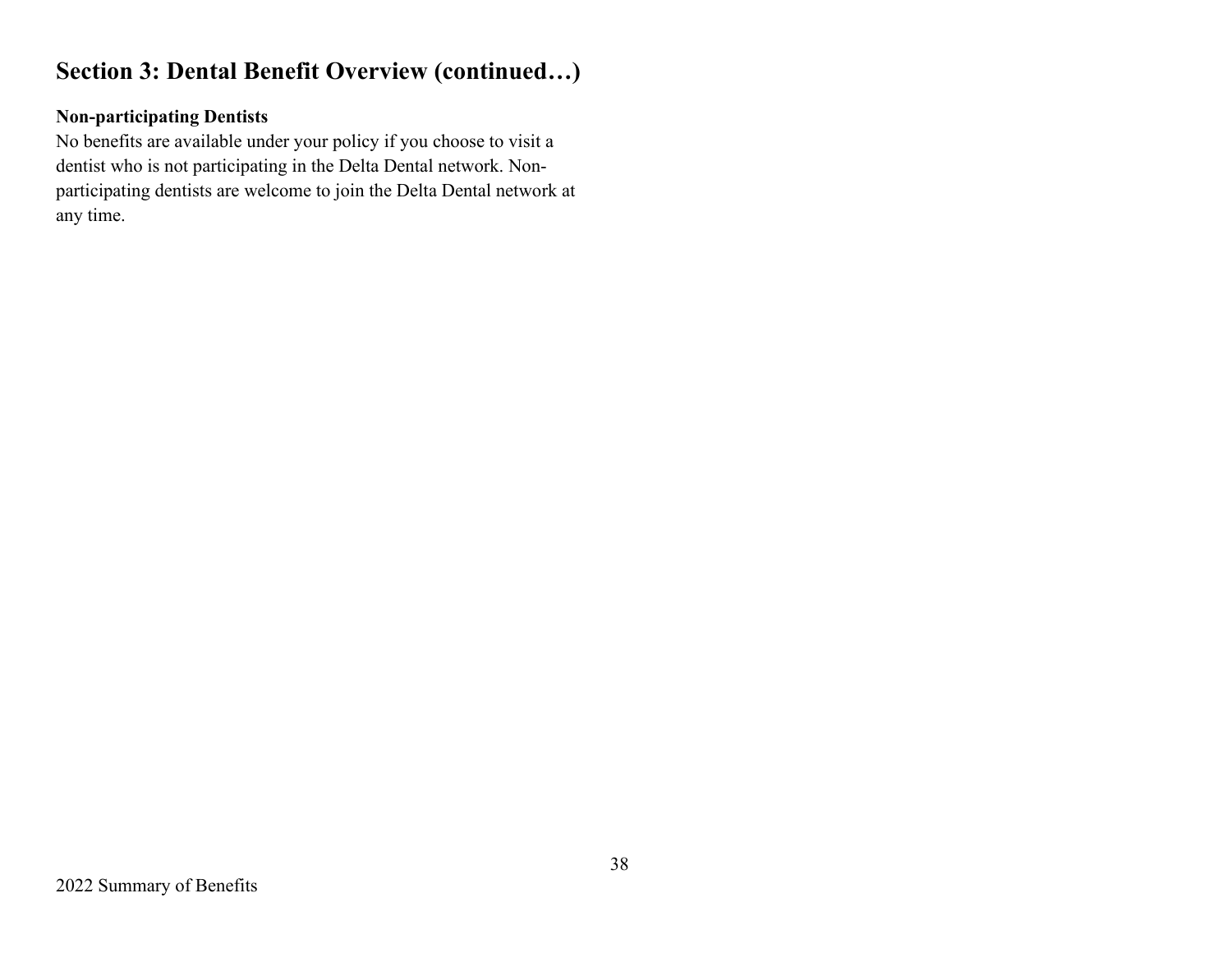# **Martin's Point Generations Advantage Select (LPPO)**

**This is a cover page**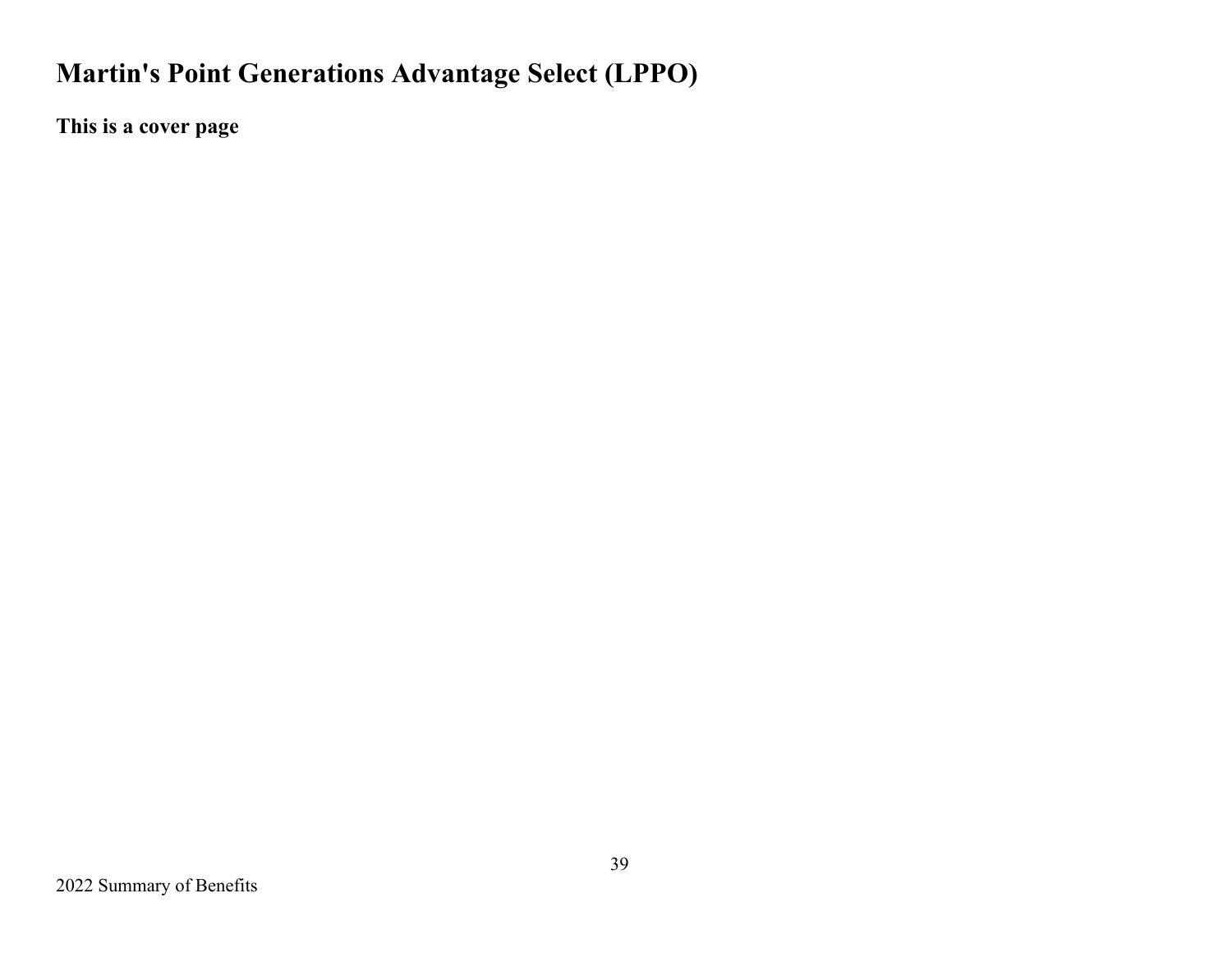# **Section 1: Introduction**

### **This is a summary of drug and health services covered by Martin's Point Generations Advantage Select (LPPO) plan.**

### **January 1, 2022 - December 31, 2022**

Martin's Point Generations Advantage is a health plan with a Medicare contract offering HMO, HMO-POS, HMO SNP, and Local and Regional PPO products. Enrollment in a Martin's Point Generations Advantage plan depends on contract renewal.

This information may be available in other formats such as large print, braille, or an electronic copy on our website. For more information call Generations Advantage at 1-866-544-7504.

The benefit information provided is a summary of what we cover and what you pay. It does not list every service that we cover or list every limitation or exclusion. To get a complete list of services we cover, please see the Evidence of Coverage on our website, or you may contact us. To join Martin's Point Generations Advantage Select, you must be entitled to Medicare Part A, be enrolled in Medicare Part B, and live in our service area.

#### **For Martin's Point Generations Advantage Select (LPPO) plan:**

Our service area includes all counties in Maine and New Hampshire.

The Select plan has a network of doctors, hospitals, pharmacies, and other providers. If you use the providers in our network, you may pay less for your covered services. But if you want to, you can also use providers that are not in our network.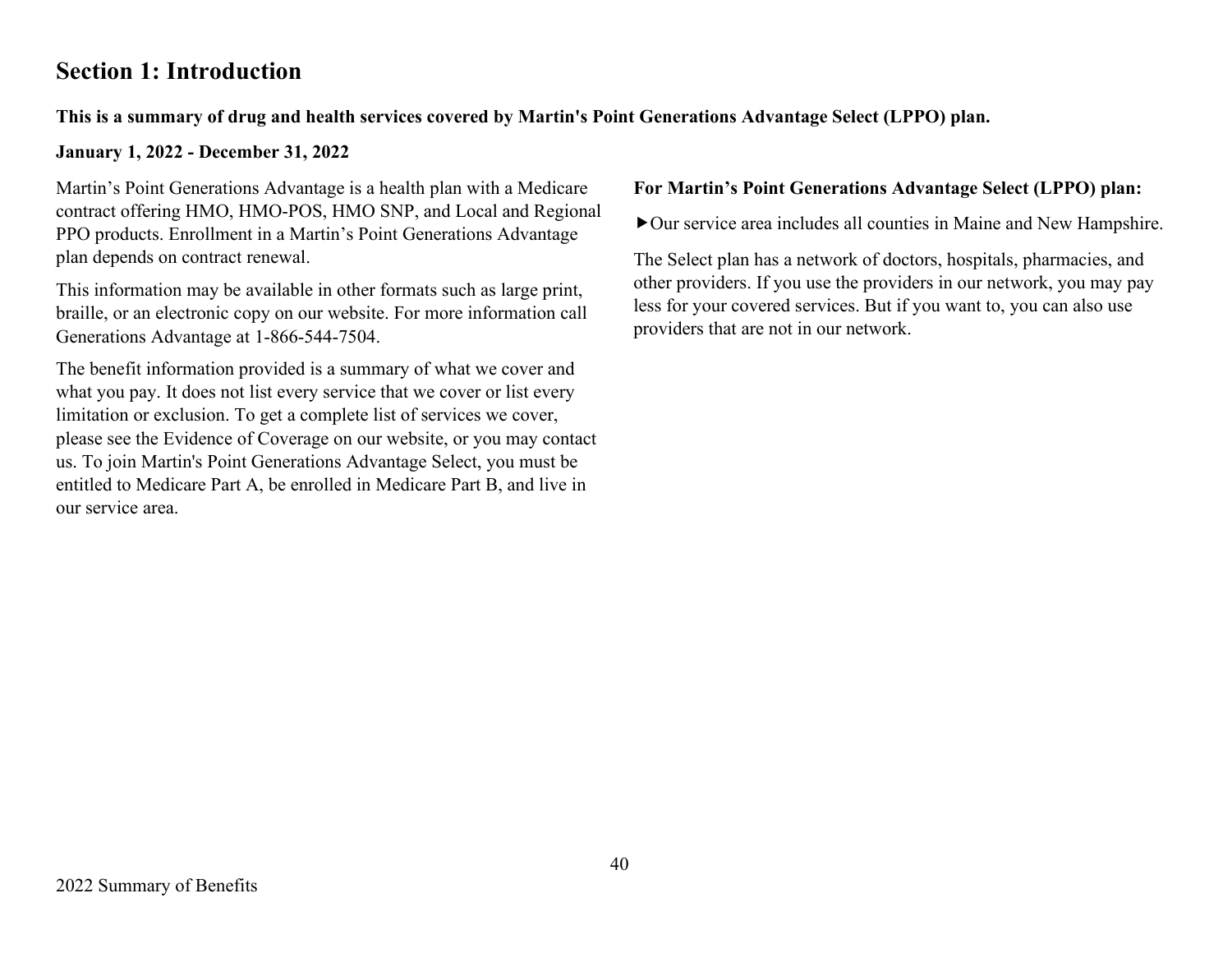# **Section 2: Summary of Benefits**

**This is a summary of drug and health services covered by Martin's Point Generations Advantage Select (LPPO) plan.**

| <b>Plan Name</b>                                             | <b>Plan Service Area</b>                                                                                                                                                                                                                                                                                | <b>Monthly</b><br>Premium |
|--------------------------------------------------------------|---------------------------------------------------------------------------------------------------------------------------------------------------------------------------------------------------------------------------------------------------------------------------------------------------------|---------------------------|
|                                                              | Belknap, Carroll, and Grafton counties in New Hampshire                                                                                                                                                                                                                                                 | \$39                      |
| <b>Martin's Point Generations Advantage</b><br><b>Select</b> | Androscoggin, Aroostook, Cumberland, Franklin, Hancock, Kennebec, Knox,<br>Lincoln, Oxford, Penobscot, Piscataquis, Sagadahoc, Somerset, Waldo,<br>Washington, and York counties in Maine;<br>Cheshire, Coos, Hillsborough, Merrimack, Rockingham, Strafford, and<br>Sullivan counties in New Hampshire | \$99                      |

The table below shows the monthly plan premium amount for each region we serve. In addition, you must keep paying your Medicare Part B premium.

| <b>Benefit</b>                                                                                                                                                                                                                                                      | <b>Select (LPPO) Plan</b>                                                                                                                                                                                                                                                                                                                                                                                                                                                                                                                                                                                         |
|---------------------------------------------------------------------------------------------------------------------------------------------------------------------------------------------------------------------------------------------------------------------|-------------------------------------------------------------------------------------------------------------------------------------------------------------------------------------------------------------------------------------------------------------------------------------------------------------------------------------------------------------------------------------------------------------------------------------------------------------------------------------------------------------------------------------------------------------------------------------------------------------------|
| <b>Deductible</b>                                                                                                                                                                                                                                                   | You pay \$0 annually                                                                                                                                                                                                                                                                                                                                                                                                                                                                                                                                                                                              |
| Maximum out-of-pocket Responsibility (does not include<br>prescription drugs)<br>Our plan protects you by having yearly limits on your out-of-<br>pocket costs for medical and hospital care.<br>Note: Your Maximum Out-of-Pocket is based on your service<br>area. | For members living in Belknap, Carroll, and Grafton counties in New<br>Hampshire from network providers: \$6,700<br>From network and out-of-network providers combined: \$10,000<br>For members living in Androscoggin, Aroostook, Cumberland, Franklin,<br>Hancock, Kennebec, Knox, Lincoln, Oxford, Penobscot, Piscataquis,<br>Sagadahoc, Somerset, Waldo, Washington, and York counties in Maine;<br>Cheshire, Coos, Hillsborough, Merrimack, Rockingham, Strafford, and<br>Sullivan counties in New Hampshire from network providers: \$7,300<br>From network and out-of-network providers combined: \$10,000 |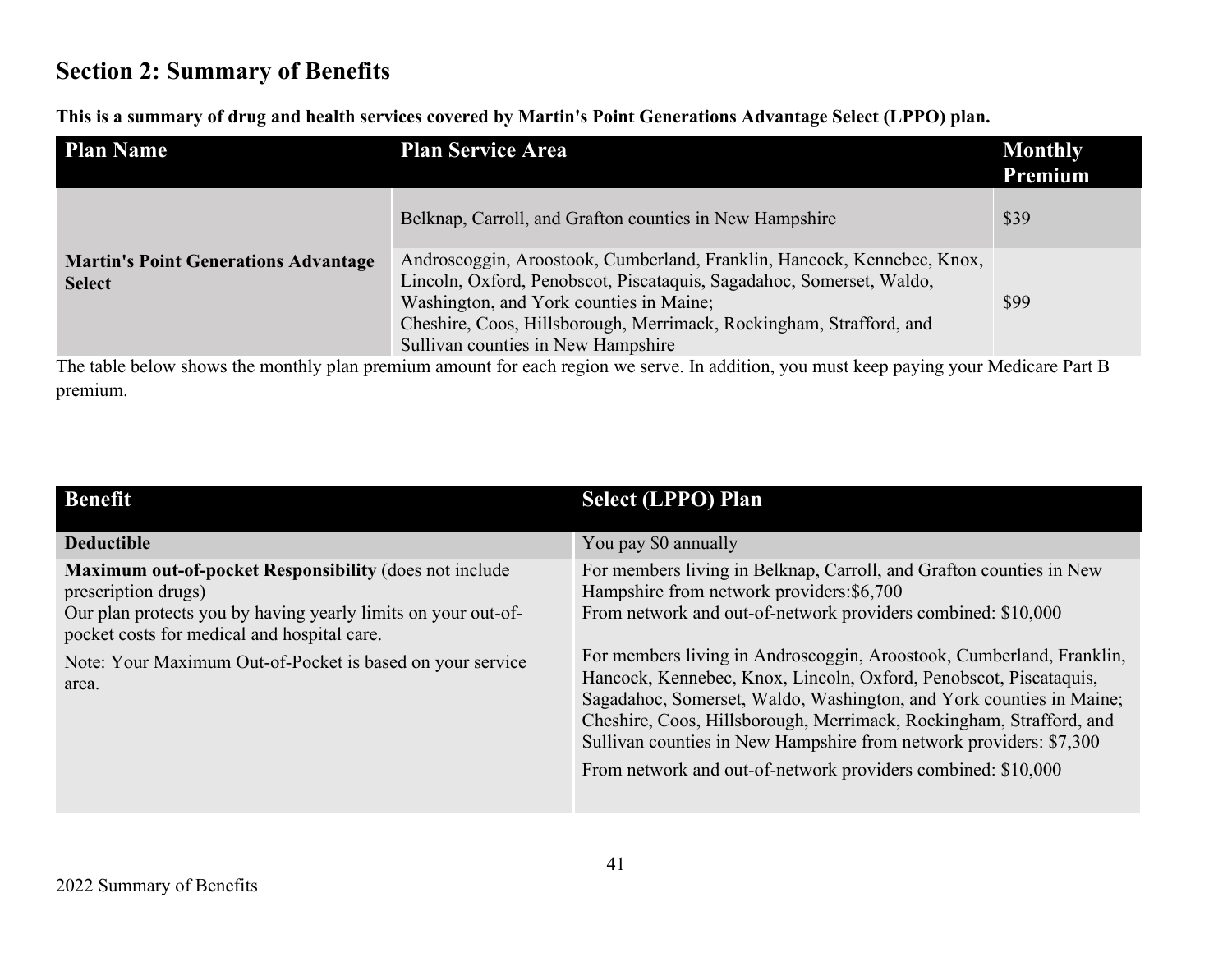| <b>Benefit</b>                                                                                                                                                                            | <b>Select (LPPO) Plan</b>                                                                                                                                                                                                                                                                                                                  |
|-------------------------------------------------------------------------------------------------------------------------------------------------------------------------------------------|--------------------------------------------------------------------------------------------------------------------------------------------------------------------------------------------------------------------------------------------------------------------------------------------------------------------------------------------|
| <b>Inpatient Hospital</b><br>Our plan covers an unlimited number of days for an inpatient<br>hospital stay.                                                                               | In Network:<br>You pay per admission:<br>\$385 per day for days $1-5$ ;<br>\$0 per day for days 6 and beyond<br><b>Out of Network:</b><br>You pay per admission:                                                                                                                                                                           |
| <b>Outpatient Hospital</b><br>* Services may require that your provider get prior authorization<br>(approval in advance). Please have your provider contact the plan<br>for more details. | 30% of the Medicare-allowed cost for a Medicare-covered hospital stay.<br><b>In Network:</b><br>You pay \$350 for Medicare-covered surgery services at a hospital<br>outpatient facility.<br><b>Out of Network:</b><br>You pay 30% of the Medicare-allowed cost of Medicare-covered surgery<br>services at a hospital outpatient facility. |
| <b>Ambulatory &amp; Surgical Centers (ASC)</b>                                                                                                                                            | In Network:<br>You pay \$200 for Medicare-covered surgery services at an ambulatory<br>surgical center.                                                                                                                                                                                                                                    |
|                                                                                                                                                                                           | <b>Out of Network:</b><br>You pay 30% of the Medicare-allowed cost of Medicare-covered surgery<br>services at an ambulatory surgical center.                                                                                                                                                                                               |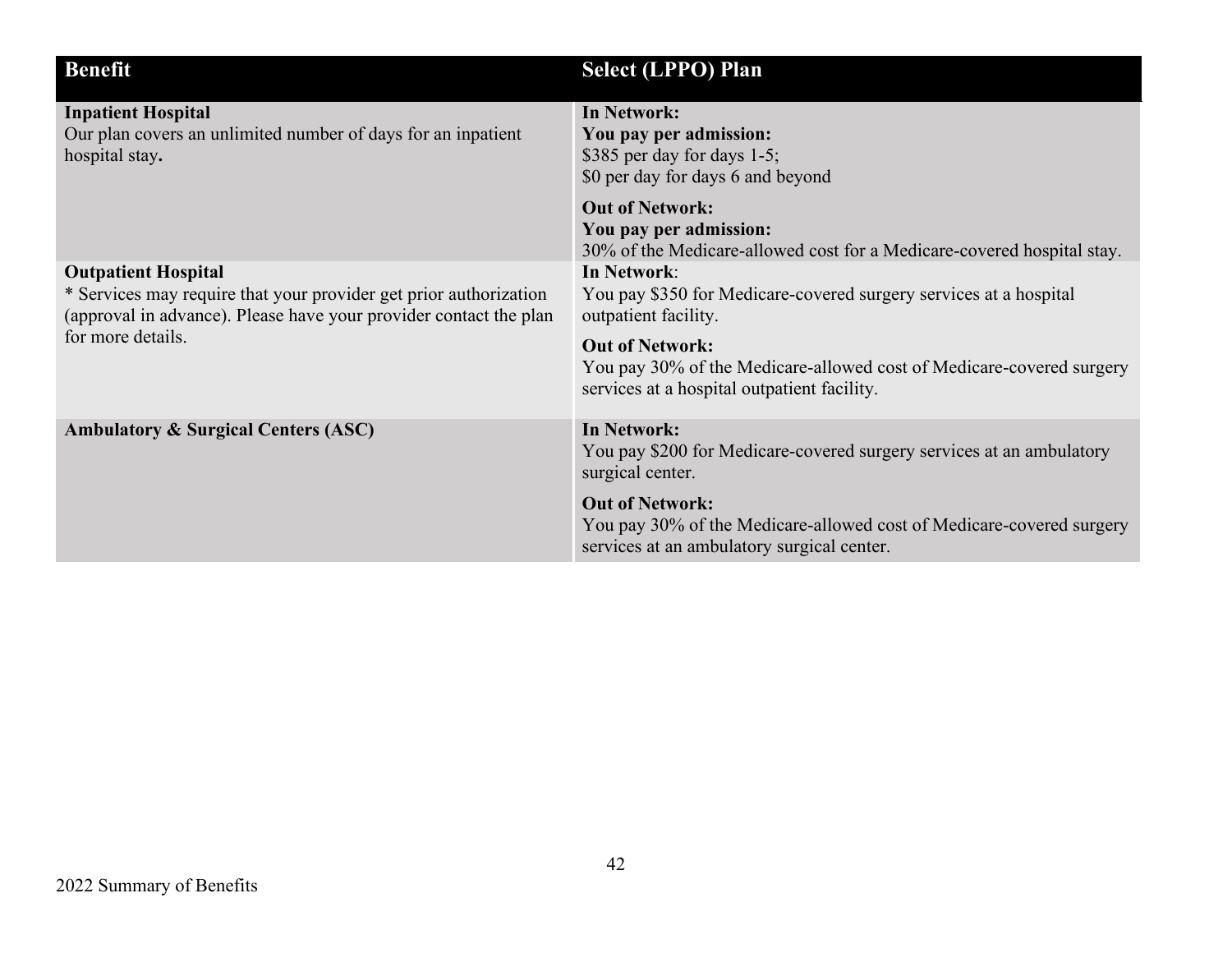| <b>Benefit</b>                                                                                                                                                                         | <b>Select (LPPO) Plan</b>                                                                                                                                                                                                                      |
|----------------------------------------------------------------------------------------------------------------------------------------------------------------------------------------|------------------------------------------------------------------------------------------------------------------------------------------------------------------------------------------------------------------------------------------------|
| <b>Doctor Visits</b>                                                                                                                                                                   | <b>Primary Care</b><br>In Network:<br>You pay \$0 for post-operative and post-discharge visits with your PCP.<br>You pay \$0 for a brief emotional/behavioral assessment with your PCP.<br>You pay \$20 for all other PCP services and visits. |
|                                                                                                                                                                                        | <b>Out of Network:</b><br>You pay 30% of the Medicare-allowed cost for each Primary Care<br>Physician (PCP) office visit for Medicare-covered services.                                                                                        |
|                                                                                                                                                                                        | <b>Specialists</b><br>In Network:<br>You pay \$40 for each specialist office visit for Medicare-covered<br>services.                                                                                                                           |
|                                                                                                                                                                                        | <b>Out of Network:</b><br>You pay 30% of the Medicare-allowed cost for each specialist office visit<br>for Medicare-covered services.                                                                                                          |
| <b>Preventive Care</b><br>Any additional preventive services approved by Medicare during                                                                                               | <b>In Network:</b><br>You pay \$0 for additional preventive services approved by Medicare                                                                                                                                                      |
| the contract year will be covered. There are some items not<br>covered at \$0 cost.                                                                                                    | <b>Out of Network:</b><br>You pay 30% of the Medicare-allowed cost for Medicare-covered<br>services.                                                                                                                                           |
| <b>Emergency Care</b><br>Note: You do not have to pay this amount if you are admitted to a<br>hospital within 24 hours for the same condition.<br>Emergency care is covered worldwide. | In- and Out-of-Network:<br>You pay \$90 for each Medicare-covered emergency room visit.                                                                                                                                                        |
| There is a \$25,000 limit for worldwide emergency, urgent care,<br>and ambulance transport, this limit does not apply to services in<br>the U.S.                                       |                                                                                                                                                                                                                                                |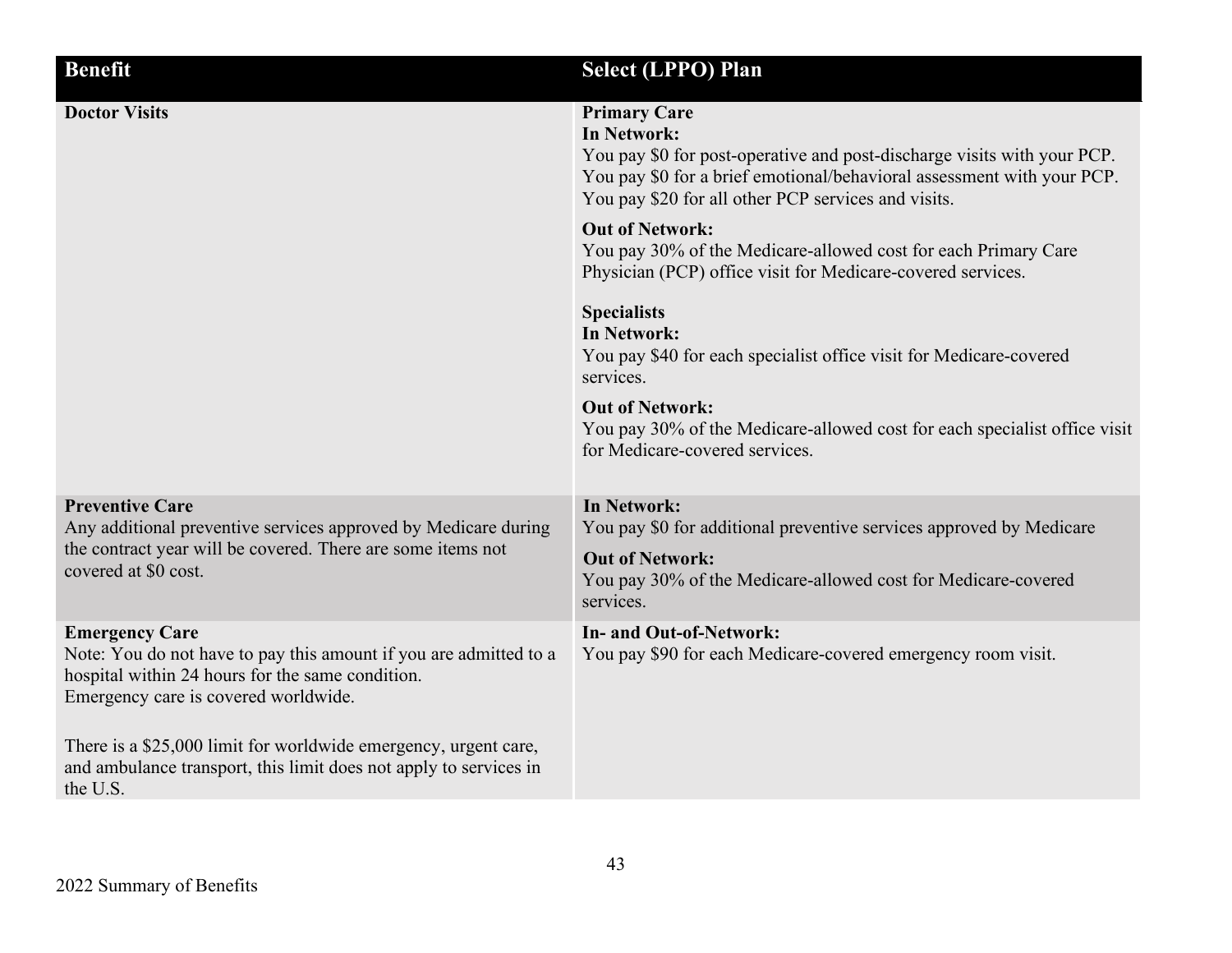| <b>Benefit</b>                                                                                                                                                                                                            | <b>Select (LPPO) Plan</b>                                                                                                                                                                                                                                                                                                                                                                                                                                                                                                                                                                                                                          |
|---------------------------------------------------------------------------------------------------------------------------------------------------------------------------------------------------------------------------|----------------------------------------------------------------------------------------------------------------------------------------------------------------------------------------------------------------------------------------------------------------------------------------------------------------------------------------------------------------------------------------------------------------------------------------------------------------------------------------------------------------------------------------------------------------------------------------------------------------------------------------------------|
| <b>Urgently Needed Services</b><br>Urgent care is covered nationwide.<br>There is a \$25,000 limit for worldwide emergency, urgent care,<br>and ambulance transport, this limit does not apply to services in<br>the U.S. | <b>In- and Out-of-Network:</b><br>You pay \$40 for each Medicare-covered urgent care visit when<br>performed at an urgent care center.<br><b>Out-of-Country:</b><br>You pay \$90 for each Medicare-covered urgent care visit when<br>performed at an urgent care center outside of the United States and its<br>associated territories.                                                                                                                                                                                                                                                                                                            |
| <b>Diagnostic Services / Labs / Imaging</b><br>Services may require that your provider get prior authorization<br>(approval in advance). Please see the Evidence of Coverage for<br>more information.                     | <b>Diagnostic Radiology Service (e.g., MRI)</b><br><b>In Network:</b><br>You pay 20% of the contracted rate for complex diagnostic radiology<br>(such as PET, CT, MRI, MRA, nuclear medicine)<br><b>Out of Network:</b><br>You pay 30% of the Medicare-allowed cost of complex diagnostic<br>radiology (PET, CT, MRI, MRA, nuclear medicine).<br><b>Lab Services</b><br><b>In Network:</b><br>You pay 20% of the contracted rate for genetic labs<br>You pay \$0/\$5 copay for all other lab services.<br><b>Out of Network:</b><br>You pay 20% of the Medicare-allowed cost for genetic labs<br>You pay \$0/\$5 copay for all other lab services. |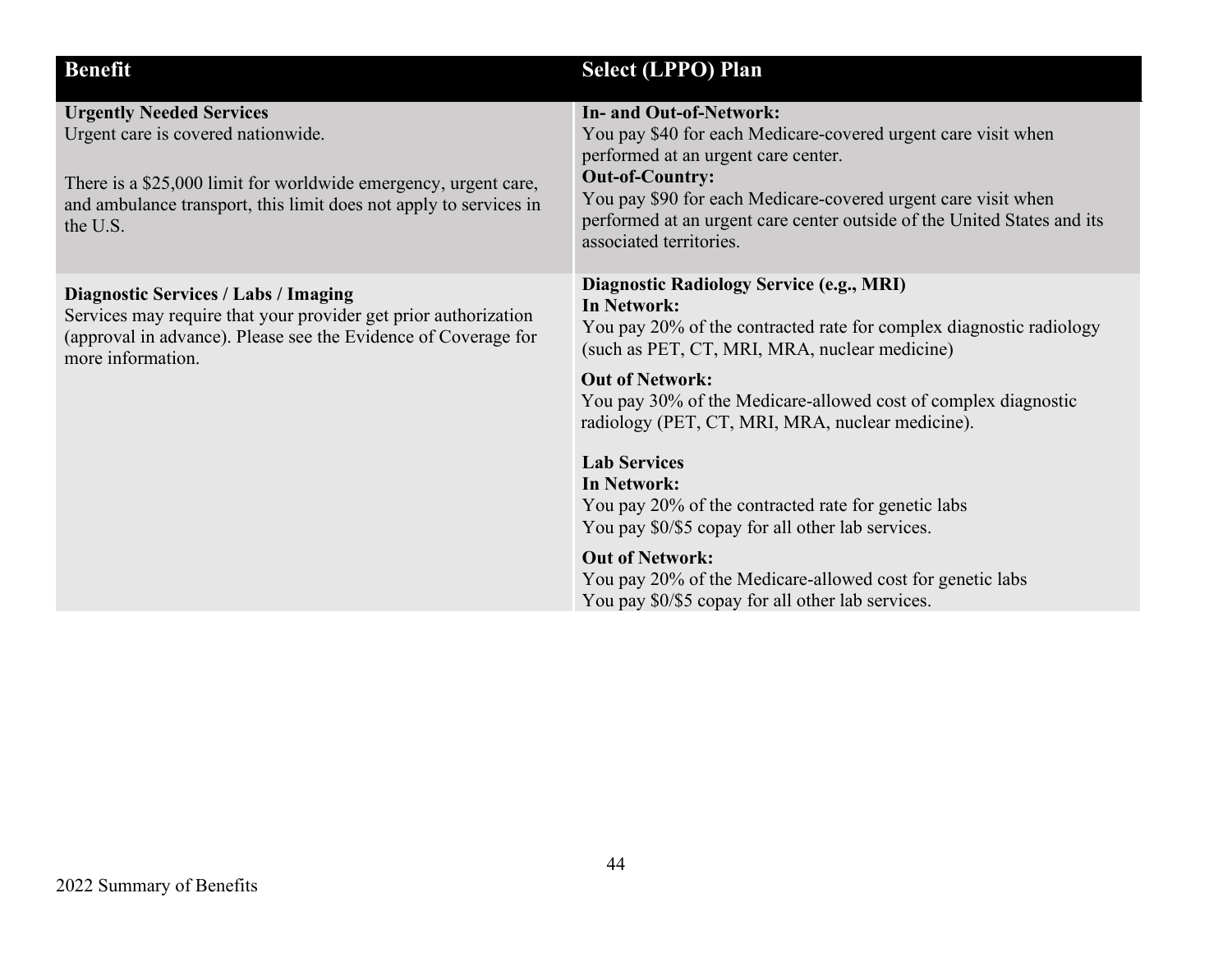| <b>Benefit</b>                                                                                                                                                                                             | <b>Select (LPPO) Plan</b>                                                                                                                                                                                                                                                                                                                                                                                                                                                                                                                                                                                                                                                             |
|------------------------------------------------------------------------------------------------------------------------------------------------------------------------------------------------------------|---------------------------------------------------------------------------------------------------------------------------------------------------------------------------------------------------------------------------------------------------------------------------------------------------------------------------------------------------------------------------------------------------------------------------------------------------------------------------------------------------------------------------------------------------------------------------------------------------------------------------------------------------------------------------------------|
| Diagnostic Services / Labs / Imaging (continued)<br>Services may require that your provider get prior authorization<br>(approval in advance). Please see the Evidence of Coverage for<br>more information. | <b>Diagnostic Tests and Procedures</b><br><b>In Network:</b><br>You pay 15% of the contracted rate for simple diagnostic radiology.<br><b>Out of Network:</b><br>You pay 15% of the Medicare-allowed cost of simple diagnostic<br>radiology.<br><b>Outpatient X-rays</b><br><b>In Network:</b><br>You pay 15% of the contracted rate for X-rays.<br><b>Out of Network:</b><br>You pay you pay 30% of the Medicare-allowed cost for x-rays.                                                                                                                                                                                                                                            |
| <b>Hearing Services</b>                                                                                                                                                                                    | <b>Hearing Exam</b><br><b>In Network:</b><br>You pay \$40 per visit for Medicare-covered hearing services.<br><b>Out of Network:</b><br>You pay 30% of the Medicare-allowed cost.<br><b>Hearing Aid Fittings and Evaluations</b><br><b>In- and Out-of-Network:</b><br>You pay \$0 for 1 year of hearing aid fittings and ongoing hearing aid<br>evaluations when used in conjunction with your hearing aid benefit.<br>Services must be received from an Amplifon provider.<br><b>Hearing Aid</b><br>In- and Out-of-Network:<br>You pay \$495, \$695, \$1095, \$1495, or \$2095 copay per ear, depending<br>on Tier selected.<br>Services must be received from an Amplifon provider. |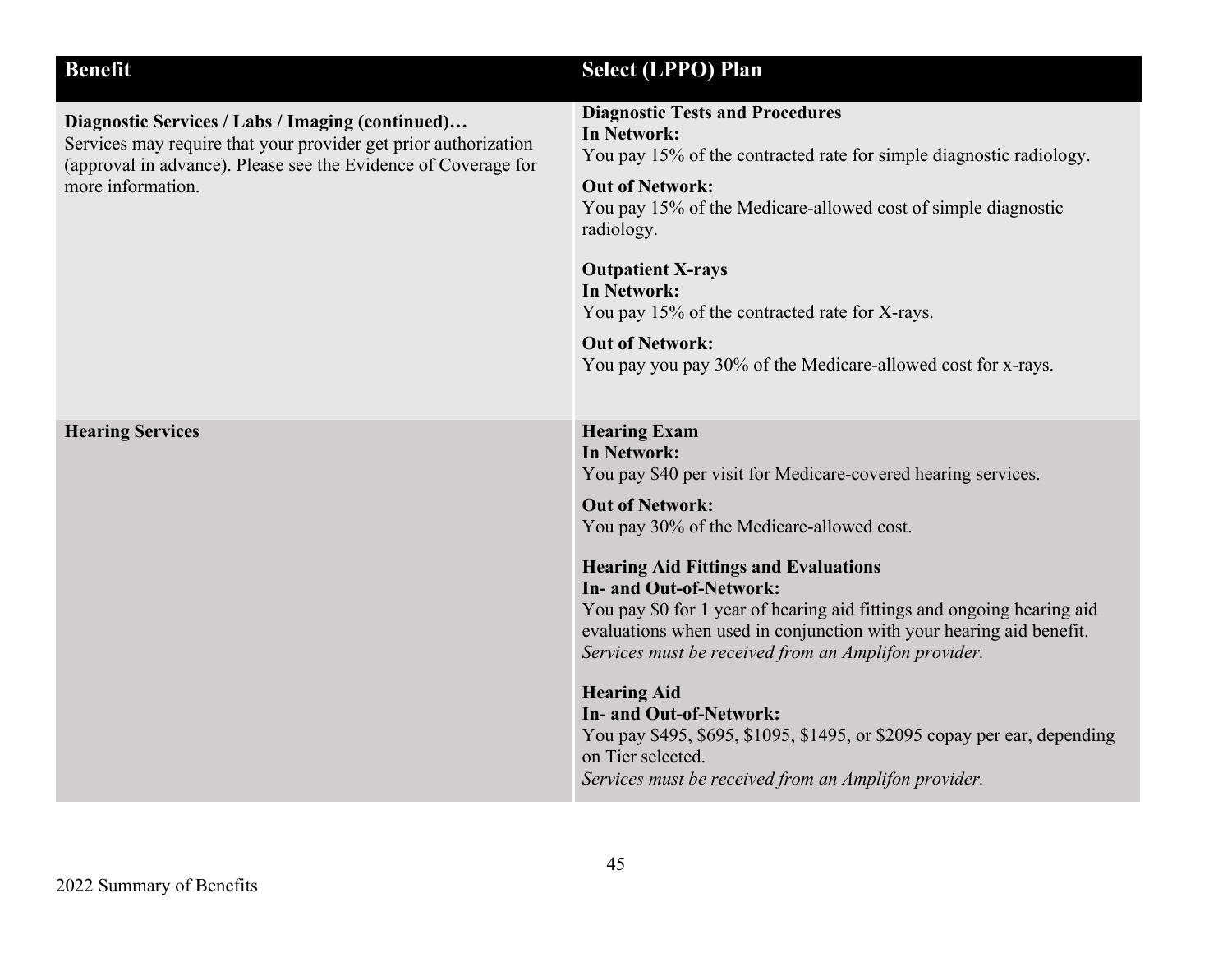| <b>Benefit</b>                                                                                                                                                                                                                | <b>Select (LPPO) Plan</b>                                                                                                                                                                                                                                                                                                                             |
|-------------------------------------------------------------------------------------------------------------------------------------------------------------------------------------------------------------------------------|-------------------------------------------------------------------------------------------------------------------------------------------------------------------------------------------------------------------------------------------------------------------------------------------------------------------------------------------------------|
| <b>Dental Services (Medicare-covered)</b><br>Services may require that your provider get prior authorization<br>(approval in advance). Please see the Evidence of Coverage for<br>more information.                           | In Network:<br>You pay \$40 per visit for Medicare-covered dental services (non-routine<br>dental care required to treat illness or injury).<br><b>Out of Network:</b><br>You pay 30% of the Medicare-allowed cost.                                                                                                                                   |
| <b>Preventive and Comprehensive Dental</b><br>Members must use Delta Dental PPO/Premier or Martin's Point<br>Generations network dentist in Maine, New Hampshire, or<br>Vermont to obtain these supplemental dental benefits. | For members living in Belknap, Carroll, and Grafton counties in New<br>Hampshire: Preventive and Comprehensive Dental services are covered.<br>Please see Dental Overview on page 52 for more information.                                                                                                                                            |
| Note: Your Preventive and Comprehensive Dental Coverage is<br>based on your service area.                                                                                                                                     | For members living in Androscoggin, Aroostook, Cumberland, Franklin,<br>Hancock, Kennebec, Knox, Lincoln, Oxford, Penobscot, Piscataquis,<br>Sagadahoc, Somerset, Waldo, Washington, and York counties in Maine;<br>Cheshire, Coos, Hillsborough, Merrimack, Rockingham, Strafford, and<br>Sullivan counties in New Hampshire: Not a covered benefit. |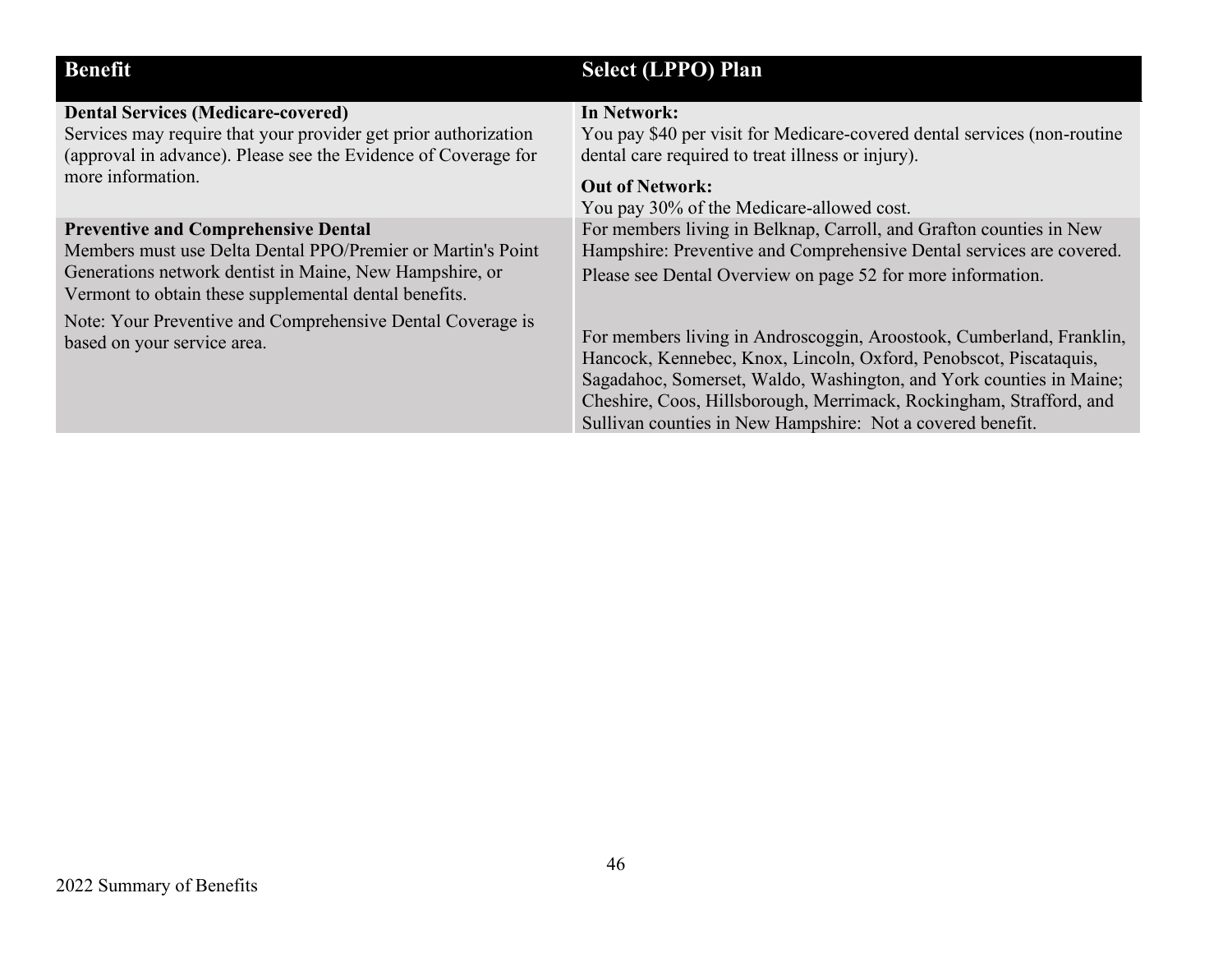| <b>Benefit</b>         | <b>Select (LPPO) Plan</b>                                                                                                                                                |
|------------------------|--------------------------------------------------------------------------------------------------------------------------------------------------------------------------|
| <b>Vision Services</b> | <b>Annual Routine Eye Exam</b><br>In Network:<br>You pay \$0 for an annual routine eye exam.                                                                             |
|                        | <b>Out of Network:</b><br>You pay 30% of the Medicare-allowed cost for an annual routine eye<br>exam.                                                                    |
|                        | <b>Medicare-Covered Physician Services</b><br>In Network:<br>You pay \$40 for non-routine Medicare-covered physician services.                                           |
|                        | <b>Out of Network:</b><br>You pay 30% of the Medicare-allowed cost of non-routine Medicare-<br>covered physician services.                                               |
|                        | <b>Glaucoma Testing</b><br>In- and Out-of-Network:<br>You pay \$0 for glaucoma testing.                                                                                  |
|                        | <b>Diabetic Retinopathy</b><br>In- and Out-of-Network:<br>You pay \$0 for a diabetic eye exam (retinopathy).                                                             |
|                        | <b>Eyeglass Frames, Lenses, and Contacts:</b><br>Eyewear may be reimbursed using the Wellness Wallet benefit.<br>See Wellness Wallet page 51 below for more information. |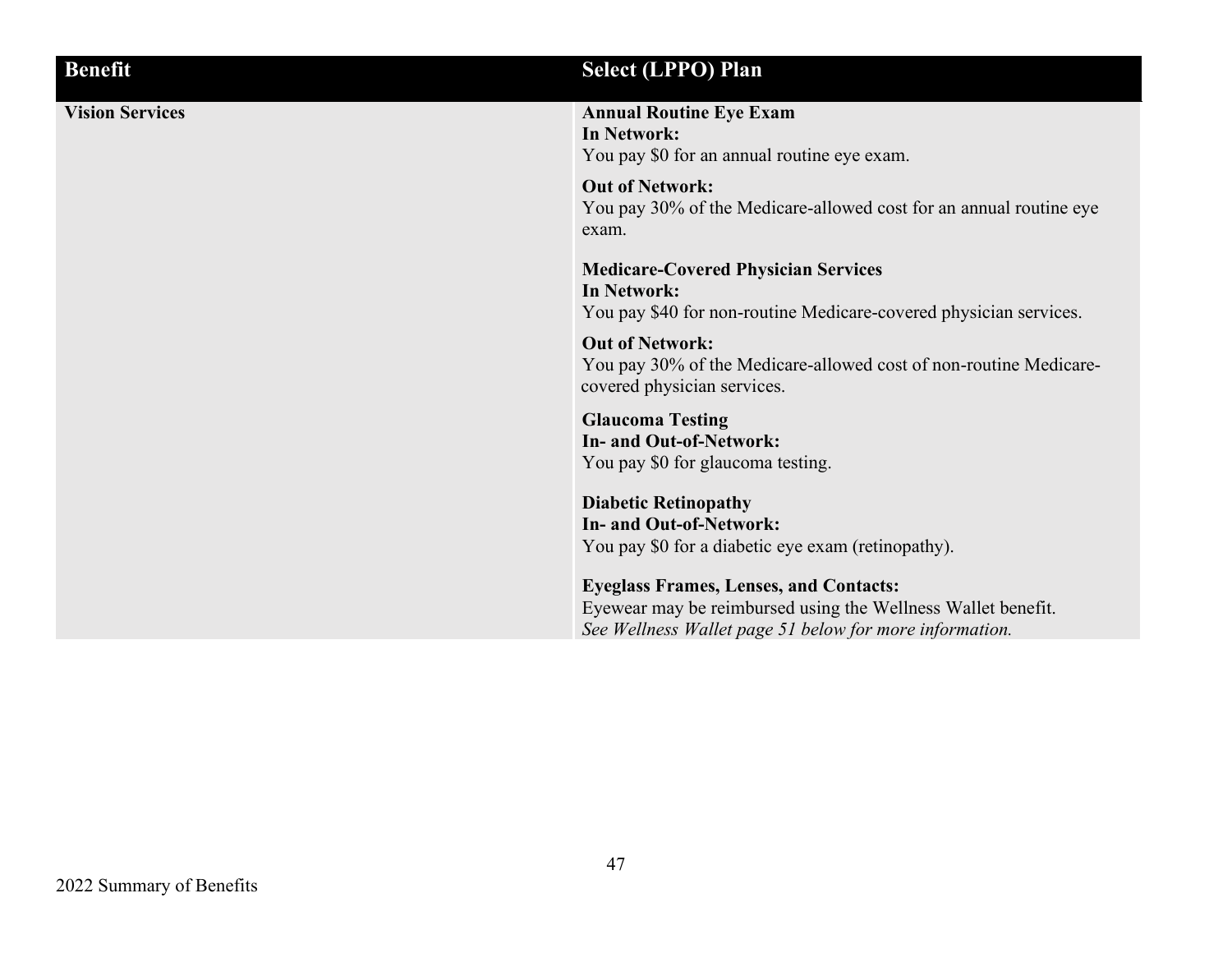| <b>Benefit</b>                                                                                                                                                                            | <b>Select (LPPO) Plan</b>                                                                                                                             |
|-------------------------------------------------------------------------------------------------------------------------------------------------------------------------------------------|-------------------------------------------------------------------------------------------------------------------------------------------------------|
| <b>Mental Health Services</b>                                                                                                                                                             | <b>Inpatient Visit</b>                                                                                                                                |
| Services may require that your provider get prior authorization<br>(approval in advance). Please see the Evidence of Coverage for<br>more information.                                    | <b>In Network:</b><br>You pay per admission:<br>\$220 per day for days 1-7;<br>\$0 per day for days 8 and beyond                                      |
|                                                                                                                                                                                           | <b>Out of Network:</b><br>Days 1-90: You pay per admission: 30% of the Medicare-allowed cost<br>per day for a Medicare-covered hospital stay.         |
|                                                                                                                                                                                           | <b>Outpatient Individual Therapy Visit</b><br><b>In Network:</b><br>You pay \$25 per visit for individual therapy.                                    |
|                                                                                                                                                                                           | <b>Out of Network:</b><br>You pay 30% of the Medicare-allowed cost of a visit for individual<br>therapy.                                              |
|                                                                                                                                                                                           | <b>Outpatient Group Therapy Visit</b><br><b>In Network:</b><br>You pay \$25 per visit for group therapy.                                              |
|                                                                                                                                                                                           | <b>Out of Network:</b><br>You pay 30% of the Medicare-allowed cost of a visit for group therapy.                                                      |
| <b>Skilled Nursing Facility</b><br>Services may require that your provider get prior authorization<br>(approval in advance). Please see the Evidence of Coverage for<br>more information. | <b>In Network:</b><br>For each benefit period you pay for Medicare-covered services:<br>\$0 per day for days 1-20;<br>\$178 per day for days $21-100$ |
|                                                                                                                                                                                           | <b>Out of Network:</b><br>You pay 30% of the Medicare-allowed cost.                                                                                   |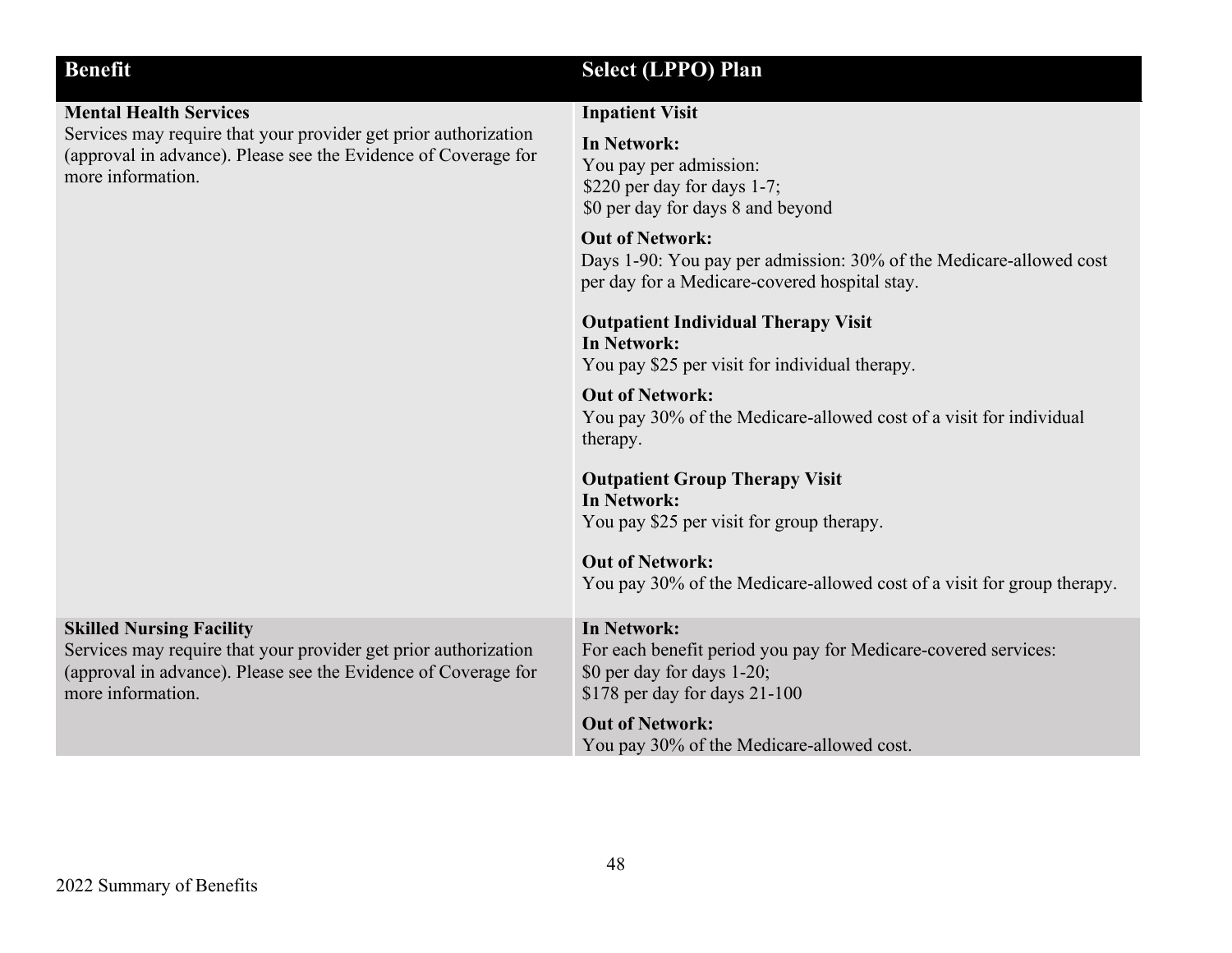| <b>Benefit</b>                                                                                                                                                                                                                                                                                                                                                                                     | <b>Select (LPPO) Plan</b>                                                                                                           |
|----------------------------------------------------------------------------------------------------------------------------------------------------------------------------------------------------------------------------------------------------------------------------------------------------------------------------------------------------------------------------------------------------|-------------------------------------------------------------------------------------------------------------------------------------|
| <b>Physical Therapy</b>                                                                                                                                                                                                                                                                                                                                                                            | In Network:<br>You pay \$40 for each Medicare-covered visit.<br><b>Out of Network:</b><br>You pay 30% of the Medicare-allowed cost. |
| Ambulance<br>Non-emergency ambulance transportation may require that your<br>provider get prior authorization (approval in advance). Please see<br>the Evidence of Coverage for more information.<br>Ambulance services are covered worldwide.<br>There is a \$25,000 limit for worldwide emergency, urgent care,<br>and ambulance transport, this limit does not apply to services in<br>the U.S. | In- and Out-of-Network:<br>You pay \$295 for each Medicare-covered emergency ambulance service<br>(one-way).                        |
| <b>Transportation</b>                                                                                                                                                                                                                                                                                                                                                                              | Not a covered benefit.                                                                                                              |
| <b>Medicare Part B drugs</b><br>Services may require that your provider get prior authorization<br>(approval in advance). Please see the Evidence of Coverage for<br>more information.                                                                                                                                                                                                             | You pay 20% of the contracted rate for Medicare-covered services.                                                                   |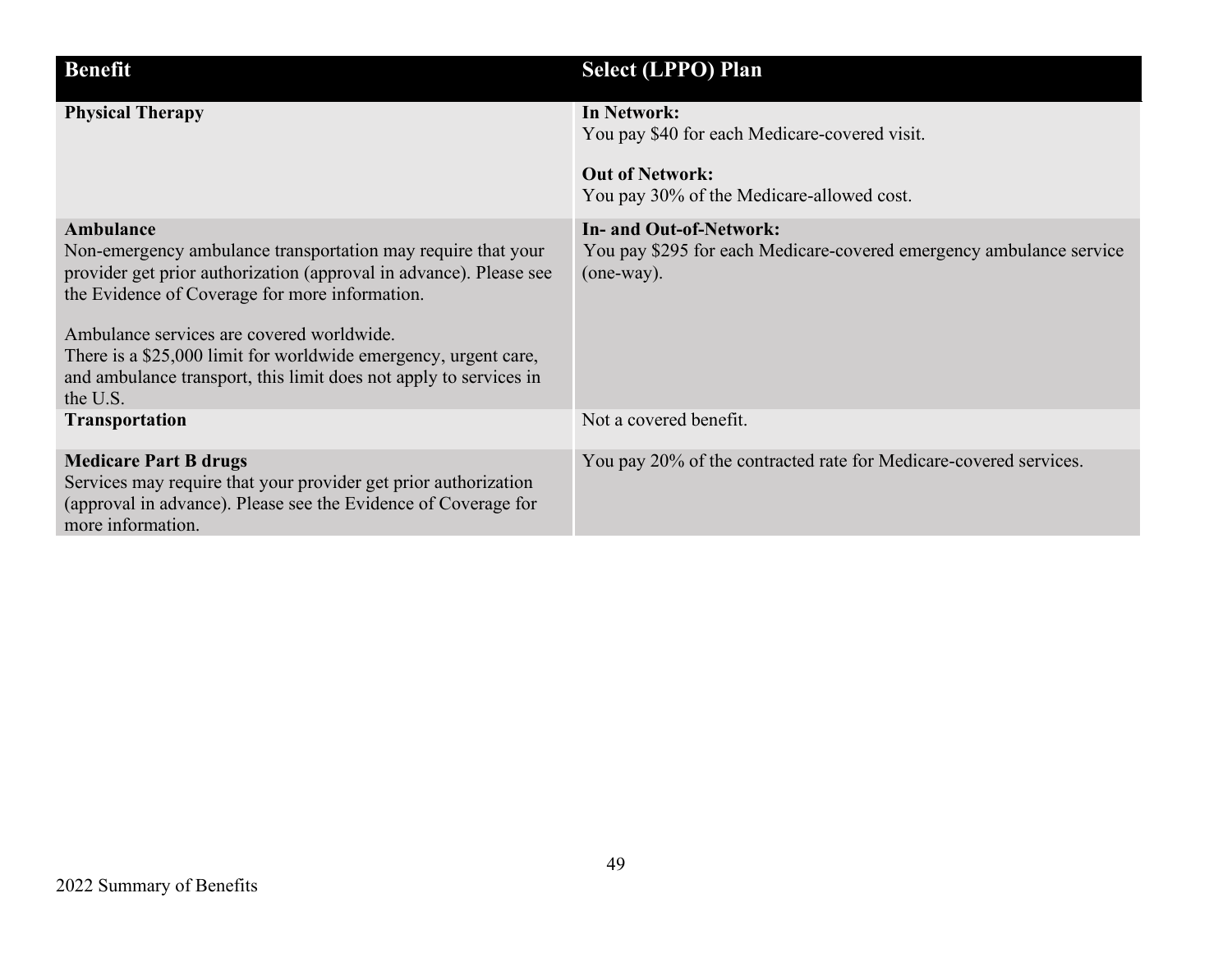| <b>Outpatient Prescription Drugs (Generations Advantage Select (LPPO) Plan)</b> |                           |                         |                    |                                                                  |
|---------------------------------------------------------------------------------|---------------------------|-------------------------|--------------------|------------------------------------------------------------------|
|                                                                                 | <b>Standard</b><br>Retail | <b>Preferred Retail</b> | <b>Mail-Order</b>  |                                                                  |
|                                                                                 | $(30$ -day supply $)$     | $(30$ -day supply $)$   | $(90$ -day supply) |                                                                  |
| <b>Phase 1: Initial Coverage</b>                                                |                           |                         |                    |                                                                  |
| <b>Cost sharing Tier 1</b>                                                      | \$4                       | \$0                     | \$10               |                                                                  |
| (Preferred Generic)                                                             |                           |                         |                    | Cost sharing may change                                          |
| <b>Cost sharing Tier 2</b>                                                      | \$18                      | \$10                    | \$45               | depending on the pharmacy<br>you choose and when you             |
| (Generic)                                                                       |                           |                         |                    | enter another phase of the<br>Part D benefit. For more           |
| <b>Cost sharing Tier 3</b>                                                      | \$47                      | \$40                    | \$117.50           | information on the additional                                    |
| (Preferred Brand)                                                               |                           |                         |                    | pharmacy-specific cost sharing<br>and the phases of the benefit, |
| <b>Cost sharing Tier 4</b>                                                      | \$100                     | \$95                    | \$250              | please refer to the Evidence                                     |
| (Non-Preferred Drug)                                                            |                           |                         |                    | of Coverage.                                                     |
| <b>Cost sharing Tier 5</b>                                                      | 33%                       | 33%                     | 33%                |                                                                  |
| (Specialty Tier)                                                                |                           |                         |                    |                                                                  |

| <b>Senior Savings Program</b>    | <b>Standard Cost Sharing</b>     | <b>Preferred Cost Sharing</b>   | Mail Order Cost Sharing            |
|----------------------------------|----------------------------------|---------------------------------|------------------------------------|
| Members are eligible for reduced | You pay \$35 per 30-day supply.  | You pay \$25 per 30-day supply. | You pay \$25 per 30-day supply.    |
| cost sharing on select insulins. | You pay \$70 per 60-day supply.  | You pay \$50 per 60-day supply. | You pay \$50 per 60-day supply.    |
|                                  | You pay \$105 per 90-day supply. | You pay \$75 per 90-day supply. | You pay \$62.50 per 90-day supply. |
|                                  |                                  |                                 |                                    |

Martin's Point Generation Advantage's pharmacy network includes limited lower-cost, preferred pharmacies in suburban areas in Maine and New Hampshire. The lower costs advertised in our plan materials for these pharmacies may not be available at the pharmacy you use. For up-to-date information about our network pharmacies, including whether there are any lower-cost preferred pharmacies in your area, please call 1-866-544-7504 (TTY:711) or consult the online pharmacy directory at **www.MartinsPoint.org/MedicareMembers**.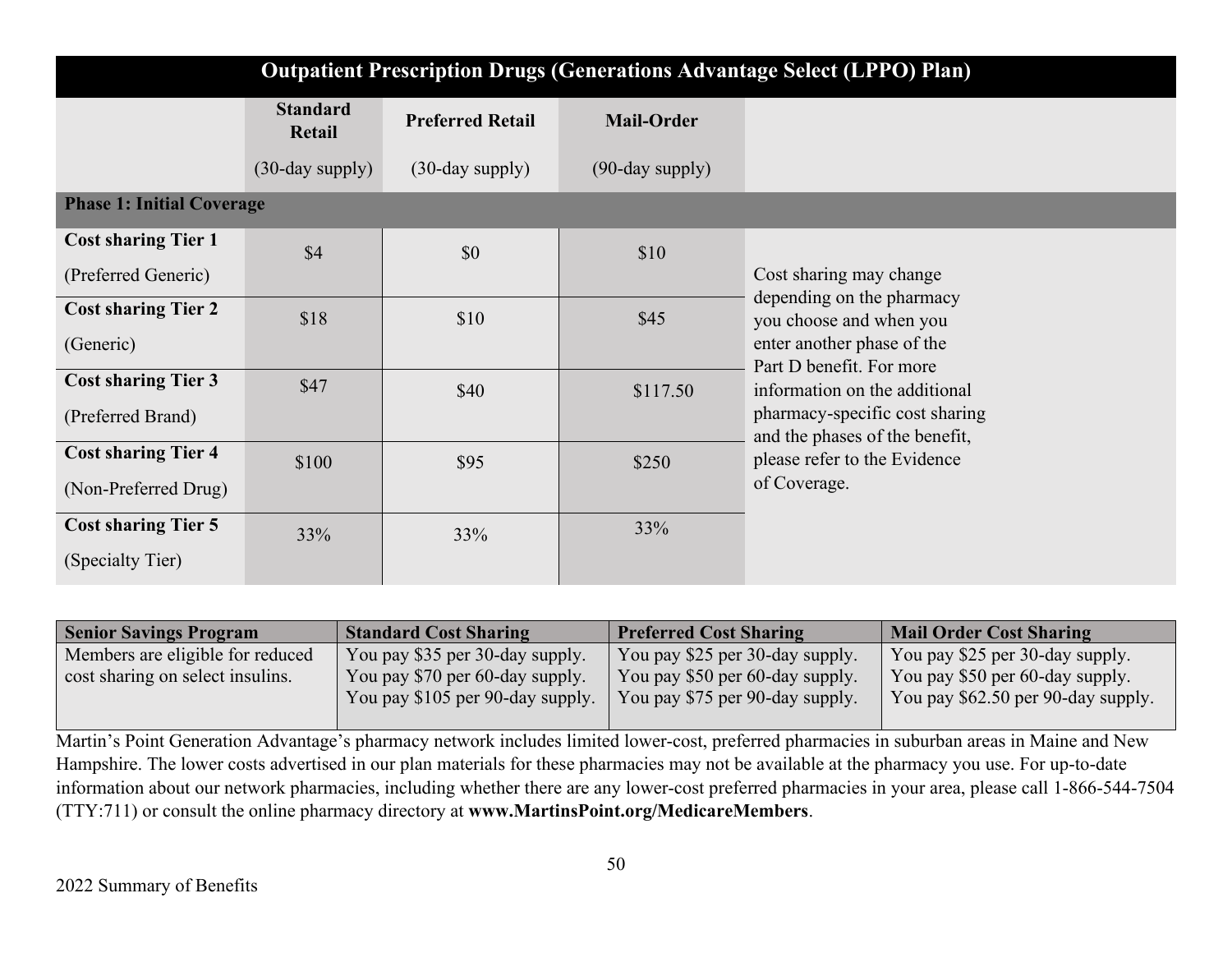| <b>Additional Benefits</b>                                                                                                                                                                                                                                                                                                                              |                                                                                                                                                                                                         |
|---------------------------------------------------------------------------------------------------------------------------------------------------------------------------------------------------------------------------------------------------------------------------------------------------------------------------------------------------------|---------------------------------------------------------------------------------------------------------------------------------------------------------------------------------------------------------|
|                                                                                                                                                                                                                                                                                                                                                         | <b>Select (LPPO) Plan</b>                                                                                                                                                                               |
| Wellness Wallet (Fitness, Naturopathic<br>Services, Acupuncture, Nutrition/Dietary Education, Weight<br>Management Programs, Eyewear, Face Masks)<br>Please see the Evidence of Coverage for more information.                                                                                                                                          | The plan will reimburse up to \$200 each year in total for Fitness Benefit,<br>Naturopathic Services, Acupuncture, Nutrition/Dietary Education, Weight<br>Management Programs, Eyewear, and Face Masks. |
| Over-The-Counter items (OTC)<br>More than 350 covered items including: non-prescription<br>medicine (pain relief, cough, allergies), toothpaste, first aid<br>items, and vitamins. Members can order online, over the<br>phone, or visit a designated store location.<br>Please see the Evidence of Coverage for more information.                      | The plan will cover up to \$50 per quarter for members to purchase select<br>CVS brand over-the-counter (OTC) products.                                                                                 |
| <b>Nutrition and Dietary:</b><br><b>Telenutrition:</b> Members have access to an online<br>nutrition/dietary platform and unlimited visits with a<br>registered dietitian via video connection, email, or telephone<br>through third-party vendor FoodSmart™.<br>Note: Food cost and delivery of meals/groceries are not<br>covered under this benefit. | \$0 cost for telenutrition services through FoodSmart™                                                                                                                                                  |
|                                                                                                                                                                                                                                                                                                                                                         |                                                                                                                                                                                                         |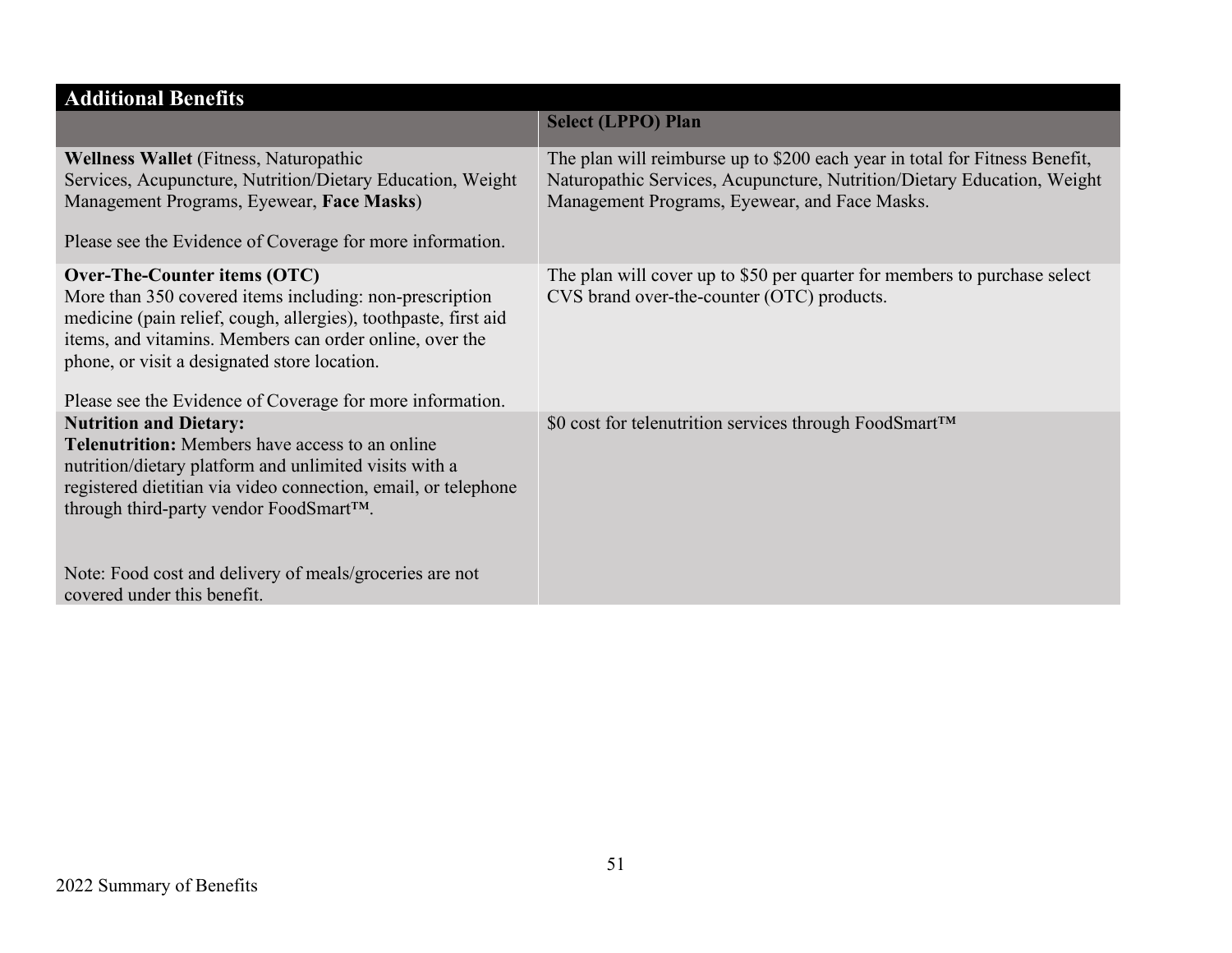# **Section 3: Dental Benefit Overview**

Please note, for members living in Belknap, Carroll, and Grafton counties in New Hampshire: Preventive Dental services are covered.

For members living in Androscoggin, Aroostook, Cumberland, Franklin, Hancock, Kennebec, Knox, Lincoln, Oxford, Penobscot, Piscataquis, Sagadahoc, Somerset, Waldo, Washington, and York counties in Maine counties in Maine; Cheshire, Coos, Hillsborough, Merrimack, Rockingham, Strafford, and Sullivan in New Hampshire: Preventive Dental services are not a covered benefit.

The **Generations Advantage Select (LPPO)** plan includes the following benefits when seeing a Delta Dental network dentist. This benefit overview is provided for summary purposes only

| <b>Dental Benefit</b>                      | <b>Select</b>     |  |
|--------------------------------------------|-------------------|--|
| <b>Benefit Maximum*</b>                    | \$1,000           |  |
| <b>Office Visit Copay</b>                  | \$50              |  |
| <b>Category A: Diagnostic/Preventative</b> |                   |  |
| Oral exam and routine cleaning             |                   |  |
| once in a calendar year                    |                   |  |
| Problem-focused exams as needed            | No cost sharing   |  |
| Bitewing x-rays once every                 | (must pay office) |  |
| calendar year and panoramic x-             | visit copay)      |  |
| rays once in a 5 calendar year             |                   |  |
| period                                     |                   |  |
| X-rays of individual teeth as              |                   |  |
| needed                                     |                   |  |

### **Select Plan Out-of-Network Dental Coverage**

The Select plan offers out-of-network dental coverage. Please see the table below for a summary overview.

| Select Out-of-Network Dental Coverage |                                                                                           |  |
|---------------------------------------|-------------------------------------------------------------------------------------------|--|
|                                       | <b>Category A: Diagnostic/Preventative</b>   $50\%$ coinsurance + \$50 office visit copay |  |
|                                       |                                                                                           |  |

\* Benefit maximum applies to both in- and out-of-network services.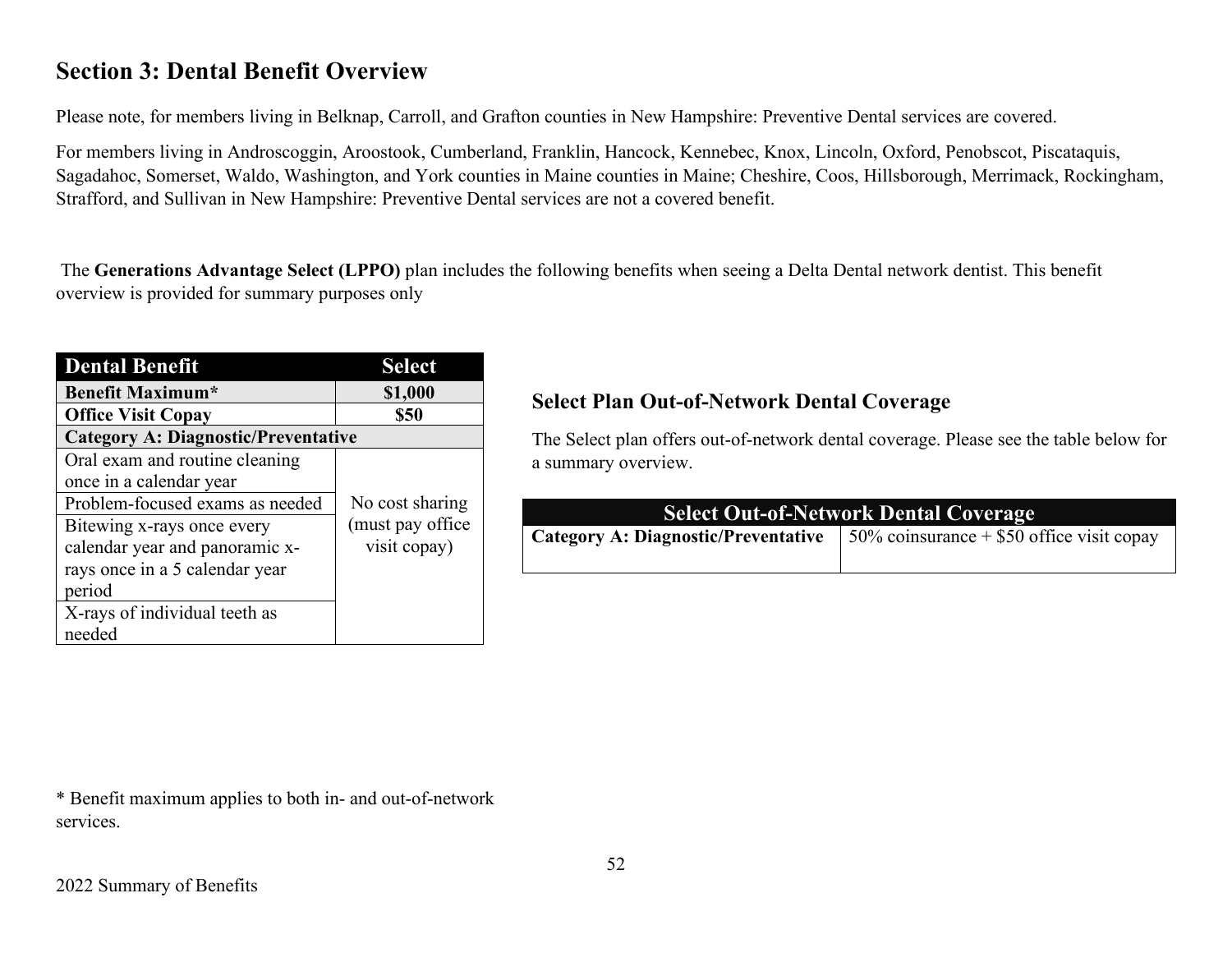# **Section 3: Dental Benefit Overview (continued…)**

### **Claim Process for Participating Dentists**

Present your Generations Advantage member ID card to your participating dentist at the time of your visit. Your participating dentist will submit your claim to Delta Dental.

Members can register online to view claims and benefit information at **www.nedelta.com**.

#### **Identification Cards**

Your Generations Advantage member ID card includes your dental group number and the Delta Dental customer service number. Your member ID number for dental benefits is the same as your Generations Advantage Select plan member ID number.

### **Delta Dental Network**

Plan benefits are available only when you receive your dental care from a Delta Dental network dentist in Maine, New Hampshire, or Vermont:

- **No Balance Billing**: Participating dentists accept Delta Dental's fees for services as payment in full.
- **No Claims Paperwork**: Participating dentists will prepare and submit claims for you.
- **Direct Payment**: Delta Dental pays participating dentists directly, so you don't have to pay the covered amount up front and wait for reimbursement.

To find out if your dentist participates in the Delta Dental network, please visit our website at **www.MartinsPoint.org/MedicareMembers**, visit **www.nedelta.com/Dentist-Search**, or call **Delta Dental's Customer Service Department at 1-800-832-5700 (TTY: 711) Monday through Friday, 8 am–4:45 pm.**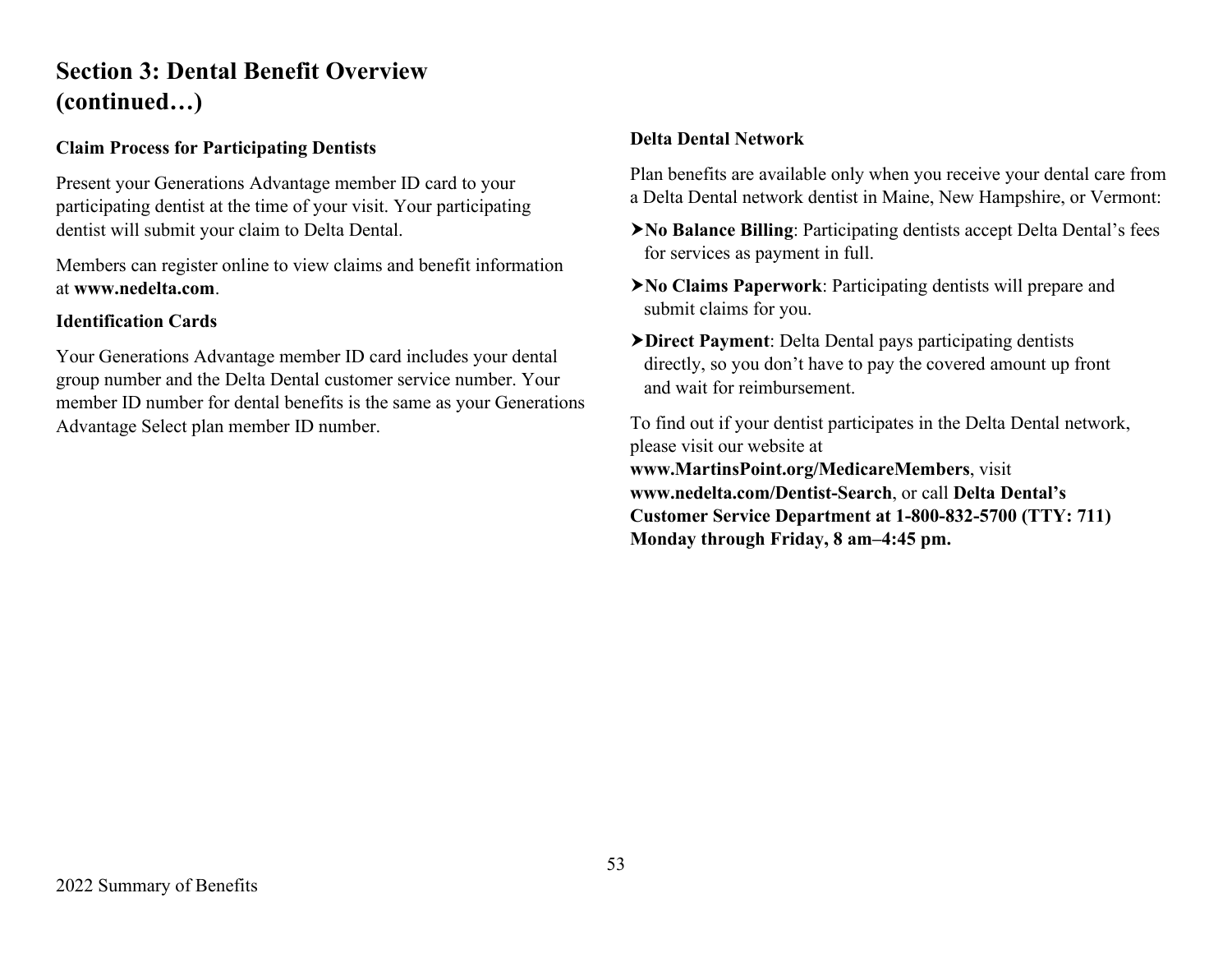# **Martin's Point Generations Advantage Value Plus (HMO)**

**This will be a cover page**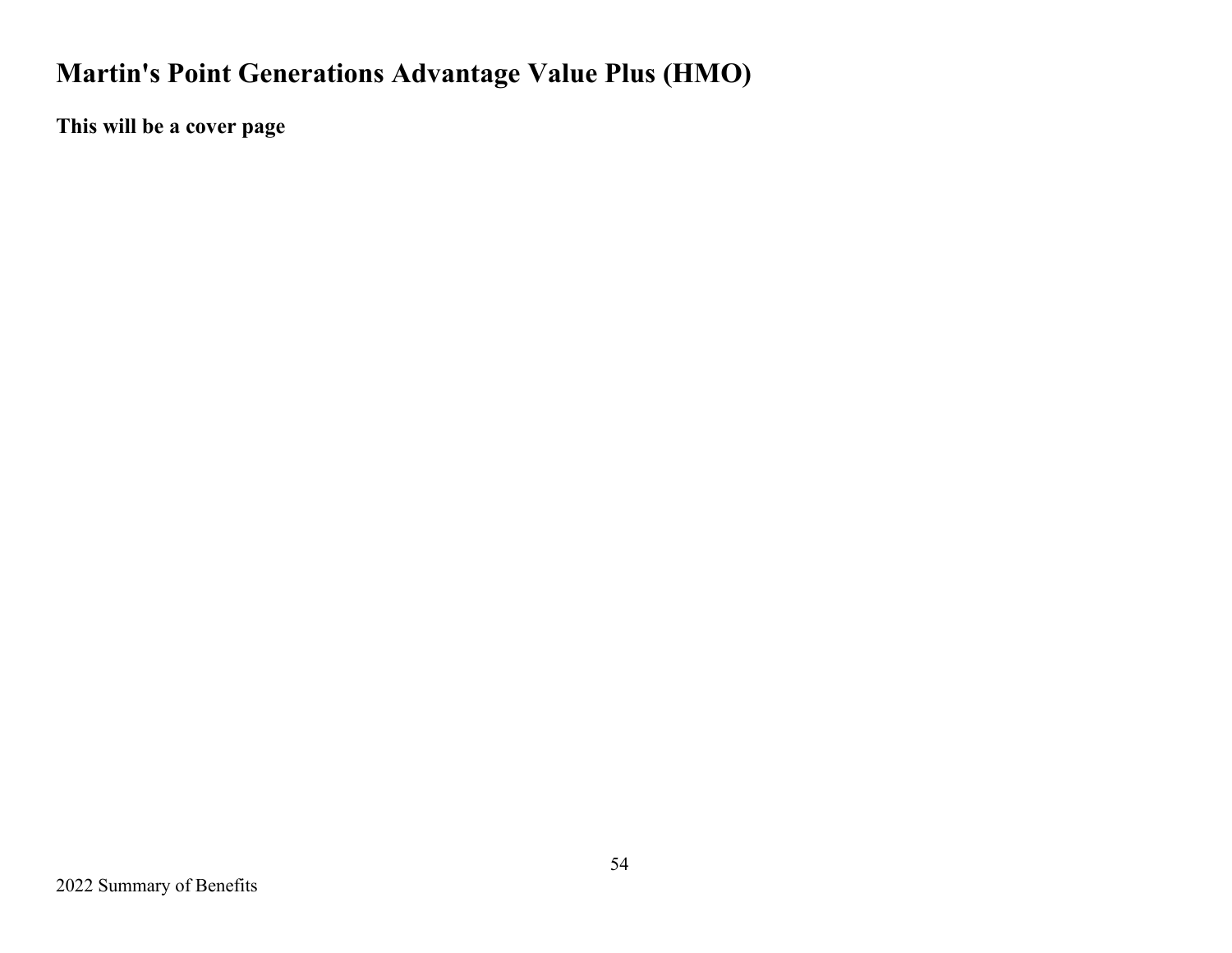# **Section 1: Introduction**

### **This is a summary of drug and health services covered by Martin's Point Generations Advantage Value Plus.**

### **January 1, 2022 - December 31, 2022**

Martin's Point Generations Advantage is a health plan with a Medicare contract offering HMO, HMO-POS, HMO SNP, and Local and Regional PPO products. Enrollment in a Martin's Point Generations Advantage plan depends on contract renewal.

This information may be available in other formats such as large print, braille, or an electronic copy on our website. For more information call Generations Advantage at 1-866-544-7504.

The benefit information provided is a summary of what we cover and what you pay. It does not list every service that we cover or list every limitation or exclusion. To get a complete list of services we cover, please see the Evidence of Coverage on our website, or you may contact us. To join Martin's Point Generations Advantage Value Plus, you must be entitled to Medicare Part A, be enrolled in Medicare Part B, and live in our service area.

#### **For Generations Advantage Value Plus (HMO) plan:**

Our service area includes: Androscoggin, Aroostook, Franklin, Hancock, Kennebec, Knox, Lincoln, Oxford, Penobscot, Piscataquis, Sagadahoc, Somerset, Waldo, Washington, and York counties in Maine, as well as Belknap, Carroll, Grafton, Hillsborough and Strafford counties in New Hampshire.

The plan has a network of doctors, hospitals, pharmacies, and other providers. If you use providers that are not in our network, the plan may not pay for the services.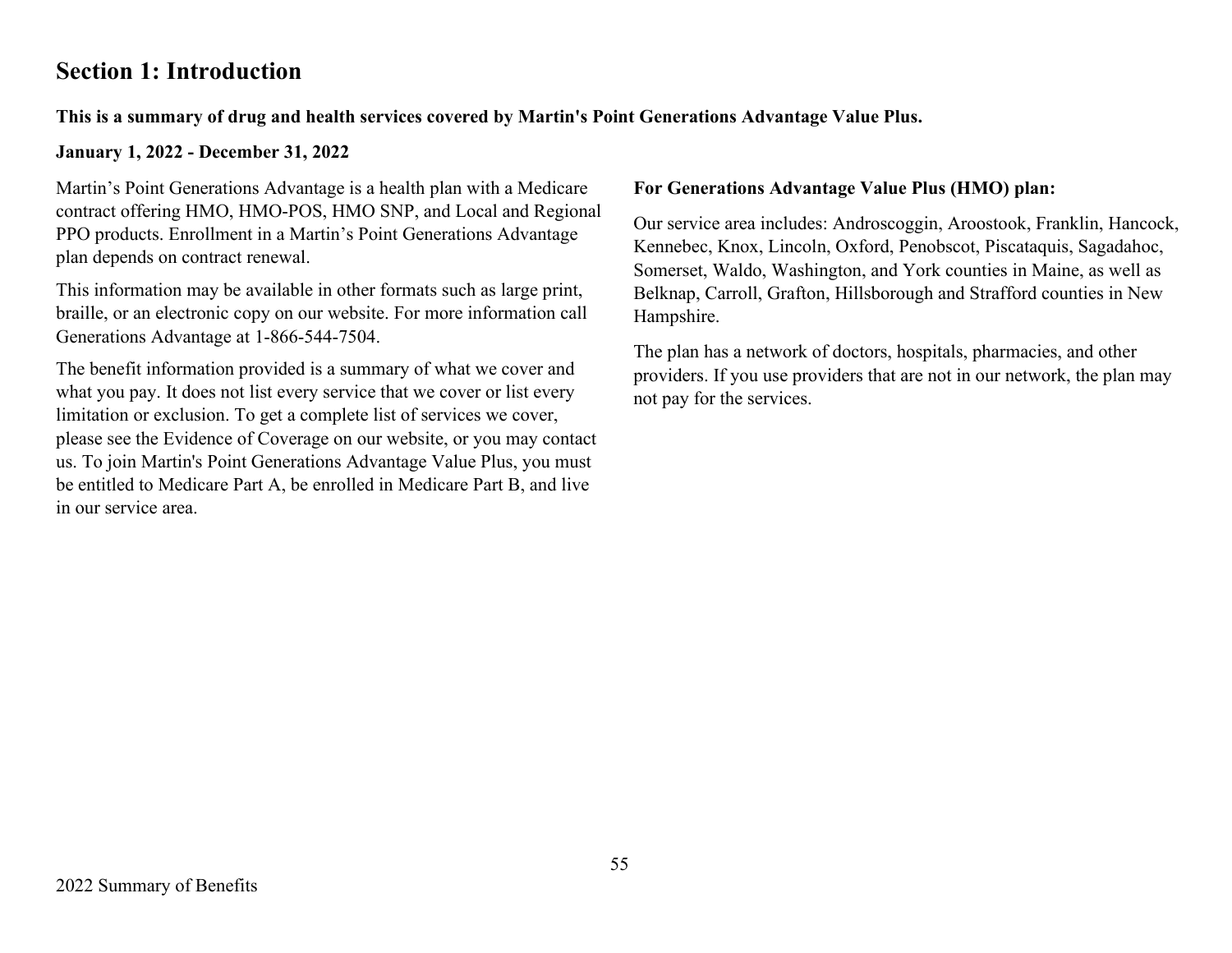# **Section 2: Summary of Benefits**

### **This is a summary of the premiums and benefits covered by the Martin's Point Generations Advantage Value Plus (HMO).**

The table below shows the monthly plan premium amount for each of the regions we serve. In addition, you must keep paying your Medicare Part B premium.

| <b>Monthly Plan Premium</b>                 | <b>Plan Service Area</b>                                                | <b>Monthly</b><br>Premium |
|---------------------------------------------|-------------------------------------------------------------------------|---------------------------|
| <b>Martin's Point Generations Advantage</b> | Androscoggin, Aroostook, Franklin, Hancock, Kennebec, Knox, Lincoln,    | \$0                       |
| <b>Value Plus</b>                           | Oxford, Penobscot, Piscataquis, Sagadahoc, Somerset, Waldo, Washington, |                           |
|                                             | and York counties in Maine; Belknap, Carroll, Grafton, Hillsborough and |                           |
|                                             | Strafford counties in New Hampshire                                     |                           |

| <b>Benefit</b>                                                                                              | <b>Value Plus (HMO) Plan</b>                                                                                                                                                 |
|-------------------------------------------------------------------------------------------------------------|------------------------------------------------------------------------------------------------------------------------------------------------------------------------------|
| <b>Deductible</b>                                                                                           | You pay \$0 annually                                                                                                                                                         |
| (our plan does not have a medical deductible)                                                               |                                                                                                                                                                              |
| <b>Maximum Out-of-Pocket</b>                                                                                | For Members living in Androscoggin, Kennebec, Sagadahoc,                                                                                                                     |
| (does not include prescription drugs)                                                                       | and York Counties in Maine;                                                                                                                                                  |
| Our plan protects you by having yearly limits on your out-of-pocket costs for<br>medical and hospital care. | Belknap, Carroll, Grafton, Hillsborough, and Strafford<br>Counties in New Hampshire: \$6,500 Annually                                                                        |
| Note: Your Maximum Out-of-Pocket is based on your service area.                                             | For members living in Aroostook, Franklin, Hancock, Knox,<br>Lincoln, Oxford, Penobscot, Piscataquis, Somerset, Waldo,<br>and Washington Counties in Maine: \$7,100 Annually |
| <b>Inpatient Hospital</b>                                                                                   | <b>In Network:</b>                                                                                                                                                           |
| Our plan covers an unlimited number of days for an inpatient hospital stay.                                 | You pay per admission:                                                                                                                                                       |
|                                                                                                             | \$380 per day for days 1-5;                                                                                                                                                  |
|                                                                                                             | \$0 per day for days 6 and beyond                                                                                                                                            |
| <b>Outpatient Hospital</b>                                                                                  | In Network:                                                                                                                                                                  |
| Services may require that your provider get prior authorization (approval in                                | You pay \$350 for Medicare-covered surgery services at a                                                                                                                     |
| advance). Please have your provider contact the plan for more details.                                      | hospital outpatient facility.                                                                                                                                                |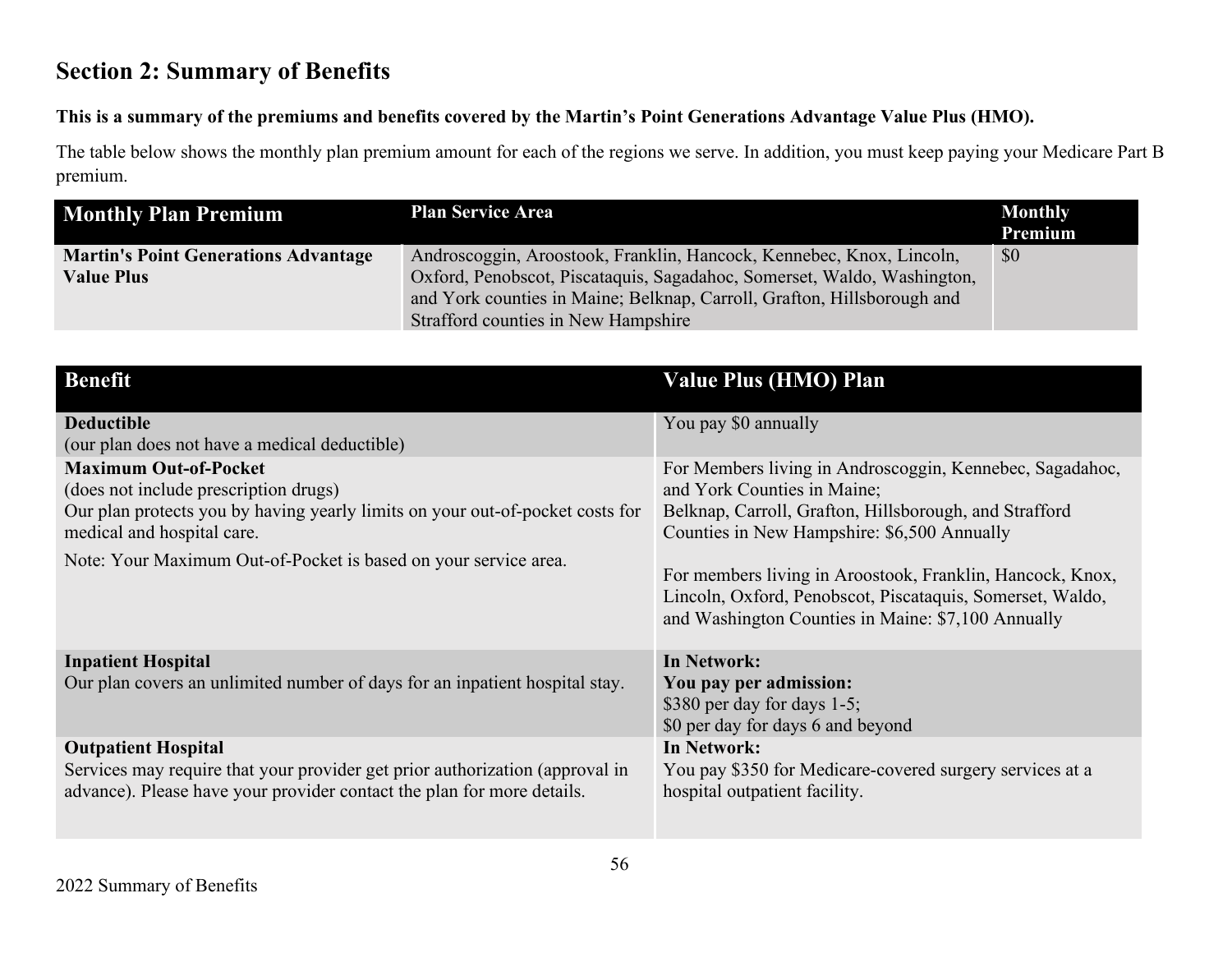| <b>Benefit</b>                                                                                                                                                                                                                                                                                                                          | <b>Value Plus (HMO) Plan</b>                                                                                                                                                                                                                                                                                                                                          |
|-----------------------------------------------------------------------------------------------------------------------------------------------------------------------------------------------------------------------------------------------------------------------------------------------------------------------------------------|-----------------------------------------------------------------------------------------------------------------------------------------------------------------------------------------------------------------------------------------------------------------------------------------------------------------------------------------------------------------------|
| <b>Ambulatory &amp; Surgical Center (ASC)</b>                                                                                                                                                                                                                                                                                           | <b>In Network:</b><br>You pay \$200 for Medicare-covered surgery services at an<br>ambulatory surgical center.                                                                                                                                                                                                                                                        |
| <b>Doctor visits</b>                                                                                                                                                                                                                                                                                                                    | <b>In Network:</b><br><b>Primary Care</b><br>You pay \$0 for post-operative and post-discharge visits with<br>your PCP.<br>You pay \$0 for a brief emotional/behavioral assessment with<br>your PCP.<br>You pay \$10 for all other PCP services and visits.<br><b>Specialists</b><br>You pay \$50 for each specialist office visit for Medicare-<br>covered services. |
| <b>Preventive Care</b><br>Any additional preventive services approved by Medicare during the contract<br>year will be covered. There are some items not covered at \$0 cost.                                                                                                                                                            | <b>In Network:</b><br>You pay \$0 for additional preventive services approved by<br>Medicare                                                                                                                                                                                                                                                                          |
| <b>Emergency Care</b><br>Note: You do not have to pay this amount if you are admitted to a hospital<br>within 24 hours for the same condition.<br>Emergency care is covered worldwide.<br>There is a \$25,000 limit for worldwide emergency, urgent care, and<br>ambulance transport, this limit does not apply to services in the U.S. | <b>In- and Out-of-Network:</b><br>You pay \$90 for each Medicare-covered emergency room<br>visit.                                                                                                                                                                                                                                                                     |
| <b>Urgently Needed Services</b><br>Urgent care is covered nationwide.<br>There is a \$25,000 limit for worldwide emergency, urgent care, and<br>ambulance transport, this limit does not apply to services in the U.S.                                                                                                                  | <b>In- and Out-of-Network:</b><br>You pay \$40 for each Medicare-covered urgent care visit<br>when performed at an urgent care center.<br><b>Out-of-Country:</b><br>You pay \$90 for each Medicare-covered urgent care visit<br>when performed at an urgent care center outside of the United<br>States and its associated territories.                               |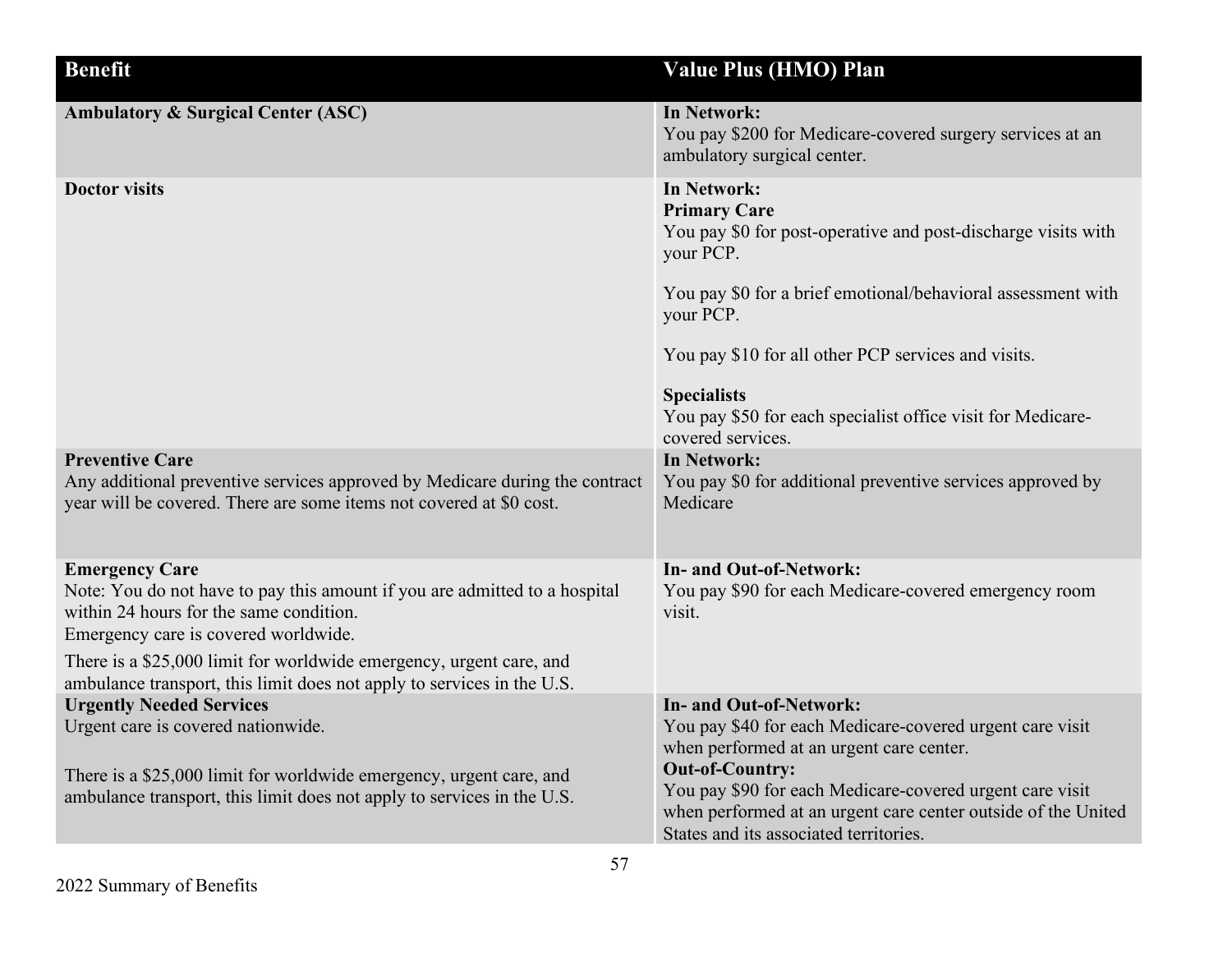| <b>Benefit</b>                                                                                                                                                                                     | <b>Value Plus (HMO) Plan</b>                                                                                                                                                                                                                                                                                                                                                                                                                                                                                                                                    |
|----------------------------------------------------------------------------------------------------------------------------------------------------------------------------------------------------|-----------------------------------------------------------------------------------------------------------------------------------------------------------------------------------------------------------------------------------------------------------------------------------------------------------------------------------------------------------------------------------------------------------------------------------------------------------------------------------------------------------------------------------------------------------------|
| <b>Diagnostic Services / Labs / Imaging</b><br>Services may require that your provider get prior authorization (approval in<br>advance). Please see the Evidence of Coverage for more information. | In Network:<br>Diagnostic Radiology Service (e.g., MRI)<br>You pay 20% of the contracted rate for complex diagnostic<br>radiology (PET, CT, MRI, MRA, nuclear medicine)<br><b>Lab Services</b><br>You pay 20% of the contracted rate for genetic labs.<br>You pay \$0/\$5 copay for all other lab services.<br><b>Diagnostic Tests and Procedures</b><br>You pay 15% of the contracted rate for simple diagnostic<br>radiology.<br><b>Outpatient X-rays</b><br>You pay 15% of the contracted rate for X-rays.                                                   |
| <b>Hearing Services</b>                                                                                                                                                                            | <b>In Network:</b><br><b>Hearing Exam</b><br>You pay \$50 per visit for Medicare-covered hearing services.<br><b>Hearing Aid Fittings and Evaluations</b><br>You pay \$0 for 1 year of hearing aid fittings and ongoing<br>hearing aid evaluations when used in conjunction with your<br>hearing aid benefit.<br>Services must be received from an Amplifon provider.<br><b>Hearing Aids</b><br>You pay \$495, \$695, \$1095, \$1495, or \$2095 copay per ear,<br>per year, depending on Tier selected.<br>Services must be received from an Amplifon provider. |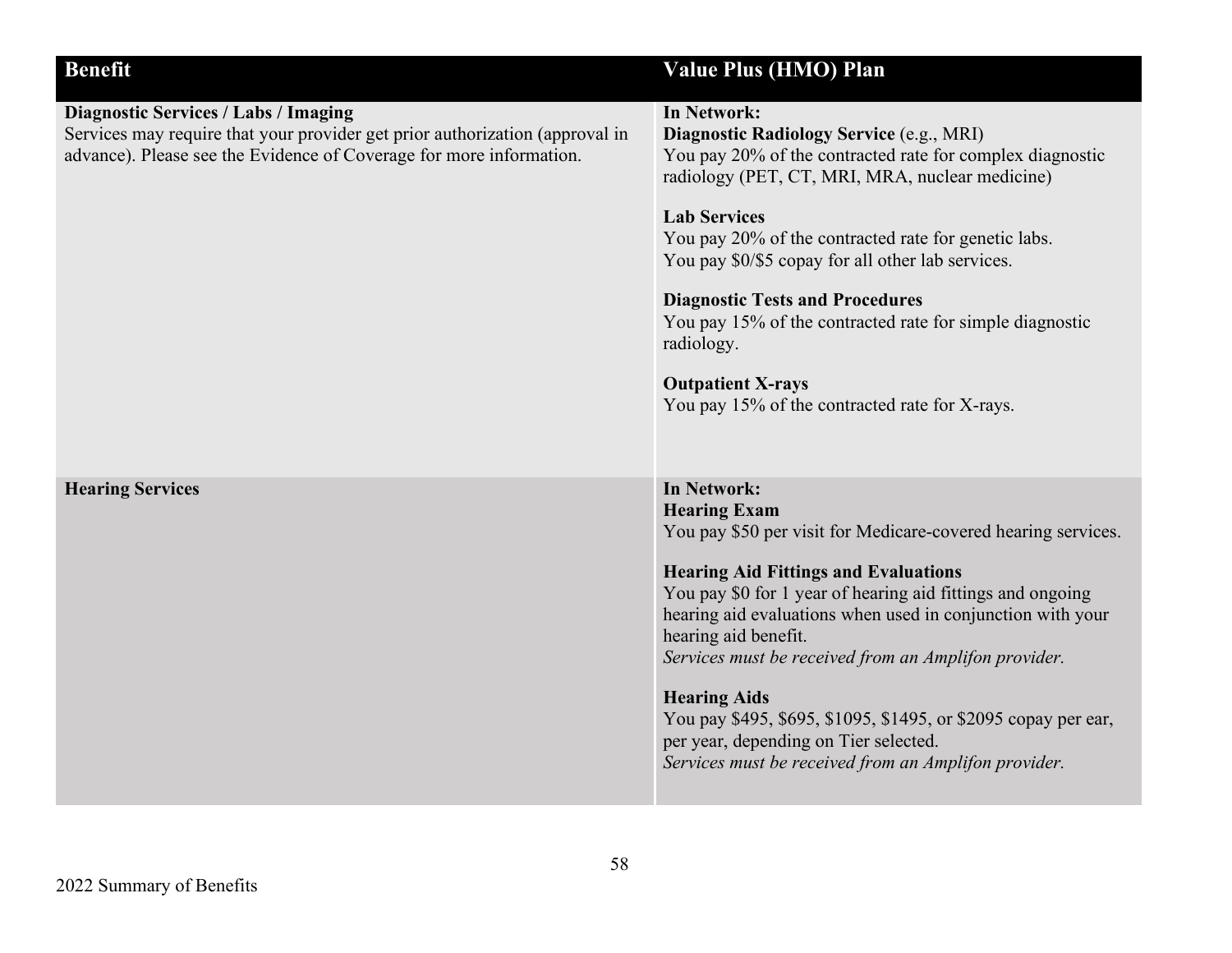| <b>Benefit</b>                                                               | <b>Value Plus (HMO) Plan</b>                                   |
|------------------------------------------------------------------------------|----------------------------------------------------------------|
| <b>Dental Services (Medicare-covered)</b>                                    | <b>In Network:</b>                                             |
| Services may require that your provider get prior authorization (approval in | You pay \$50 per visit for Medicare-covered dental services    |
| advance). Please see the Evidence of Coverage for more information.          | (non-routine dental care required to treat illness or injury). |
| <b>Preventive and Comprehensive Dental</b>                                   | Not a covered benefit.                                         |
| Members must use Delta Dental PPO/Premier or Martin's Point Generations      |                                                                |
| Advantage network dentist in Maine, New Hampshire, or Vermont to obtain      |                                                                |
| these supplemental dental benefits.                                          |                                                                |
| <b>Vision Services</b>                                                       | In Network:                                                    |
|                                                                              | <b>Annual Routine Eye Exam</b>                                 |
|                                                                              | You pay \$0 for an annual routine eye exam.                    |
|                                                                              |                                                                |
|                                                                              | <b>Medicare-Covered Physician Services</b>                     |
|                                                                              | You pay \$50 for non-routine Medicare-covered physician        |
|                                                                              | services.                                                      |
|                                                                              | <b>Glaucoma Testing</b>                                        |
|                                                                              | You pay \$0 for glaucoma testing.                              |
|                                                                              |                                                                |
|                                                                              | <b>Diabetic Retinopathy</b>                                    |
|                                                                              | You pay \$0 for a diabetic eye exam (retinopathy).             |
|                                                                              |                                                                |
|                                                                              | <b>Eyeglass Frames, Lenses, and Contacts:</b>                  |
|                                                                              | Eyewear may be reimbursed using the Wellness Wallet            |
|                                                                              | benefit.                                                       |
|                                                                              | See Wellness Wallet section below for more information.        |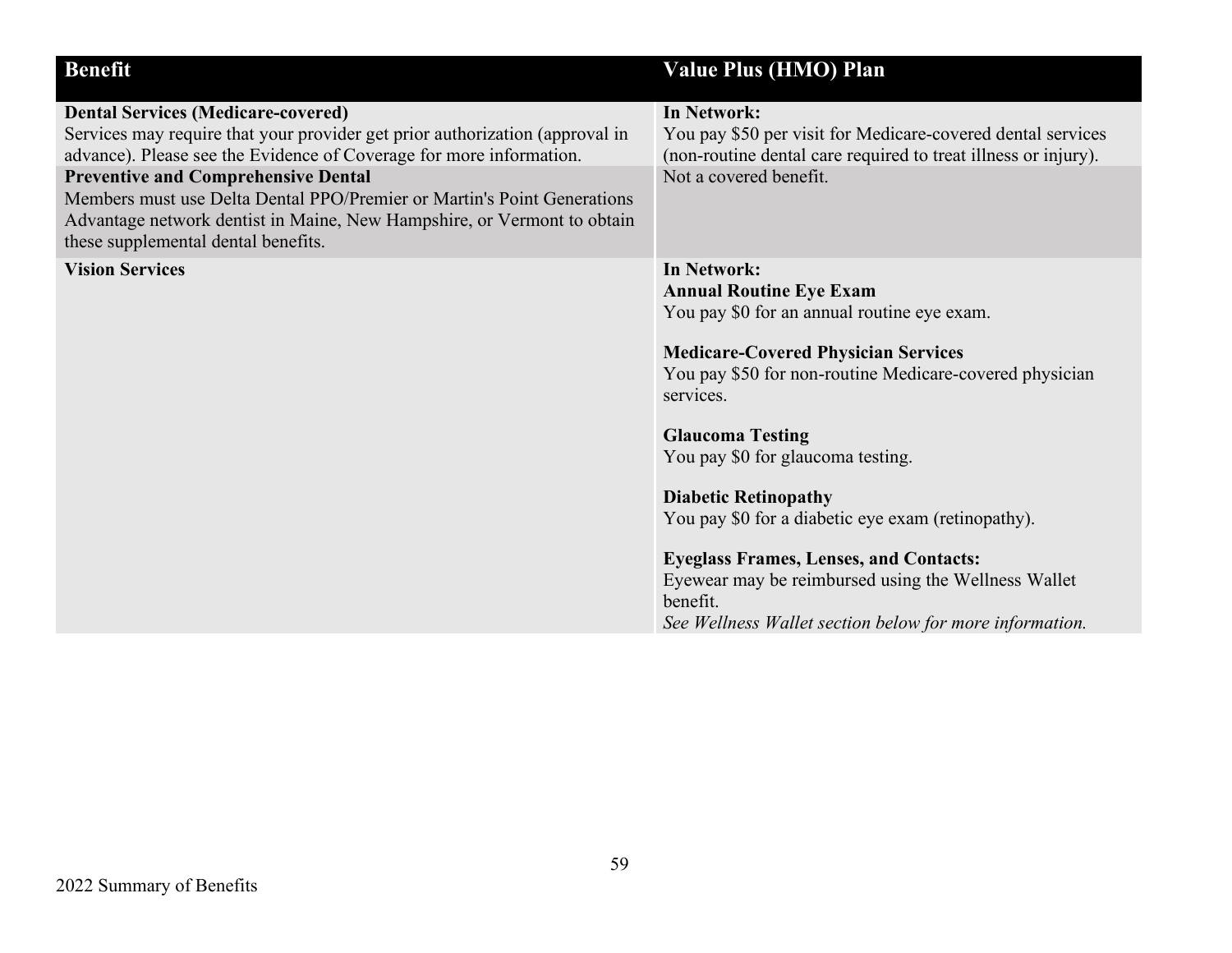| <b>Benefit</b>                                                                                                                                                                                                                                                                                                                                                                                           | Value Plus (HMO) Plan                                                                                                                                                                                                                                                                                                     |
|----------------------------------------------------------------------------------------------------------------------------------------------------------------------------------------------------------------------------------------------------------------------------------------------------------------------------------------------------------------------------------------------------------|---------------------------------------------------------------------------------------------------------------------------------------------------------------------------------------------------------------------------------------------------------------------------------------------------------------------------|
| <b>Mental Health Services</b><br>Services may require that your provider get prior authorization (approval in<br>advance). Please see the Evidence of Coverage for more information.                                                                                                                                                                                                                     | In Network:<br><b>Inpatient Visit</b><br>You pay per admission:<br>\$220 per day for days 1-7;<br>\$0 per day for days 8 and beyond<br><b>Outpatient Individual Therapy Visit</b><br>You pay \$25 per visit for individual therapy.<br><b>Outpatient Group Therapy Visit</b><br>You pay \$25 per visit for group therapy. |
| <b>Skilled Nursing Facility</b><br>Services may require that your provider get prior authorization (approval in<br>advance). Please see the Evidence of Coverage for more information.                                                                                                                                                                                                                   | <b>In Network:</b><br>For each benefit period you pay for Medicare-covered<br>services:<br>\$0 per day for days 1-20;<br>\$178 per day for days 21-100                                                                                                                                                                    |
| <b>Physical Therapy</b>                                                                                                                                                                                                                                                                                                                                                                                  | In Network:<br>You pay \$40 for each Medicare-covered visit.                                                                                                                                                                                                                                                              |
| Ambulance<br>Non-emergency ambulance transportation services may require that your<br>provider get prior authorization (approval in advance). Please see the<br>Evidence of Coverage for more information.<br>Ambulance services are covered worldwide.<br>There is a \$25,000 limit for worldwide emergency, urgent care, and<br>ambulance transport, this limit does not apply to services in the U.S. | <b>In- and Out-of-Network:</b><br>You pay \$295 for each Medicare-covered emergency<br>ambulance service (one-way).                                                                                                                                                                                                       |
| <b>Transportation</b>                                                                                                                                                                                                                                                                                                                                                                                    | Not a covered benefit.                                                                                                                                                                                                                                                                                                    |
| <b>Medicare Part B drugs</b><br>Services may require that your provider get prior authorization (approval in<br>advance). Please see the Evidence of Coverage for more information.                                                                                                                                                                                                                      | <b>In Network:</b><br>You pay 20% of the contracted rate for Medicare-covered<br>services.                                                                                                                                                                                                                                |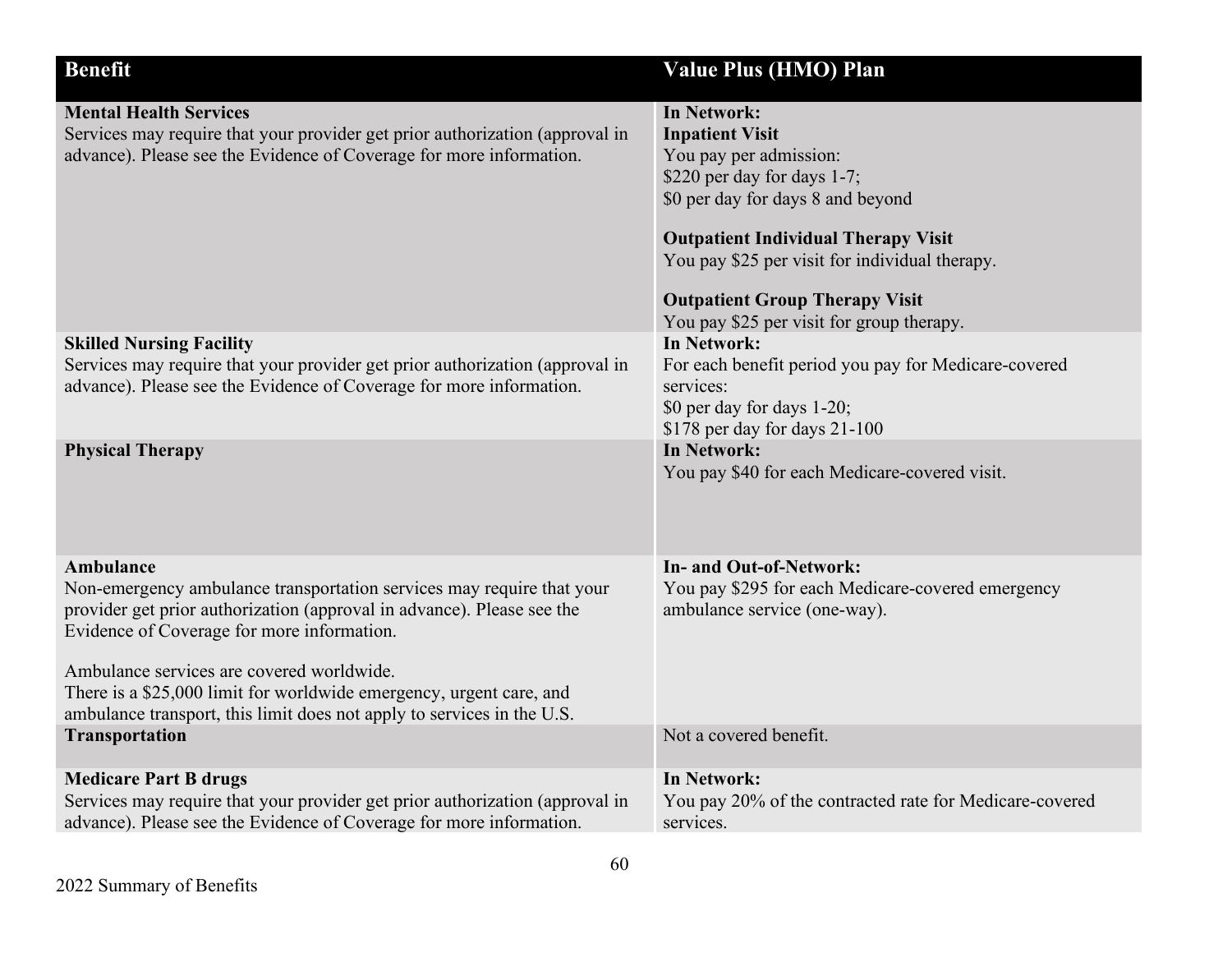| <b>Outpatient Prescription Drugs (Generations Advantage Value Plus (HMO) Plan)</b> |                           |                         |                                                     |                                                                                         |
|------------------------------------------------------------------------------------|---------------------------|-------------------------|-----------------------------------------------------|-----------------------------------------------------------------------------------------|
|                                                                                    | <b>Standard</b><br>Retail | <b>Preferred Retail</b> | <b>Mail-Order</b>                                   |                                                                                         |
|                                                                                    | $(30$ -day supply)        | $(30$ -day supply $)$   | $(90$ -day supply $)$                               |                                                                                         |
| <b>Deductible Phase</b>                                                            |                           |                         |                                                     |                                                                                         |
|                                                                                    |                           |                         | \$275 Part D deductible for Tiers 3 through 5 drugs |                                                                                         |
| <b>Phase 2: Initial Coverage</b>                                                   |                           |                         |                                                     |                                                                                         |
| <b>Cost sharing Tier 1</b>                                                         | \$4                       | \$0                     | \$10                                                |                                                                                         |
| (Preferred Generic)                                                                |                           |                         |                                                     |                                                                                         |
| <b>Cost sharing Tier 2</b>                                                         | \$18                      | \$10                    | \$45                                                | Cost sharing may change depending on the                                                |
| (Generic)                                                                          |                           |                         |                                                     | pharmacy you choose and when you enter<br>another phase of the Part D benefit. For more |
| <b>Cost sharing Tier 3</b>                                                         | \$47                      | \$40                    | \$117.50                                            | information on the additional pharmacy-<br>specific cost sharing and the phases of the  |
| (Preferred Brand)                                                                  |                           |                         |                                                     | benefit, please refer to the Evidence of                                                |
| <b>Cost sharing Tier 4</b>                                                         | \$100                     | \$95                    | \$250                                               | Coverage                                                                                |
| (Non-Preferred Drug)                                                               |                           |                         |                                                     |                                                                                         |
| <b>Cost sharing Tier 5</b>                                                         | 28%                       | 28%                     | 28%                                                 |                                                                                         |
| (Specialty Tier)                                                                   |                           |                         |                                                     |                                                                                         |

| <b>Senior Savings Program</b>    | <b>Standard Cost Sharing</b>     | <b>Preferred Cost Sharing</b>   | Mail Order Cost Sharing            |
|----------------------------------|----------------------------------|---------------------------------|------------------------------------|
| Members are eligible for reduced | You pay \$35 per 30-day supply.  | You pay \$25 per 30-day supply. | You pay \$25 per 30-day supply.    |
| cost sharing on select insulins. | You pay \$70 per 60-day supply.  | You pay \$50 per 60-day supply. | You pay \$50 per 60-day supply.    |
|                                  | You pay \$105 per 90-day supply. | You pay \$75 per 90-day supply. | You pay \$62.50 per 90-day supply. |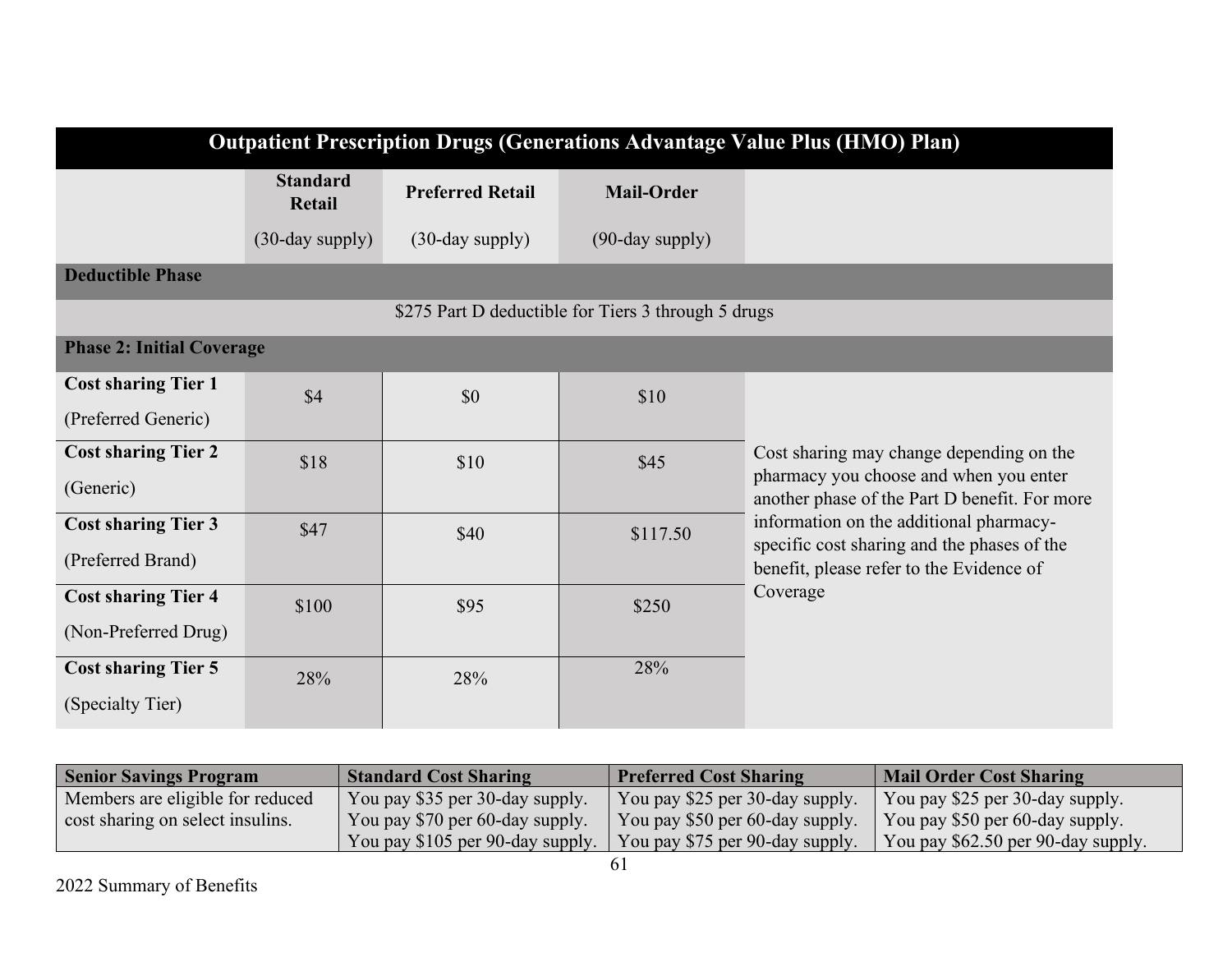| <b>Additional Benefits</b>                                                                                                                                                                                                                                    | <b>Value Plus (HMO) Plan</b>                                                                                                                                                                                                                                                                         |
|---------------------------------------------------------------------------------------------------------------------------------------------------------------------------------------------------------------------------------------------------------------|------------------------------------------------------------------------------------------------------------------------------------------------------------------------------------------------------------------------------------------------------------------------------------------------------|
| <b>Wellness Wallet</b> (Fitness, Naturopathic<br>Services, Acupuncture, Nutrition/Dietary Education,<br>Weight Management Programs, Eyewear and Face<br>Masks)                                                                                                | The plan will reimburse up to \$300 each year in total for Fitness Benefit,<br>Naturopathic Services, Acupuncture, Nutrition/Dietary Education, Weight<br>Management Programs, Eyewear and Face Masks.                                                                                               |
| Please see the Evidence of Coverage for more<br>information.                                                                                                                                                                                                  |                                                                                                                                                                                                                                                                                                      |
| Over-The-Counter items (OTC)<br>More than 350 covered items including: non-<br>prescription medicine (pain relief, cough, allergies),<br>toothpaste, first aid items, and vitamins. Members<br>can order online, over the phone, or visit a                   | For members living in Aroostook, Franklin, Hancock, Knox, Lincoln,<br>Oxford, Penobscot, Piscataquis, Somerset, Waldo, and Washington Counties<br>in Maine: The plan will cover up to \$50 per quarter for members to purchase<br>select CVS brand over-the-counter (OTC) products.                  |
| designated store location.<br>Note: Your Maximum Over-the-Counter benefit is<br>based on your service area.                                                                                                                                                   | For Members living in Androscoggin, Kennebec, Sagadahoc, and York<br>Counties in Maine; Belknap, Carroll, Grafton, Hillsborough, and Strafford<br>Counties in New Hampshire: The plan will cover up to \$55 per quarter for<br>members to purchase select CVS brand over-the-counter (OTC) products. |
| Please see the Evidence of Coverage for more<br>information.                                                                                                                                                                                                  |                                                                                                                                                                                                                                                                                                      |
| <b>Nutrition and Dietary:</b><br><b>Telenutrition:</b> Members have access to an online<br>nutrition/dietary platform and unlimited visits with a<br>registered dietitian via video connection, email, or<br>telephone through third-party vendor FoodSmart™. | \$0 cost for telenutrition services through FoodSmart™                                                                                                                                                                                                                                               |
| Note: Food cost and delivery of meals/groceries are<br>not covered under this benefit.                                                                                                                                                                        |                                                                                                                                                                                                                                                                                                      |

All plans cover Part B drugs such as chemotherapy and some drugs administered by your provider.

In addition, **Generations Advantage Value Plus** covers Part D drugs.

You can see the complete plan formulary (list of Part D prescription drugs) and any restrictions, our plan's pharmacy directory and our plan's provider directory on our website at **www.MartinsPoint.org/MedicareMembers**.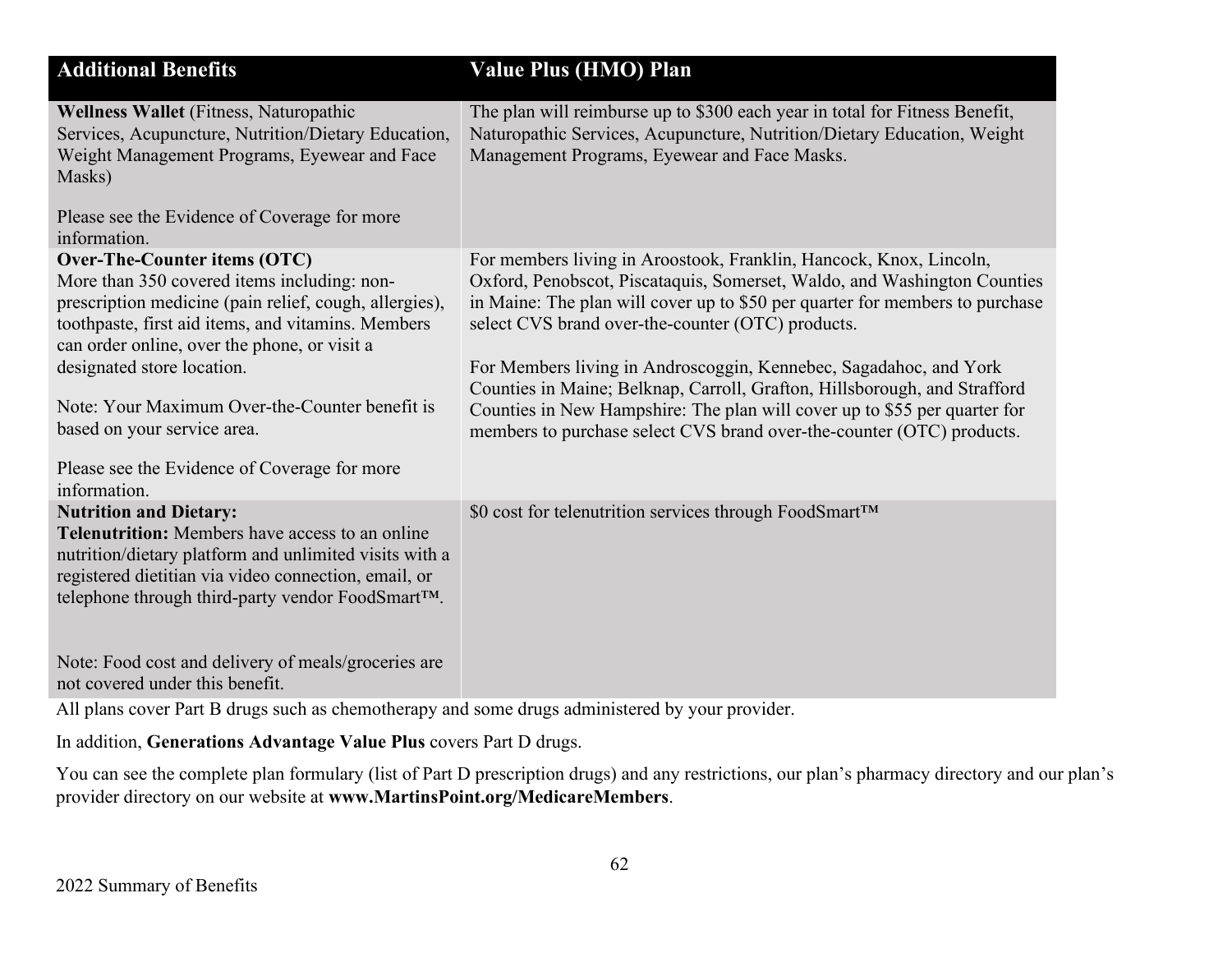If you want to know more about the coverage and costs of Original Medicare, look in your Medicare & You 2022 Handbook. You can download a copy of from the Medicare website (**www.medicare.gov**) or ask for a printed copy by calling 1-800-MEDICARE (1-800-633-4227), 24 hours a day, 7 days a week. TTY users should call 1-877-486-2048.

### **Value Plus (HMO) Plan**

**Point-of-Service:**

Not covered under this plan.